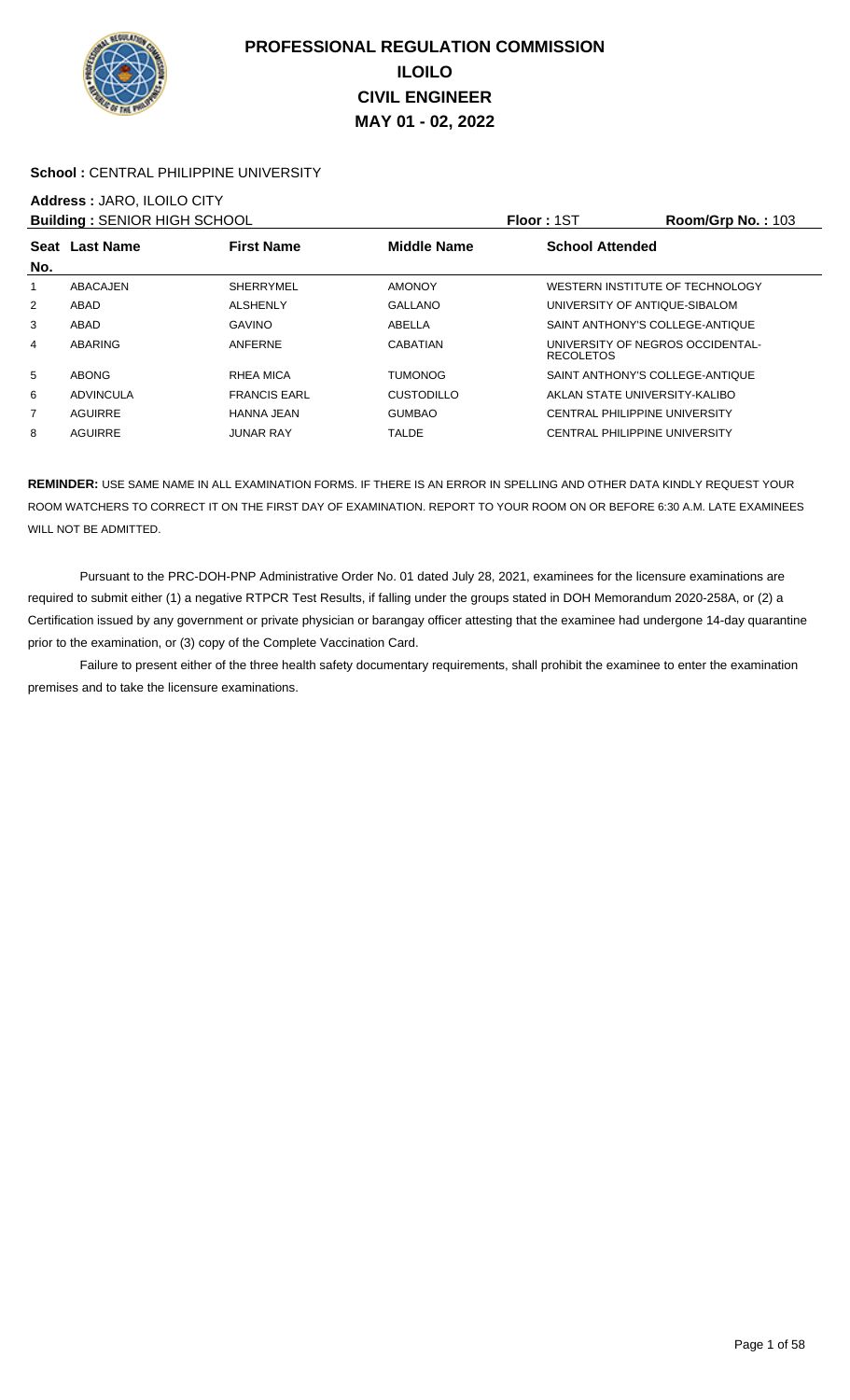

### School : CENTRAL PHILIPPINE UNIVERSITY

# **Address :** JARO, ILOILO CITY

|     | <b>Building: SENIOR HIGH SCHOOL</b>                |                |                   | Floor: 1ST             | Room/Grp No.: 104                 |
|-----|----------------------------------------------------|----------------|-------------------|------------------------|-----------------------------------|
|     | Middle Name<br>Seat Last Name<br><b>First Name</b> |                |                   | <b>School Attended</b> |                                   |
| No. |                                                    |                |                   |                        |                                   |
|     | <b>ALABADO</b>                                     | CHRIS DHIANNA  | <b>VALENTE</b>    |                        | CENTRAL PHILIPPINE UNIVERSITY     |
| 2   | ALARBA                                             | <b>JENNEL</b>  | ALBACETE          |                        | WESTERN INSTITUTE OF TECHNOLOGY   |
| 3   | ALEJADO                                            | HANNAH JEAN    | <b>ROMALES</b>    |                        | CENTRAL PHILIPPINE UNIVERSITY     |
| 4   | ALFARO                                             | <b>RAYMOND</b> | <b>NUÑAL</b>      |                        | UNIVERSITY OF SAN AGUSTIN         |
| 5   | ALICAYA                                            | <b>JORCEE</b>  | VILLARIZA         | UNIVERSITY OF ILOILO   |                                   |
| 6   | ALIMANGGO                                          | <b>GRACE</b>   | <b>SUERTE</b>     |                        | CENTRAL PHILIPPINE UNIVERSITY     |
| 7   | ALLADO                                             | KHYLE SARRA    | ANGUSTIA          |                        | WESTERN INSTITUTE OF TECHNOLOGY   |
| 8   | ALMINAZA                                           | <b>CLARIZ</b>  | <b>SERCEDILLO</b> | COLLEGE-ESTANCIA       | NORTHERN ILOILO POLYTECHNIC STATE |

**REMINDER:** USE SAME NAME IN ALL EXAMINATION FORMS. IF THERE IS AN ERROR IN SPELLING AND OTHER DATA KINDLY REQUEST YOUR ROOM WATCHERS TO CORRECT IT ON THE FIRST DAY OF EXAMINATION. REPORT TO YOUR ROOM ON OR BEFORE 6:30 A.M. LATE EXAMINEES WILL NOT BE ADMITTED.

 Pursuant to the PRC-DOH-PNP Administrative Order No. 01 dated July 28, 2021, examinees for the licensure examinations are required to submit either (1) a negative RTPCR Test Results, if falling under the groups stated in DOH Memorandum 2020-258A, or (2) a Certification issued by any government or private physician or barangay officer attesting that the examinee had undergone 14-day quarantine prior to the examination, or (3) copy of the Complete Vaccination Card.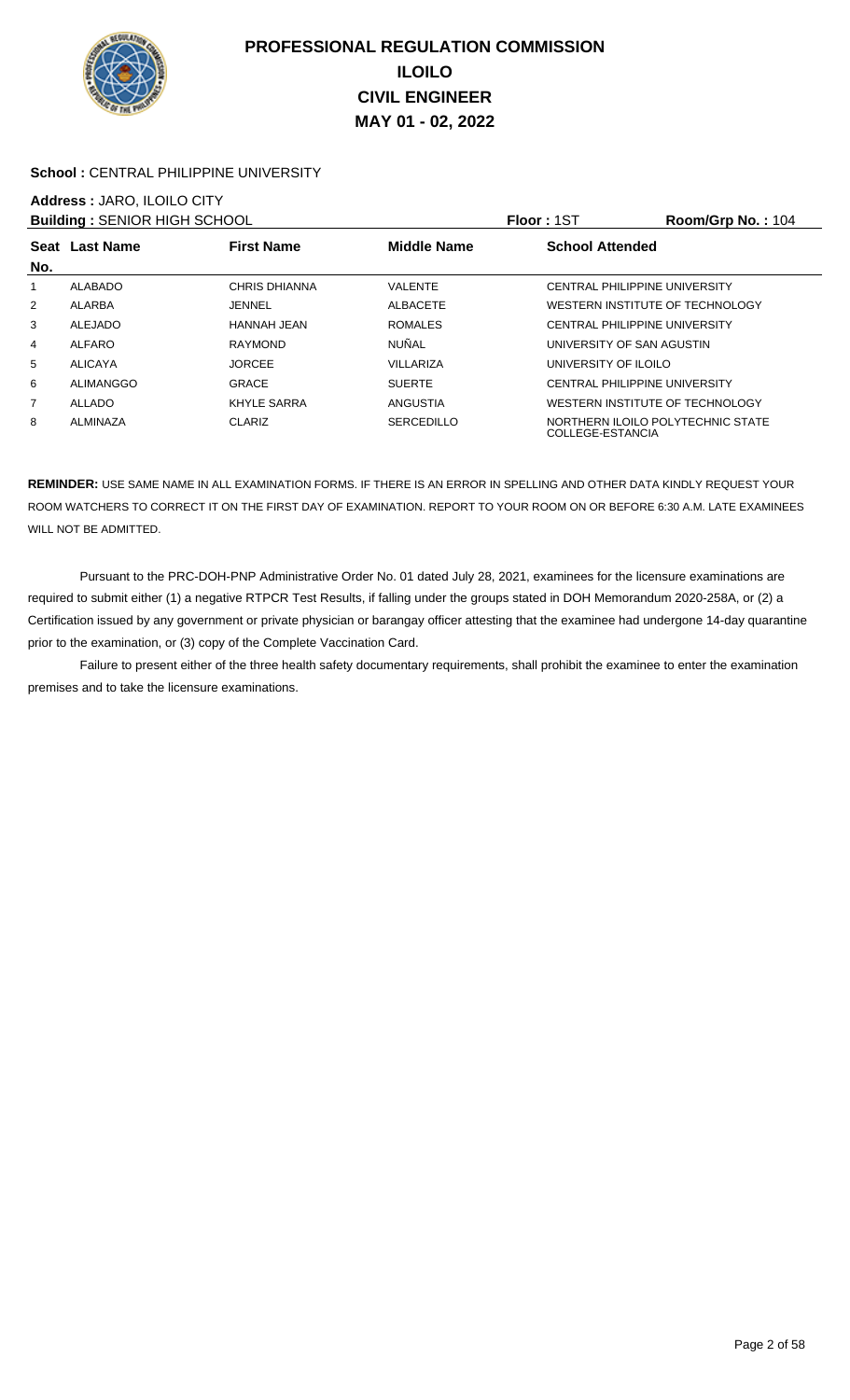

### School : CENTRAL PHILIPPINE UNIVERSITY

# **Address :** JARO, ILOILO CITY

| <b>Building: SENIOR HIGH SCHOOL</b> |                |                       |                    | <b>Floor: 1ST</b>      | <b>Room/Grp No.: 105</b>                 |
|-------------------------------------|----------------|-----------------------|--------------------|------------------------|------------------------------------------|
|                                     | Seat Last Name | <b>First Name</b>     | <b>Middle Name</b> | <b>School Attended</b> |                                          |
| No.                                 |                |                       |                    |                        |                                          |
|                                     | <b>ALMONTE</b> | <b>DEX ANDREI</b>     | <b>CATOLIN</b>     |                        | CENTRAL PHILIPPINE UNIVERSITY            |
| 2                                   | <b>ALPAS</b>   | <b>KENNETH</b>        | <b>MADAYAG</b>     | WEST NEGROS COLLEGE    |                                          |
| 3                                   | AMMEN          | <b>DENNIS</b>         | DE LA CRUZ         |                        | <b>CENTRAL PHILIPPINE UNIVERSITY</b>     |
| 4                                   | <b>AMOYOC</b>  | SHYRA MARIE           | <b>SENATO</b>      |                        | WESTERN INSTITUTE OF TECHNOLOGY          |
| 5                                   | ANALISTA       | <b>JARDINE</b>        | <b>HERBILLA</b>    |                        | UNIVERSITY OF ANTIQUE-SIBALOM            |
| 6                                   | <b>ANDAS</b>   | <b>PATMA</b>          | <b>ESPINO</b>      | <b>CAMPUS</b>          | CAPIZ STATE UNIVERSITY (CIT) (PSPC)-MAIN |
| 7                                   | ANGULO         | <b>EMILLE BERNARD</b> | <b>ADORIO</b>      |                        | WESTERN INSTITUTE OF TECHNOLOGY          |
| 8                                   | ANTARAN        | <b>ZALVINE LOWELL</b> | <b>CACERES</b>     | <b>RECOLETOS</b>       | UNIVERSITY OF NEGROS OCCIDENTAL-         |

**REMINDER:** USE SAME NAME IN ALL EXAMINATION FORMS. IF THERE IS AN ERROR IN SPELLING AND OTHER DATA KINDLY REQUEST YOUR ROOM WATCHERS TO CORRECT IT ON THE FIRST DAY OF EXAMINATION. REPORT TO YOUR ROOM ON OR BEFORE 6:30 A.M. LATE EXAMINEES WILL NOT BE ADMITTED.

 Pursuant to the PRC-DOH-PNP Administrative Order No. 01 dated July 28, 2021, examinees for the licensure examinations are required to submit either (1) a negative RTPCR Test Results, if falling under the groups stated in DOH Memorandum 2020-258A, or (2) a Certification issued by any government or private physician or barangay officer attesting that the examinee had undergone 14-day quarantine prior to the examination, or (3) copy of the Complete Vaccination Card.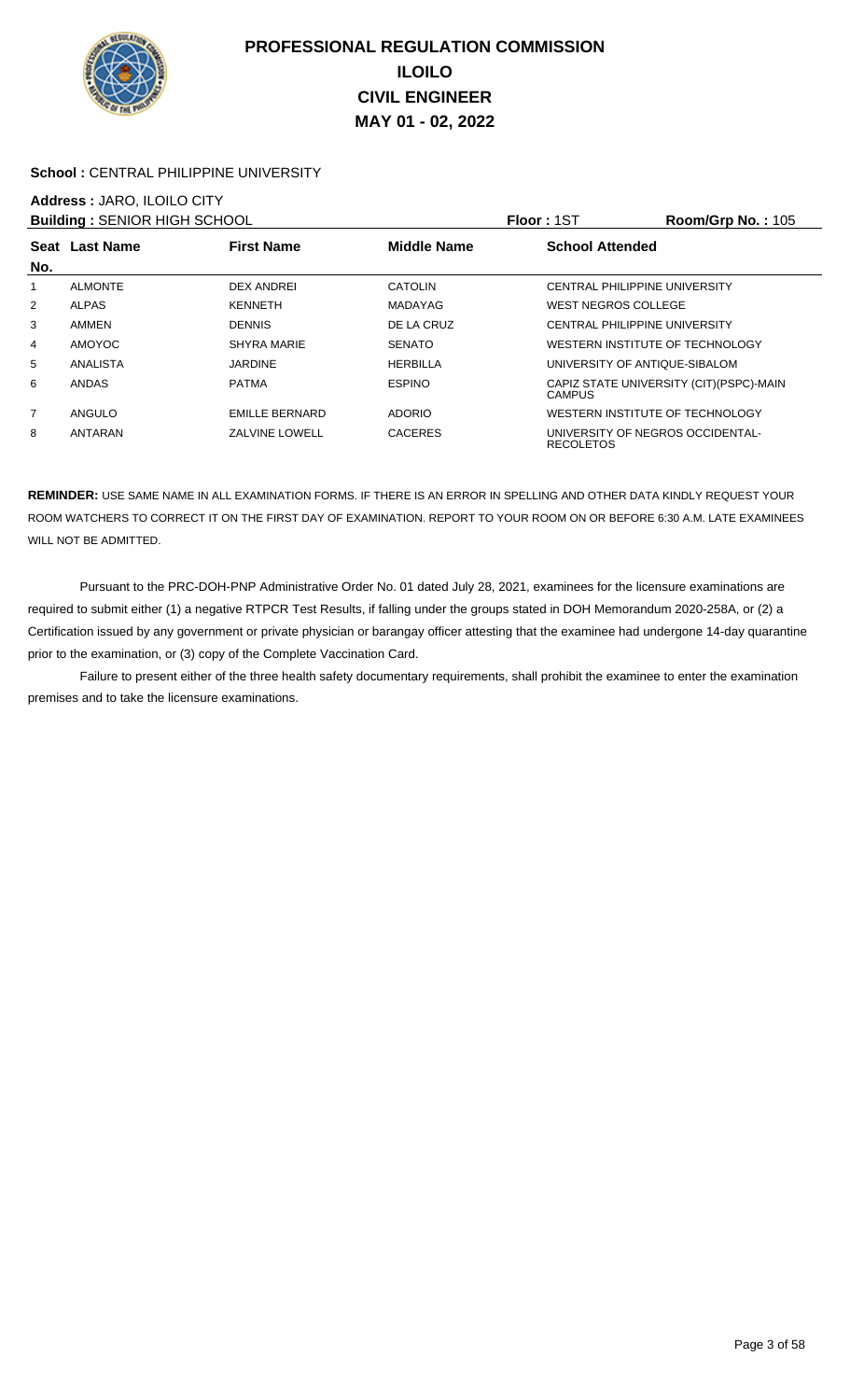

### School : CENTRAL PHILIPPINE UNIVERSITY

### **Address :** JARO, ILOILO CITY

| <b>Building: SENIOR HIGH SCHOOL</b> |                   |                           |                  | Floor: 1ST                                            | Room/Grp No.: 106 |
|-------------------------------------|-------------------|---------------------------|------------------|-------------------------------------------------------|-------------------|
|                                     | Seat Last Name    | <b>First Name</b>         | Middle Name      | <b>School Attended</b>                                |                   |
| No.                                 |                   |                           |                  |                                                       |                   |
|                                     | <b>APA</b>        | <b>DONA</b>               | CARABUENA        | NORTHERN ILOILO POLYTECHNIC STATE<br>COLLEGE-ESTANCIA |                   |
| $\overline{2}$                      | <b>AQUINO</b>     | DAN DEREK                 | <b>BELASA</b>    | UNIVERSITY OF ILOILO                                  |                   |
| 3                                   | ARIETE            | KARYLLE                   | <b>DIMAJIVA</b>  | CENTRAL PHILIPPINE UNIVERSITY                         |                   |
| 4                                   | ARORONG           | ALLEN                     | <b>CRISTOBAL</b> | UNIVERSITY OF SAN AGUSTIN                             |                   |
| 5                                   | ASAN              | REYLEN RUTH               | <b>HECHANOVA</b> | UNIVERSITY OF NEGROS OCCIDENTAL-<br><b>RECOLETOS</b>  |                   |
| 6                                   | <b>ASTRONOMIA</b> | VAN JOSEPH                | YUCHINGTAT       | WESTERN INSTITUTE OF TECHNOLOGY                       |                   |
| $\overline{7}$                      | ASUELO            | <b>OCTOBER SWEET JEAN</b> | SANTILLAN        | WESTERN INSTITUTE OF TECHNOLOGY                       |                   |
| 8                                   | <b>ATILLEDO</b>   | <b>CHONA MAE</b>          | <b>SIBUGAN</b>   | FELLOWSHIP BAPTIST COLLEGE                            |                   |

**REMINDER:** USE SAME NAME IN ALL EXAMINATION FORMS. IF THERE IS AN ERROR IN SPELLING AND OTHER DATA KINDLY REQUEST YOUR ROOM WATCHERS TO CORRECT IT ON THE FIRST DAY OF EXAMINATION. REPORT TO YOUR ROOM ON OR BEFORE 6:30 A.M. LATE EXAMINEES WILL NOT BE ADMITTED.

 Pursuant to the PRC-DOH-PNP Administrative Order No. 01 dated July 28, 2021, examinees for the licensure examinations are required to submit either (1) a negative RTPCR Test Results, if falling under the groups stated in DOH Memorandum 2020-258A, or (2) a Certification issued by any government or private physician or barangay officer attesting that the examinee had undergone 14-day quarantine prior to the examination, or (3) copy of the Complete Vaccination Card.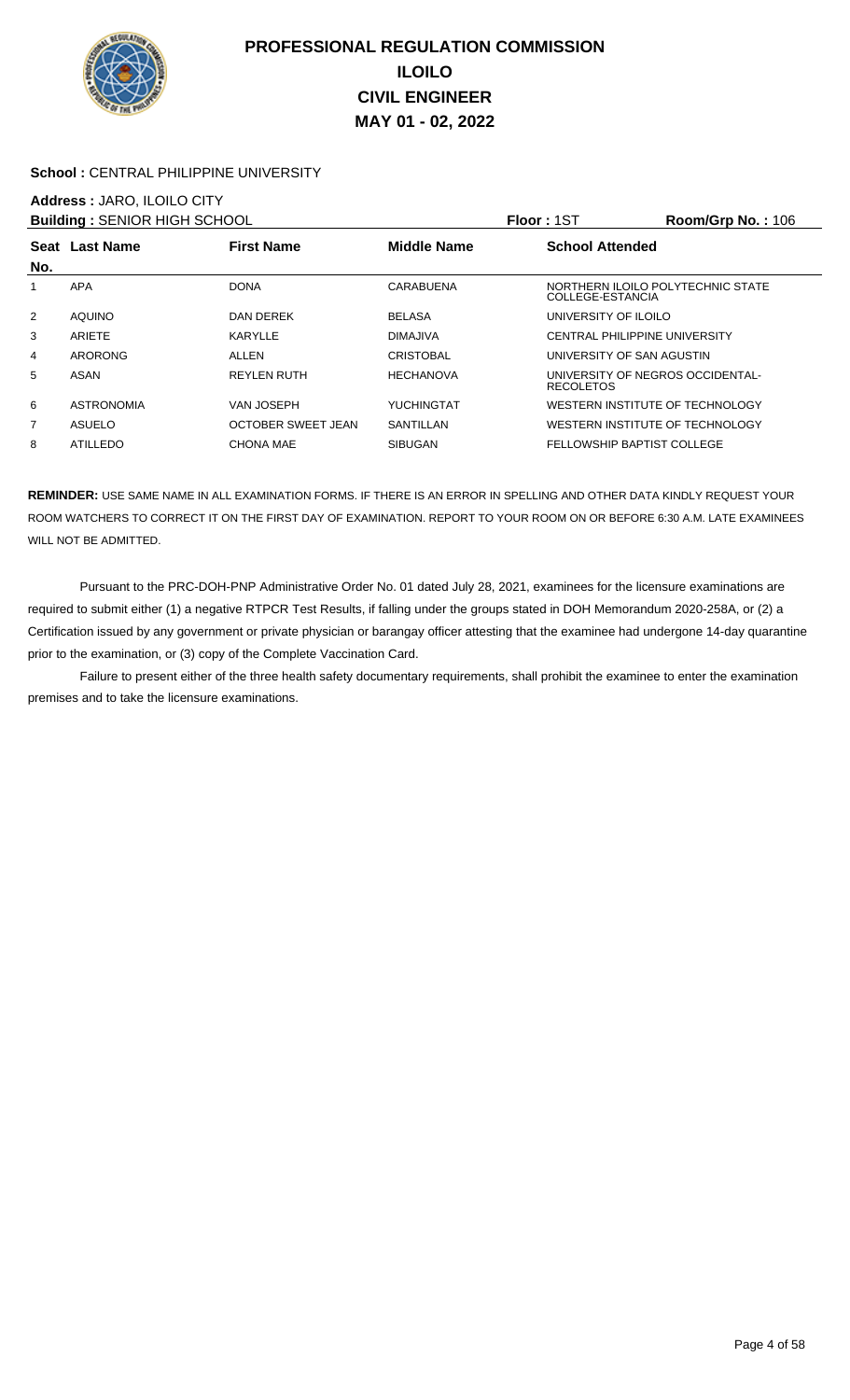

### **School :** CENTRAL PHILIPPINE UNIVERSITY

### **Address :** JARO, ILOILO CITY

| <b>Building: SENIOR HIGH SCHOOL</b>                       |                |                    |                        | <b>Floor: 1ST</b>                                     | <b>Room/Grp No.: 107</b>                 |
|-----------------------------------------------------------|----------------|--------------------|------------------------|-------------------------------------------------------|------------------------------------------|
| <b>First Name</b><br><b>Middle Name</b><br>Seat Last Name |                |                    | <b>School Attended</b> |                                                       |                                          |
| No.                                                       |                |                    |                        |                                                       |                                          |
|                                                           | <b>AURELLA</b> | <b>JESSA</b>       | <b>DIZON</b>           | <b>CAMPUS</b>                                         | CAPIZ STATE UNIVERSITY (CIT) (PSPC)-MAIN |
| $\overline{2}$                                            | AWACAY         | CHLOE JAE          | <b>CAYRON</b>          | UNIVERSITY OF NEGROS OCCIDENTAL-<br><b>RECOLETOS</b>  |                                          |
| 3                                                         | <b>AZARCON</b> | SHERAH HOPE        | <b>PASTOR</b>          | CENTRAL PHILIPPINE UNIVERSITY                         |                                          |
| 4                                                         | <b>AZUCENA</b> | <b>ALMA</b>        | <b>ALAVA</b>           | NORTHERN ILOILO POLYTECHNIC STATE<br>COLLEGE-ESTANCIA |                                          |
| 5                                                         | <b>AZUELA</b>  | CHRISTIAN          | <b>DALEN</b>           | WESTERN INSTITUTE OF TECHNOLOGY                       |                                          |
| 6                                                         | <b>BABAC</b>   | ARIES MARK         | ALBA                   | UNIVERSITY OF SAN AGUSTIN                             |                                          |
| $\overline{7}$                                            | <b>BABAC</b>   | <b>JUNE MARK</b>   | <b>DEOCARES</b>        | WESTERN INSTITUTE OF TECHNOLOGY                       |                                          |
| 8                                                         | <b>BABALLO</b> | <b>RUELA MARIE</b> | <b>AUSTRIA</b>         |                                                       | CENTRAL PHILIPPINE ADVENTIST COLLEGE     |

**REMINDER:** USE SAME NAME IN ALL EXAMINATION FORMS. IF THERE IS AN ERROR IN SPELLING AND OTHER DATA KINDLY REQUEST YOUR ROOM WATCHERS TO CORRECT IT ON THE FIRST DAY OF EXAMINATION. REPORT TO YOUR ROOM ON OR BEFORE 6:30 A.M. LATE EXAMINEES WILL NOT BE ADMITTED.

 Pursuant to the PRC-DOH-PNP Administrative Order No. 01 dated July 28, 2021, examinees for the licensure examinations are required to submit either (1) a negative RTPCR Test Results, if falling under the groups stated in DOH Memorandum 2020-258A, or (2) a Certification issued by any government or private physician or barangay officer attesting that the examinee had undergone 14-day quarantine prior to the examination, or (3) copy of the Complete Vaccination Card.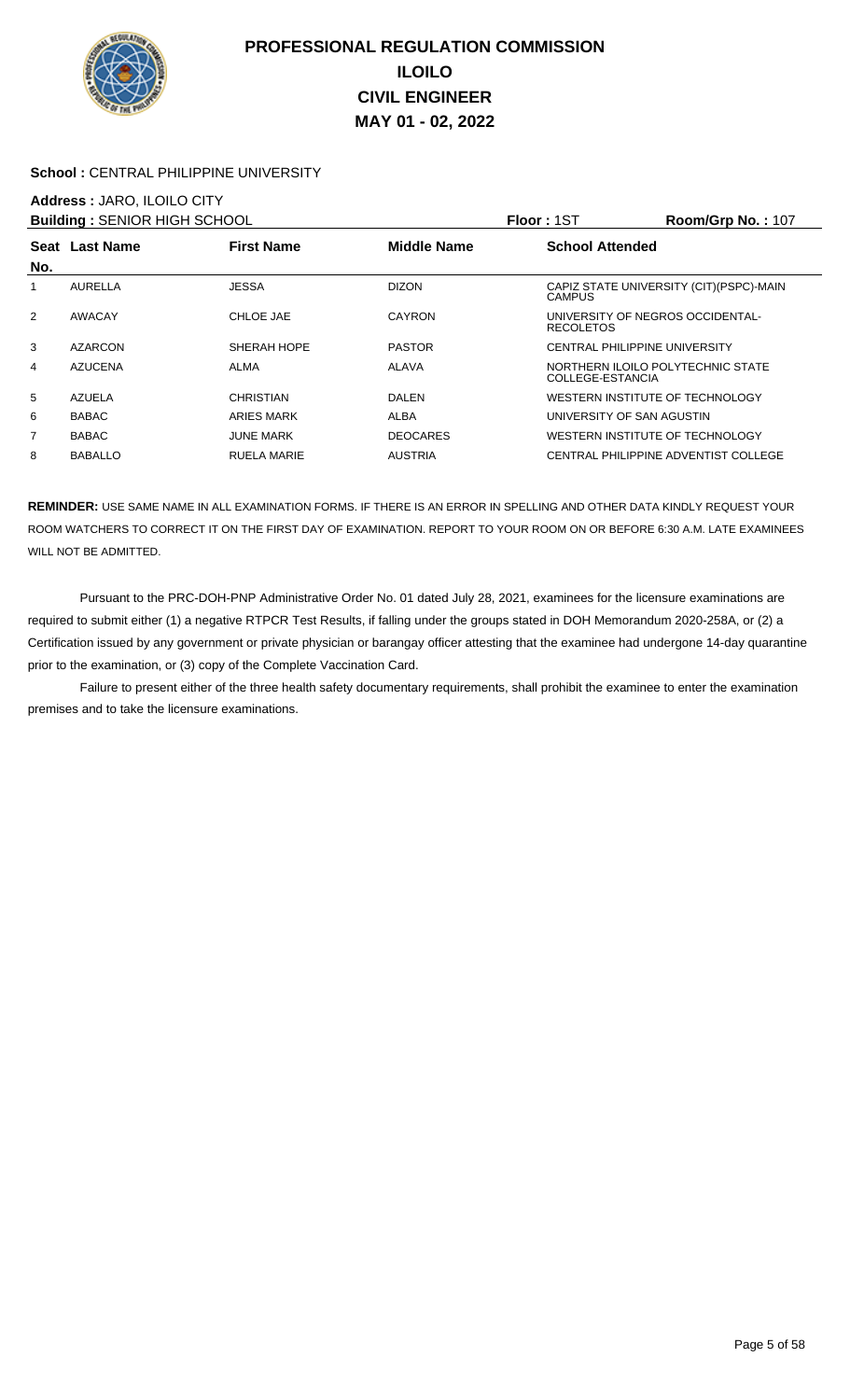

### School : CENTRAL PHILIPPINE UNIVERSITY

# **Address :** JARO, ILOILO CITY

| <b>Building: SENIOR HIGH SCHOOL</b> |                   |                    |                    | <b>Floor: 1ST</b>                                    | Room/Grp No.: 108 |
|-------------------------------------|-------------------|--------------------|--------------------|------------------------------------------------------|-------------------|
| No.                                 | Seat Last Name    | <b>First Name</b>  | <b>Middle Name</b> | <b>School Attended</b>                               |                   |
| 1                                   | <b>BACALANGCO</b> | ROQUE MAE          | <b>RETINO</b>      | AKLAN STATE UNIVERSITY-KALIBO                        |                   |
| $\overline{2}$                      | <b>BACRUYA</b>    | <b>JESSA MARIE</b> | <b>LABORDO</b>     | UNIVERSITY OF ANTIQUE-SIBALOM                        |                   |
| 3                                   | <b>BACULNA</b>    | <b>KATE LOUISE</b> | <b>DESCUTIDO</b>   | UNIVERSITY OF NEGROS OCCIDENTAL-<br><b>RECOLETOS</b> |                   |
| 4                                   | <b>BALDEVISO</b>  | <b>MARK KENN</b>   | <b>GARCIA</b>      | WESTERN INSTITUTE OF TECHNOLOGY                      |                   |
| 5                                   | <b>BALDIVINO</b>  | DARLENE MIA        | <b>ESCANER</b>     | WESTERN INSTITUTE OF TECHNOLOGY                      |                   |
| 6                                   | <b>BALGOS</b>     | ARVIN              | JARANILLA          | UNIVERSITY OF ILOILO                                 |                   |
| $\overline{7}$                      | <b>BANDIES</b>    | JENNIFER JEAN      | <b>SOLINAP</b>     | <b>CENTRAL PHILIPPINE UNIVERSITY</b>                 |                   |
| 8                                   | BANGHA-ON         | <b>VON BRYAN</b>   | <b>ATANAS</b>      | CENTRAL PHILIPPINE UNIVERSITY                        |                   |

**REMINDER:** USE SAME NAME IN ALL EXAMINATION FORMS. IF THERE IS AN ERROR IN SPELLING AND OTHER DATA KINDLY REQUEST YOUR ROOM WATCHERS TO CORRECT IT ON THE FIRST DAY OF EXAMINATION. REPORT TO YOUR ROOM ON OR BEFORE 6:30 A.M. LATE EXAMINEES WILL NOT BE ADMITTED.

 Pursuant to the PRC-DOH-PNP Administrative Order No. 01 dated July 28, 2021, examinees for the licensure examinations are required to submit either (1) a negative RTPCR Test Results, if falling under the groups stated in DOH Memorandum 2020-258A, or (2) a Certification issued by any government or private physician or barangay officer attesting that the examinee had undergone 14-day quarantine prior to the examination, or (3) copy of the Complete Vaccination Card.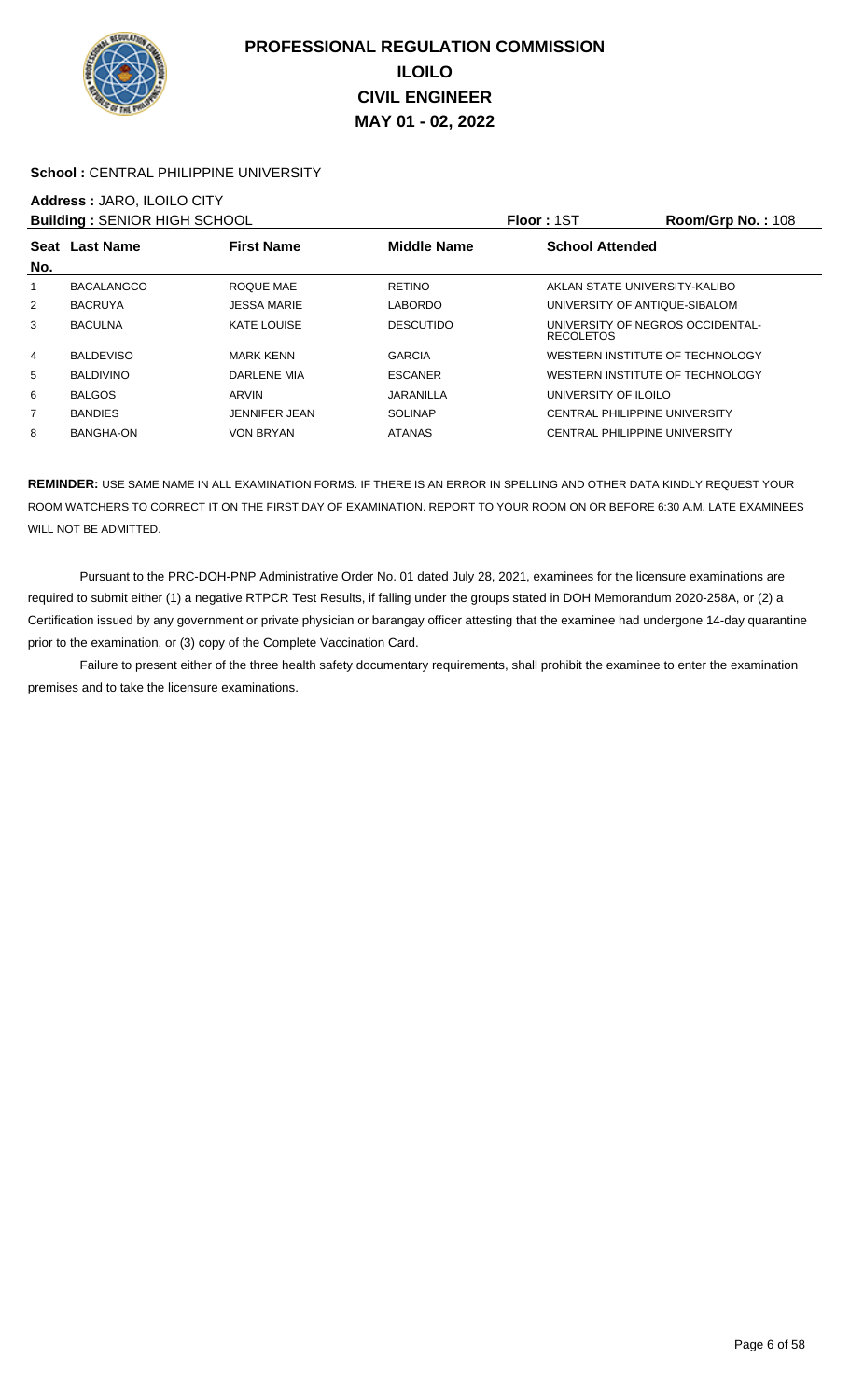

### School : CENTRAL PHILIPPINE UNIVERSITY

### **Address :** JARO, ILOILO CITY

| <b>Building: SENIOR HIGH SCHOOL</b> |                  |                     |                    | Floor: 1ST                                                | <b>Room/Grp No.: 109</b>                 |
|-------------------------------------|------------------|---------------------|--------------------|-----------------------------------------------------------|------------------------------------------|
|                                     | Seat Last Name   | <b>First Name</b>   | <b>Middle Name</b> | <b>School Attended</b>                                    |                                          |
| No.                                 |                  |                     |                    |                                                           |                                          |
| 1                                   | <b>BANO</b>      | <b>JOSEPH ROWIL</b> | <b>ALKONGA</b>     | TECHNOLOGICAL INSTITUTE OF THE<br>PHILIPPINES-QUEZON CITY |                                          |
| 2                                   | <b>BANTOLO</b>   | <b>MARY LORYN</b>   | <b>YNION</b>       | UNIVERSITY OF ANTIQUE-SIBALOM                             |                                          |
| 3                                   | <b>BARABONA</b>  | <b>APRIL JOY</b>    | <b>GABRIDO</b>     | TALISAY                                                   | CARLOS A. HILADO MEMORIAL STATE COLLEGE- |
| 4                                   | <b>BARBA</b>     | <b>JOHN LOUISE</b>  | LAGUARTILLA        | WESTERN INSTITUTE OF TECHNOLOGY                           |                                          |
| 5                                   | <b>BARBACENA</b> | ELIJAH              | CARTALAVA          | UNIVERSITY OF SAN AGUSTIN                                 |                                          |
| 6                                   | <b>BARBO</b>     | <b>JOHN PATRICK</b> | <b>MOLO</b>        | <b>CENTRAL PHILIPPINE UNIVERSITY</b>                      |                                          |
| 7                                   | <b>BARCOMA</b>   | <b>ELENA</b>        | <b>HERMOJILA</b>   | UNIVERSITY OF NEGROS OCCIDENTAL-<br><b>RECOLETOS</b>      |                                          |
| 8                                   | <b>BATUIGAS</b>  | <b>JULIE ANN</b>    | <b>TY</b>          | UNIVERSITY OF NEGROS OCCIDENTAL-<br><b>RECOLETOS</b>      |                                          |

**REMINDER:** USE SAME NAME IN ALL EXAMINATION FORMS. IF THERE IS AN ERROR IN SPELLING AND OTHER DATA KINDLY REQUEST YOUR ROOM WATCHERS TO CORRECT IT ON THE FIRST DAY OF EXAMINATION. REPORT TO YOUR ROOM ON OR BEFORE 6:30 A.M. LATE EXAMINEES WILL NOT BE ADMITTED.

 Pursuant to the PRC-DOH-PNP Administrative Order No. 01 dated July 28, 2021, examinees for the licensure examinations are required to submit either (1) a negative RTPCR Test Results, if falling under the groups stated in DOH Memorandum 2020-258A, or (2) a Certification issued by any government or private physician or barangay officer attesting that the examinee had undergone 14-day quarantine prior to the examination, or (3) copy of the Complete Vaccination Card.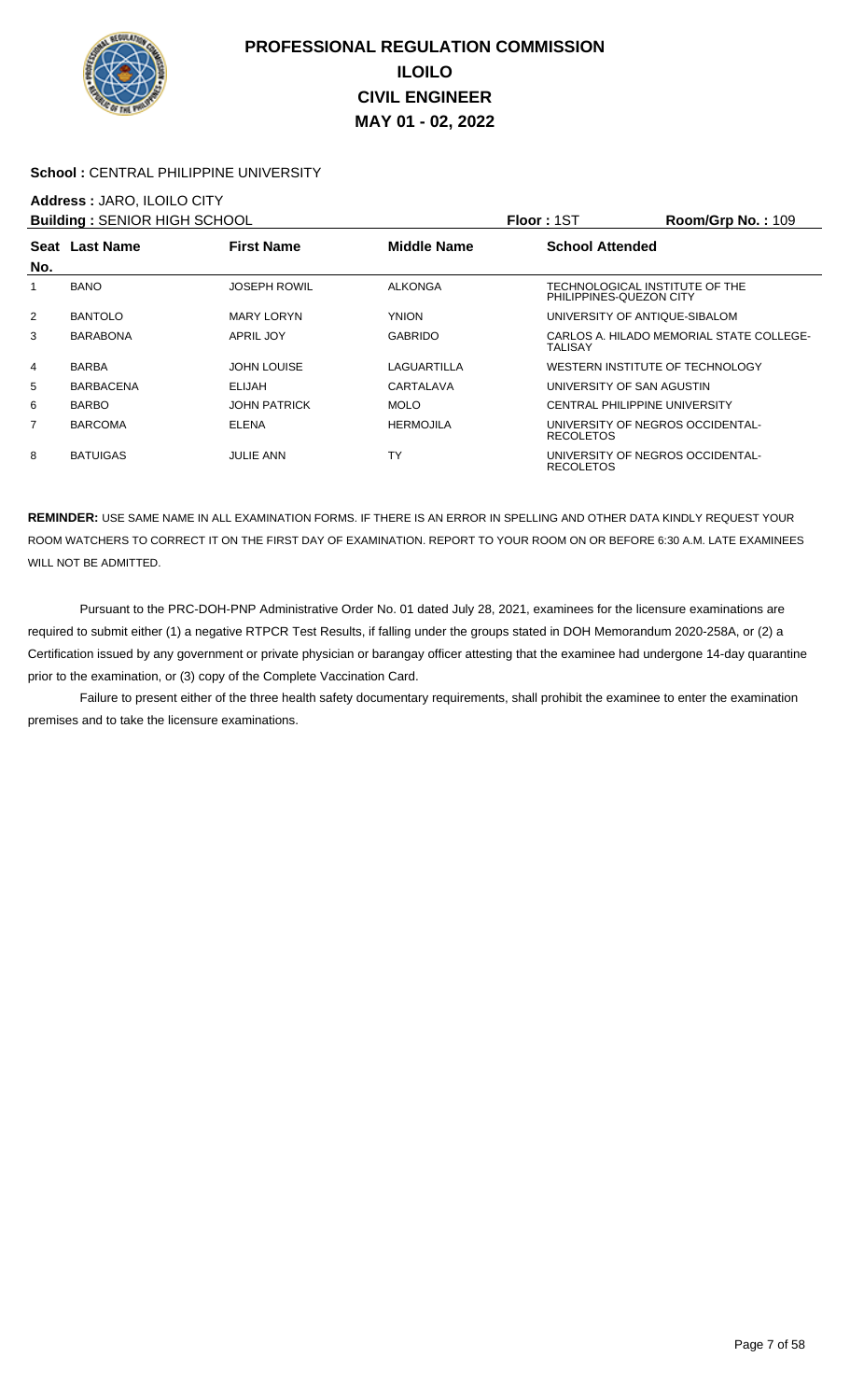

### School : CENTRAL PHILIPPINE UNIVERSITY

# **Address :** JARO, ILOILO CITY

|                | <b>Building: SENIOR HIGH SCHOOL</b> |                       |                    | Floor: 3RD                                           | Room/Grp No.: 303 |
|----------------|-------------------------------------|-----------------------|--------------------|------------------------------------------------------|-------------------|
| No.            | Seat Last Name                      | <b>First Name</b>     | <b>Middle Name</b> | <b>School Attended</b>                               |                   |
| 1              | <b>BAUTISTA</b>                     | <b>JEHO RAY</b>       | <b>NATABIO</b>     | WESTERN INSTITUTE OF TECHNOLOGY                      |                   |
| $\overline{2}$ | <b>BAUTISTA</b>                     | <b>JIREH SHADRACH</b> | <b>DELOS REYES</b> | <b>GARCIA COLLEGE OF TECHNOLOGY</b>                  |                   |
| 3              | <b>BAUTISTA</b>                     | <b>WINCEL</b>         | <b>ISMAEL</b>      | <b>GARCIA COLLEGE OF TECHNOLOGY</b>                  |                   |
| 4              | <b>BEBIERA</b>                      | FITZGERALD            | <b>REYES</b>       | UNIVERSITY OF NEGROS OCCIDENTAL-<br><b>RECOLETOS</b> |                   |
| 5              | <b>BELASA</b>                       | <b>KARL DANIEL</b>    | LATIZA             | DE LA SALLE UNIVERSITY-MANILA                        |                   |
| 6              | <b>BELONIO</b>                      | <b>ELAIKA</b>         | <b>CACERES</b>     | UNIVERSITY OF SAN AGUSTIN                            |                   |
| $\overline{7}$ | <b>BELTRAN</b>                      | MARK JOHN             | <b>PATRIARCA</b>   | UNIVERSITY OF ILOILO                                 |                   |
| 8              | <b>BENLIRO</b>                      | <b>CHERYLL MAE</b>    | ANDRAJE            | WESTERN INSTITUTE OF TECHNOLOGY                      |                   |

**REMINDER:** USE SAME NAME IN ALL EXAMINATION FORMS. IF THERE IS AN ERROR IN SPELLING AND OTHER DATA KINDLY REQUEST YOUR ROOM WATCHERS TO CORRECT IT ON THE FIRST DAY OF EXAMINATION. REPORT TO YOUR ROOM ON OR BEFORE 6:30 A.M. LATE EXAMINEES WILL NOT BE ADMITTED.

 Pursuant to the PRC-DOH-PNP Administrative Order No. 01 dated July 28, 2021, examinees for the licensure examinations are required to submit either (1) a negative RTPCR Test Results, if falling under the groups stated in DOH Memorandum 2020-258A, or (2) a Certification issued by any government or private physician or barangay officer attesting that the examinee had undergone 14-day quarantine prior to the examination, or (3) copy of the Complete Vaccination Card.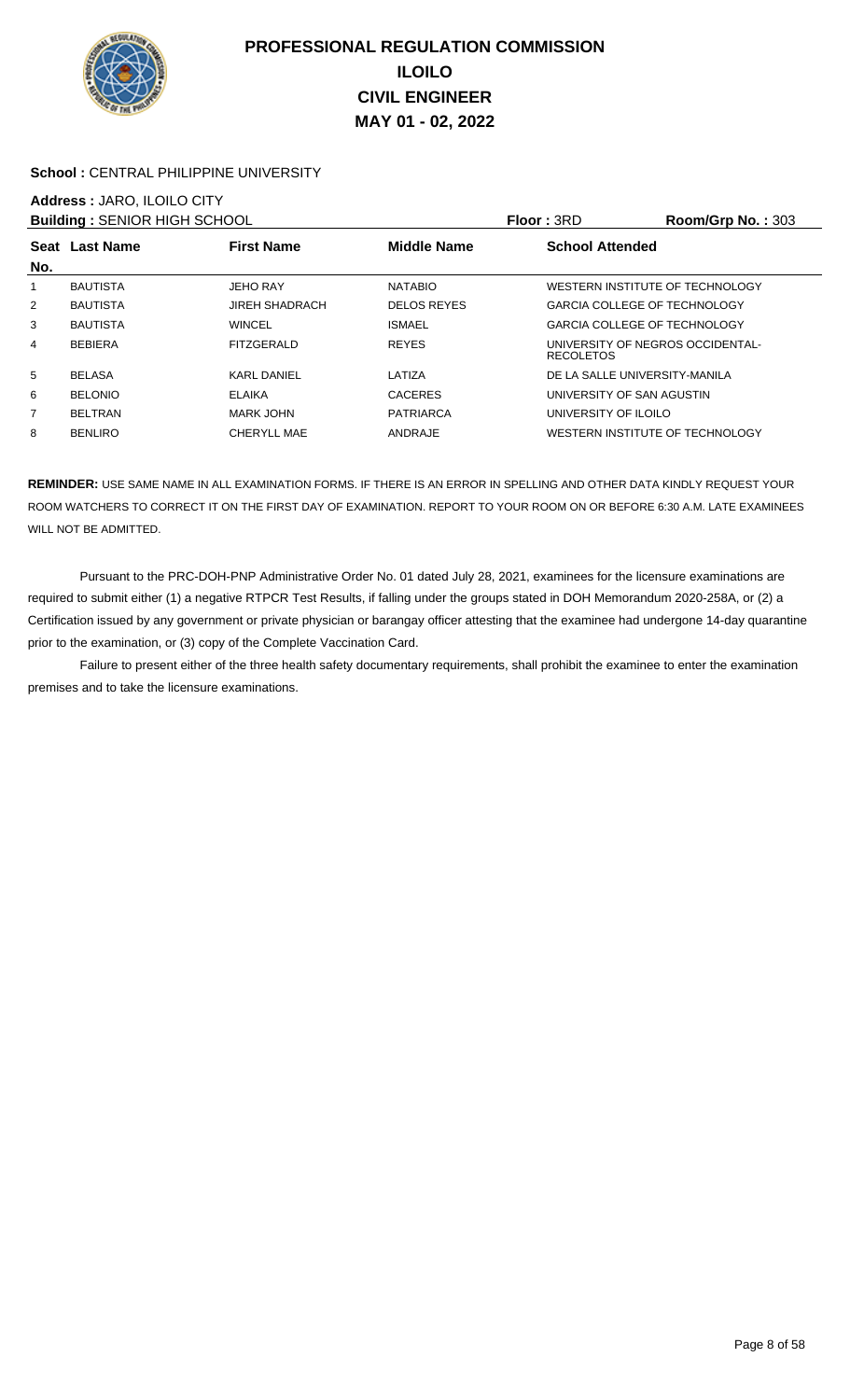

### School : CENTRAL PHILIPPINE UNIVERSITY

# **Address :** JARO, ILOILO CITY

| <b>Building: SENIOR HIGH SCHOOL</b> |                 |                         |                    | <b>Floor: 3RD</b>                                    | Room/Grp No.: 304                        |
|-------------------------------------|-----------------|-------------------------|--------------------|------------------------------------------------------|------------------------------------------|
| No.                                 | Seat Last Name  | <b>First Name</b>       | <b>Middle Name</b> | <b>School Attended</b>                               |                                          |
| 1                                   | <b>BERNALES</b> | JODEL                   | <b>BOLVIDER</b>    | WESTERN INSTITUTE OF TECHNOLOGY                      |                                          |
| 2                                   | <b>BERNALES</b> | JOHN RYAN               | <b>BALARUSAN</b>   | COLEGIO DE LA PURISIMA CONCEPCION                    |                                          |
| 3                                   | <b>BERNILLA</b> | JAMAICA                 | MANLANGIT          | TALISAY                                              | CARLOS A. HILADO MEMORIAL STATE COLLEGE- |
| 4                                   | BO-O            | <b>JANE MARIFE</b>      | <b>BELENCION</b>   | UNIVERSITY OF NEGROS OCCIDENTAL-<br><b>RECOLETOS</b> |                                          |
| 5                                   | <b>BOCALA</b>   | RHONALD                 | CABANGAL           | CENTRAL PHILIPPINE UNIVERSITY                        |                                          |
| 6                                   | <b>BOLIVAR</b>  | <b>EUNICE</b>           | <b>REYES</b>       | WESTERN INSTITUTE OF TECHNOLOGY                      |                                          |
| 7                                   | <b>BONILLA</b>  | <b>VERONICA THERESE</b> | <b>DILLOSOL</b>    | CENTRAL PHILIPPINE UNIVERSITY                        |                                          |
| 8                                   | <b>BORBON</b>   | LEONIE PEARL            | <b>DEMAYOGA</b>    | CENTRAL PHILIPPINE UNIVERSITY                        |                                          |
|                                     |                 |                         |                    |                                                      |                                          |

**REMINDER:** USE SAME NAME IN ALL EXAMINATION FORMS. IF THERE IS AN ERROR IN SPELLING AND OTHER DATA KINDLY REQUEST YOUR ROOM WATCHERS TO CORRECT IT ON THE FIRST DAY OF EXAMINATION. REPORT TO YOUR ROOM ON OR BEFORE 6:30 A.M. LATE EXAMINEES WILL NOT BE ADMITTED.

 Pursuant to the PRC-DOH-PNP Administrative Order No. 01 dated July 28, 2021, examinees for the licensure examinations are required to submit either (1) a negative RTPCR Test Results, if falling under the groups stated in DOH Memorandum 2020-258A, or (2) a Certification issued by any government or private physician or barangay officer attesting that the examinee had undergone 14-day quarantine prior to the examination, or (3) copy of the Complete Vaccination Card.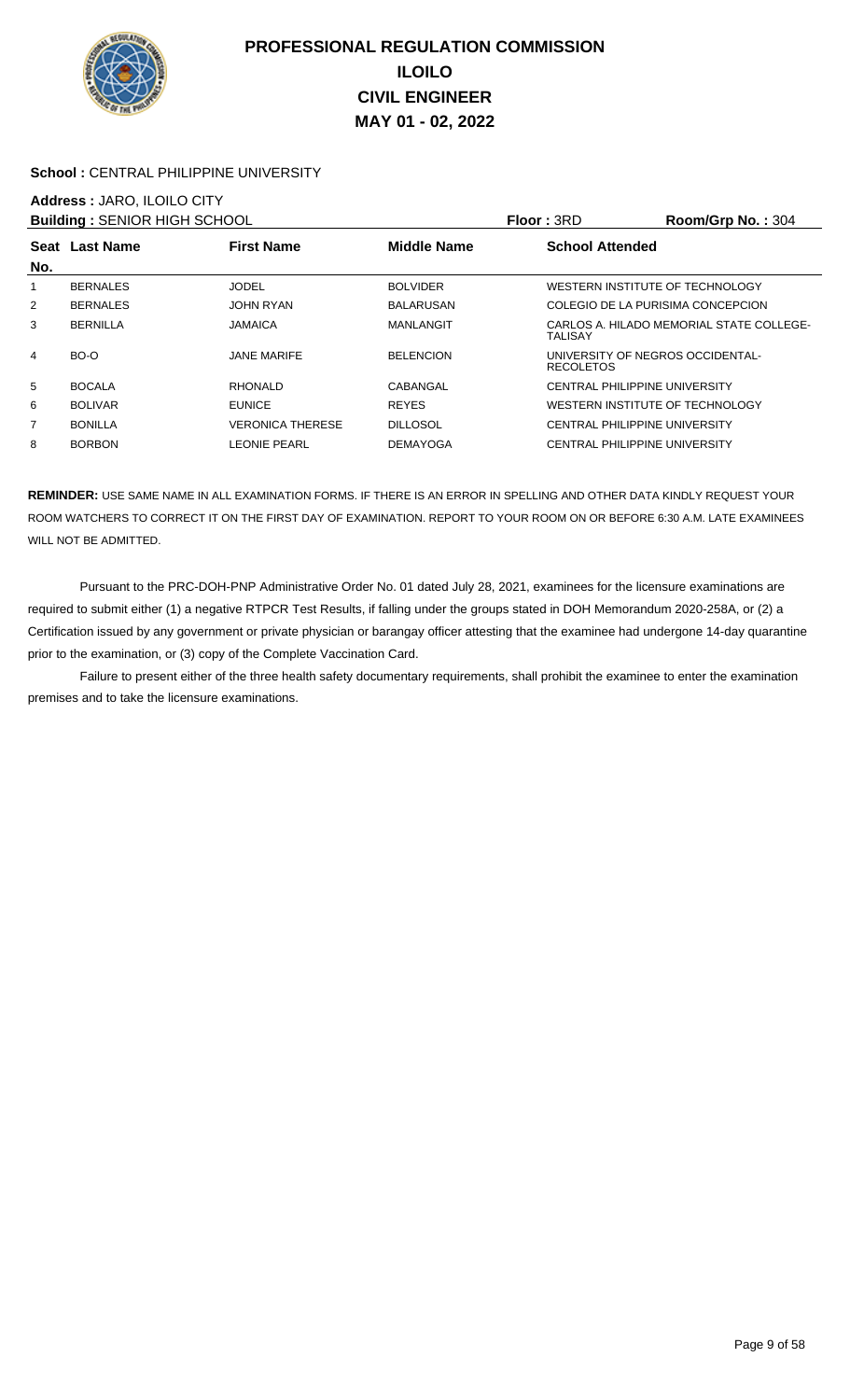

#### **School :** CENTRAL PHILIPPINE UNIVERSITY

# **Address :** JARO, ILOILO CITY

| <b>Building: SENIOR HIGH SCHOOL</b> |                  |                     |                    | <b>Floor: 3RD</b>                                    | <b>Room/Grp No.: 305</b>                 |
|-------------------------------------|------------------|---------------------|--------------------|------------------------------------------------------|------------------------------------------|
|                                     | Seat Last Name   | <b>First Name</b>   | <b>Middle Name</b> | <b>School Attended</b>                               |                                          |
| No.                                 |                  |                     |                    |                                                      |                                          |
|                                     | <b>BORRA</b>     | <b>KEITH RYAN</b>   | AROSTIQUE          | UNIVERSITY OF SAN AGUSTIN                            |                                          |
| 2                                   | <b>BORRE</b>     | <b>JOHN LEONARD</b> | <b>CONSTANTINO</b> | COLEGIO DE LA PURISIMA CONCEPCION                    |                                          |
| 3                                   | <b>BRAVO</b>     | DENNIS JOHN         | <b>RASIMO</b>      | UNIVERSITY OF NEGROS OCCIDENTAL-<br><b>RECOLETOS</b> |                                          |
| 4                                   | <b>BRIONES</b>   | <b>MICHELLE</b>     | <b>EULOGIO</b>     | UNIVERSITY OF THE EAST-CALOOCAN                      |                                          |
| 5                                   | <b>BUENAFLOR</b> | <b>FEBROS</b>       | <b>SALVADICO</b>   | TALISAY                                              | CARLOS A. HILADO MEMORIAL STATE COLLEGE- |
| 6                                   | <b>BUENAFLOR</b> | <b>HEEMAN</b>       | DE VICENTE         | COLEGIO DE LA PURISIMA CONCEPCION                    |                                          |
| 7                                   | <b>BUGA-AY</b>   | JAN KEANU           | <b>CASTILLONES</b> | UNIVERSITY OF NEGROS OCCIDENTAL-<br><b>RECOLETOS</b> |                                          |
| 8                                   | <b>BUGNA</b>     | <b>JOY ANN</b>      | <b>JUDICPA</b>     | UNIVERSITY OF ILOILO                                 |                                          |

**REMINDER:** USE SAME NAME IN ALL EXAMINATION FORMS. IF THERE IS AN ERROR IN SPELLING AND OTHER DATA KINDLY REQUEST YOUR ROOM WATCHERS TO CORRECT IT ON THE FIRST DAY OF EXAMINATION. REPORT TO YOUR ROOM ON OR BEFORE 6:30 A.M. LATE EXAMINEES WILL NOT BE ADMITTED.

 Pursuant to the PRC-DOH-PNP Administrative Order No. 01 dated July 28, 2021, examinees for the licensure examinations are required to submit either (1) a negative RTPCR Test Results, if falling under the groups stated in DOH Memorandum 2020-258A, or (2) a Certification issued by any government or private physician or barangay officer attesting that the examinee had undergone 14-day quarantine prior to the examination, or (3) copy of the Complete Vaccination Card.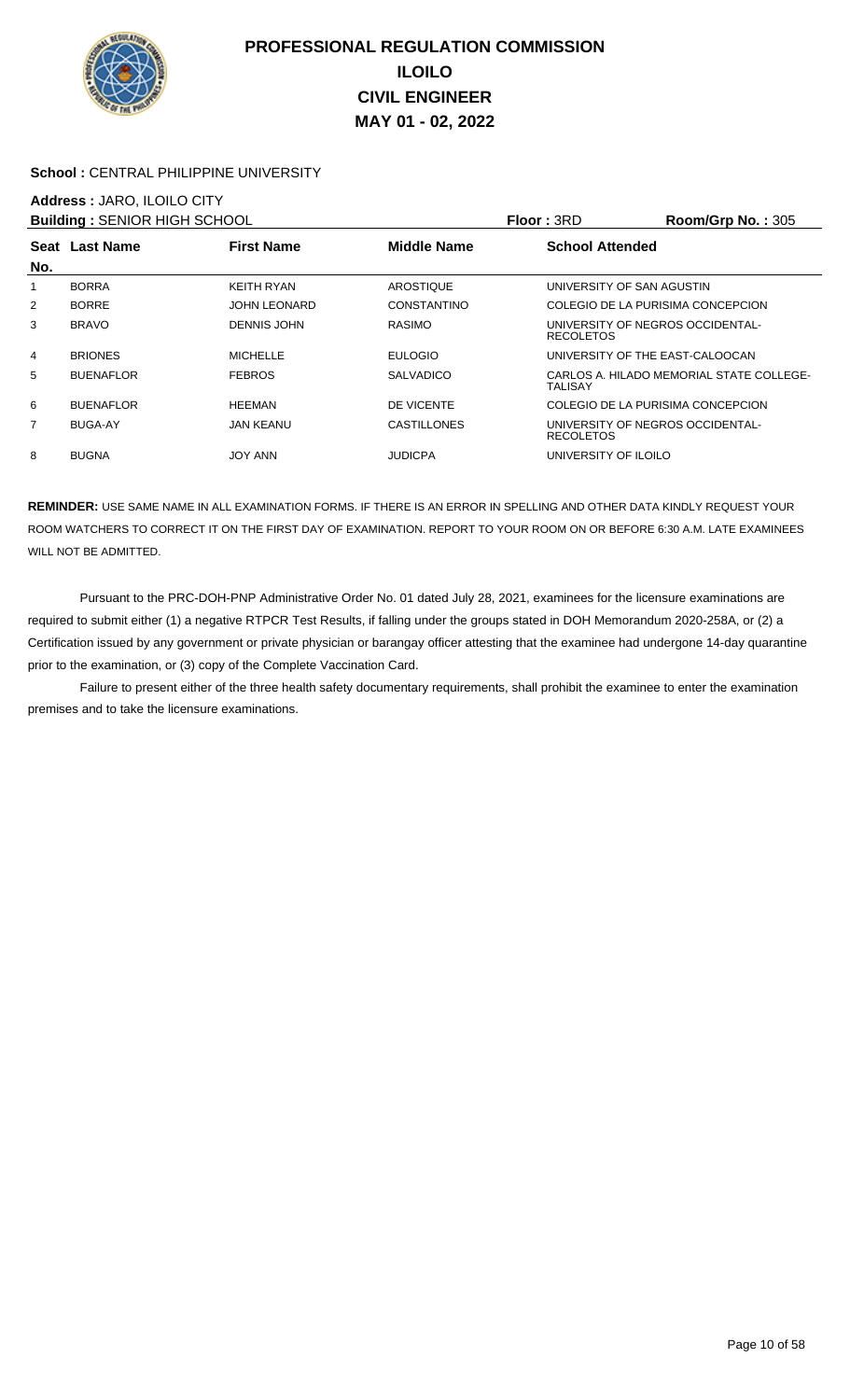

### School : CENTRAL PHILIPPINE UNIVERSITY

# **Address :** JARO, ILOILO CITY

|     | <b>Building: SENIOR HIGH SCHOOL</b> |                    |                    | Floor: 3RD             | <b>Room/Grp No.: 306</b>                 |
|-----|-------------------------------------|--------------------|--------------------|------------------------|------------------------------------------|
| No. | Seat Last Name                      | <b>First Name</b>  | <b>Middle Name</b> | <b>School Attended</b> |                                          |
| 1   | <b>BUGTONG</b>                      | <b>KENT LUCKY</b>  | <b>MACAHILAS</b>   |                        | AKLAN STATE UNIVERSITY-KALIBO            |
| 2   | <b>BUHAT</b>                        | <b>JEREMAY ANN</b> | <b>ANAUD</b>       |                        | COLEGIO DE LA PURISIMA CONCEPCION        |
| 3   | <b>BURAGAY</b>                      | <b>MELISSA</b>     | <b>SABILLO</b>     | <b>CAMPUS</b>          | CAPIZ STATE UNIVERSITY (CIT) (PSPC)-MAIN |
| 4   | CABALAR                             | <b>ALMER</b>       | <b>IMBANG</b>      |                        | WESTERN INSTITUTE OF TECHNOLOGY          |
| 5   | CABALLERO                           | LOVELYN            | <b>SAYNES</b>      |                        | WESTERN INSTITUTE OF TECHNOLOGY          |
| 6   | CABALONGA                           | <b>FEONA ANRYM</b> | VILLAMEN           |                        | WESTERN INSTITUTE OF TECHNOLOGY          |
| 7   | <b>CABUROBIAS</b>                   | CARMI JOY          | <b>PALOMAR</b>     |                        | WESTERN INSTITUTE OF TECHNOLOGY          |
| 8   | CAIJO                               | AIKO MAE           | <b>LIBRADO</b>     | <b>RECOLETOS</b>       | UNIVERSITY OF NEGROS OCCIDENTAL-         |

**REMINDER:** USE SAME NAME IN ALL EXAMINATION FORMS. IF THERE IS AN ERROR IN SPELLING AND OTHER DATA KINDLY REQUEST YOUR ROOM WATCHERS TO CORRECT IT ON THE FIRST DAY OF EXAMINATION. REPORT TO YOUR ROOM ON OR BEFORE 6:30 A.M. LATE EXAMINEES WILL NOT BE ADMITTED.

 Pursuant to the PRC-DOH-PNP Administrative Order No. 01 dated July 28, 2021, examinees for the licensure examinations are required to submit either (1) a negative RTPCR Test Results, if falling under the groups stated in DOH Memorandum 2020-258A, or (2) a Certification issued by any government or private physician or barangay officer attesting that the examinee had undergone 14-day quarantine prior to the examination, or (3) copy of the Complete Vaccination Card.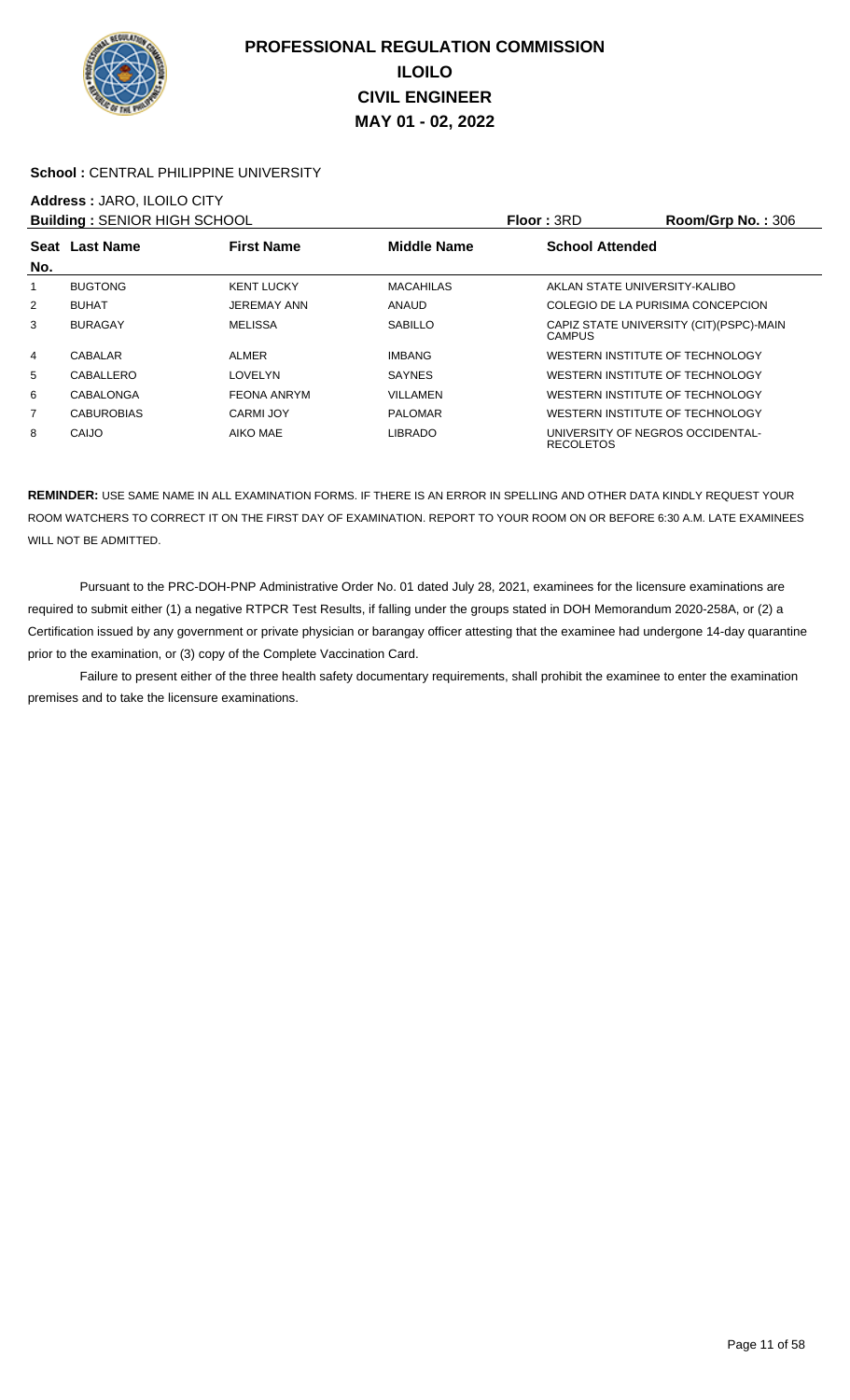

### School : CENTRAL PHILIPPINE UNIVERSITY

# **Address :** JARO, ILOILO CITY

| <b>Building: SENIOR HIGH SCHOOL</b> |                  |                       |                    | <b>Floor: 3RD</b>                                    | Room/Grp No.: 308 |
|-------------------------------------|------------------|-----------------------|--------------------|------------------------------------------------------|-------------------|
| No.                                 | Seat Last Name   | <b>First Name</b>     | <b>Middle Name</b> | <b>School Attended</b>                               |                   |
|                                     | CALANZA          | <b>FREDOMER</b>       | <b>BUHAYAN</b>     | COLEGIO DE LA PURISIMA CONCEPCION                    |                   |
| 2                                   | CALAPARDO        | <b>ELIJAH</b>         | <b>ACSE</b>        | <b>CENTRAL PHILIPPINE UNIVERSITY</b>                 |                   |
| 3                                   | CALAY            | <b>KRYZZEL NICOLE</b> | <b>GALOPO</b>      | UNIVERSITY OF ANTIQUE-SIBALOM                        |                   |
| 4                                   | CALDERON         | <b>JOANAH MARIE</b>   | PEREZ              | UNIVERSITY OF NEGROS OCCIDENTAL-<br><b>RECOLETOS</b> |                   |
| 5                                   | <b>CALUCAB</b>   | <b>JOELEVER NISSI</b> | <b>BALBANIDA</b>   | <b>CENTRAL PHILIPPINE UNIVERSITY</b>                 |                   |
| 6                                   | CALUNSOD         | <b>KATHARINA</b>      | <b>VARONA</b>      | UNIVERSITY OF ANTIQUE-SIBALOM                        |                   |
| $\overline{7}$                      | CAMINO           | TED HOMER             | <b>CANTARA</b>     | <b>CENTRAL PHILIPPINE UNIVERSITY</b>                 |                   |
| 8                                   | <b>CAMPONION</b> | <b>MERRYL ROH</b>     | <b>PATIÑA</b>      | FELLOWSHIP BAPTIST COLLEGE                           |                   |

**REMINDER:** USE SAME NAME IN ALL EXAMINATION FORMS. IF THERE IS AN ERROR IN SPELLING AND OTHER DATA KINDLY REQUEST YOUR ROOM WATCHERS TO CORRECT IT ON THE FIRST DAY OF EXAMINATION. REPORT TO YOUR ROOM ON OR BEFORE 6:30 A.M. LATE EXAMINEES WILL NOT BE ADMITTED.

 Pursuant to the PRC-DOH-PNP Administrative Order No. 01 dated July 28, 2021, examinees for the licensure examinations are required to submit either (1) a negative RTPCR Test Results, if falling under the groups stated in DOH Memorandum 2020-258A, or (2) a Certification issued by any government or private physician or barangay officer attesting that the examinee had undergone 14-day quarantine prior to the examination, or (3) copy of the Complete Vaccination Card.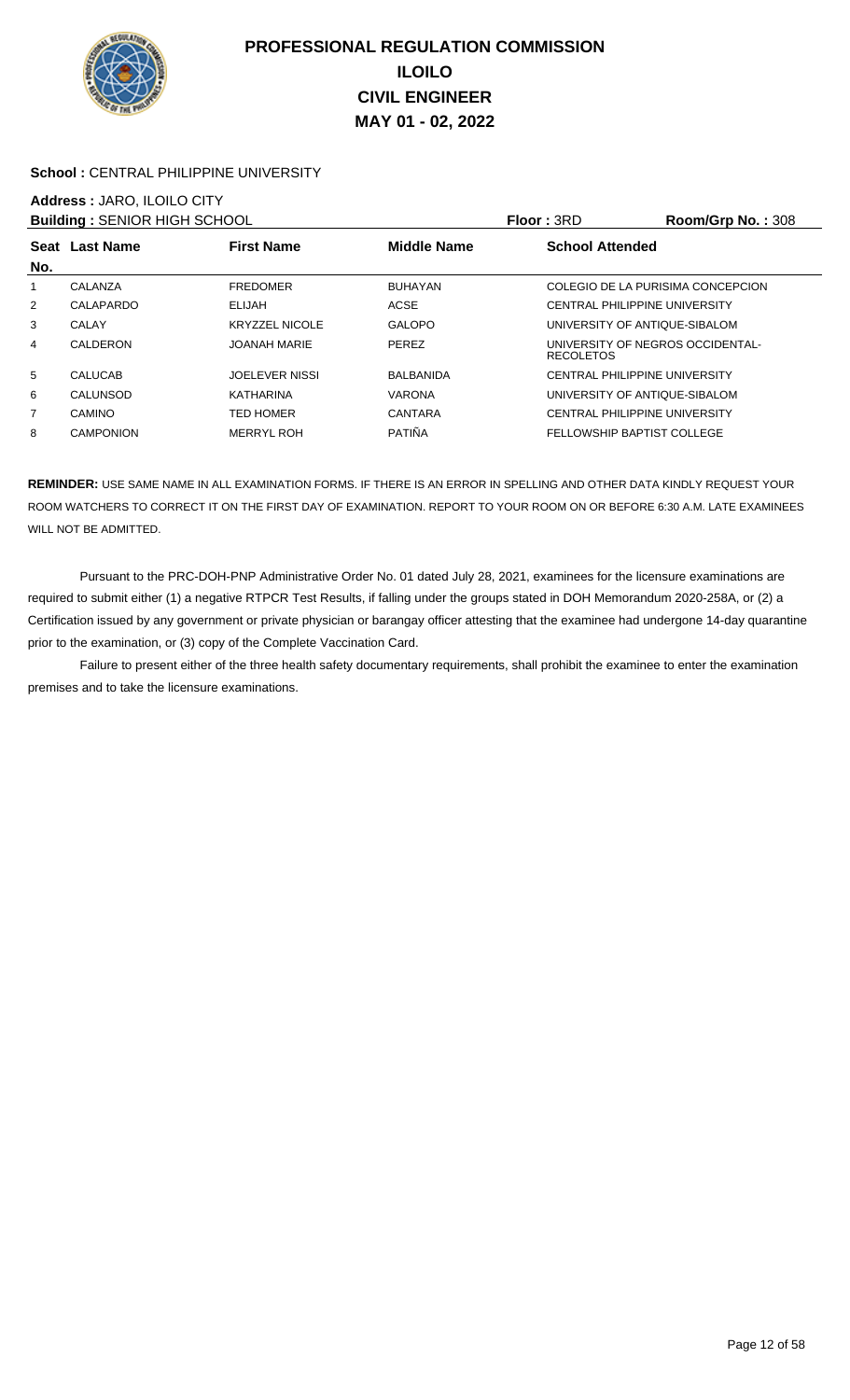

### School : CENTRAL PHILIPPINE UNIVERSITY

# **Address :** JARO, ILOILO CITY

| <b>Building: SENIOR HIGH SCHOOL</b> |                |                   |                    | Floor: 3RD                                            | Room/Grp No.: 309 |
|-------------------------------------|----------------|-------------------|--------------------|-------------------------------------------------------|-------------------|
| No.                                 | Seat Last Name | <b>First Name</b> | <b>Middle Name</b> | <b>School Attended</b>                                |                   |
| 1                                   | <b>CAMUS</b>   | EDISA JOY         | DE LEON            | CENTRAL PHILIPPINE UNIVERSITY                         |                   |
| 2                                   | CANONO         | EZRA BRET MICHEAL | <b>ATONDAG</b>     | SAINT ANTHONY'S COLLEGE-ANTIQUE                       |                   |
| 3                                   | CARDIEL        | <b>RITZY JANE</b> | <b>DEOCARES</b>    | WESTERN INSTITUTE OF TECHNOLOGY                       |                   |
| 4                                   | CARMEN         | MA. CECELIA       | <b>BENSURTO</b>    | NORTHERN ILOILO POLYTECHNIC STATE<br>COLLEGE-ESTANCIA |                   |
| 5                                   | CARNAJE        | ROBYN ANN         | <b>PENDON</b>      | CENTRAL PHILIPPINE UNIVERSITY                         |                   |
| 6                                   | <b>CASIPLE</b> | <b>RUEL</b>       | <b>TARRAZONA</b>   | UNIVERSITY OF ILOILO                                  |                   |
| 7                                   | CASTILLON      | <b>JOBIEROSE</b>  | ABAD               | UNIVERSITY OF ANTIQUE-SIBALOM                         |                   |
| 8                                   | CASTRO         | <b>EDMHEL</b>     | SOLANOY            | <b>GARCIA COLLEGE OF TECHNOLOGY</b>                   |                   |

**REMINDER:** USE SAME NAME IN ALL EXAMINATION FORMS. IF THERE IS AN ERROR IN SPELLING AND OTHER DATA KINDLY REQUEST YOUR ROOM WATCHERS TO CORRECT IT ON THE FIRST DAY OF EXAMINATION. REPORT TO YOUR ROOM ON OR BEFORE 6:30 A.M. LATE EXAMINEES WILL NOT BE ADMITTED.

 Pursuant to the PRC-DOH-PNP Administrative Order No. 01 dated July 28, 2021, examinees for the licensure examinations are required to submit either (1) a negative RTPCR Test Results, if falling under the groups stated in DOH Memorandum 2020-258A, or (2) a Certification issued by any government or private physician or barangay officer attesting that the examinee had undergone 14-day quarantine prior to the examination, or (3) copy of the Complete Vaccination Card.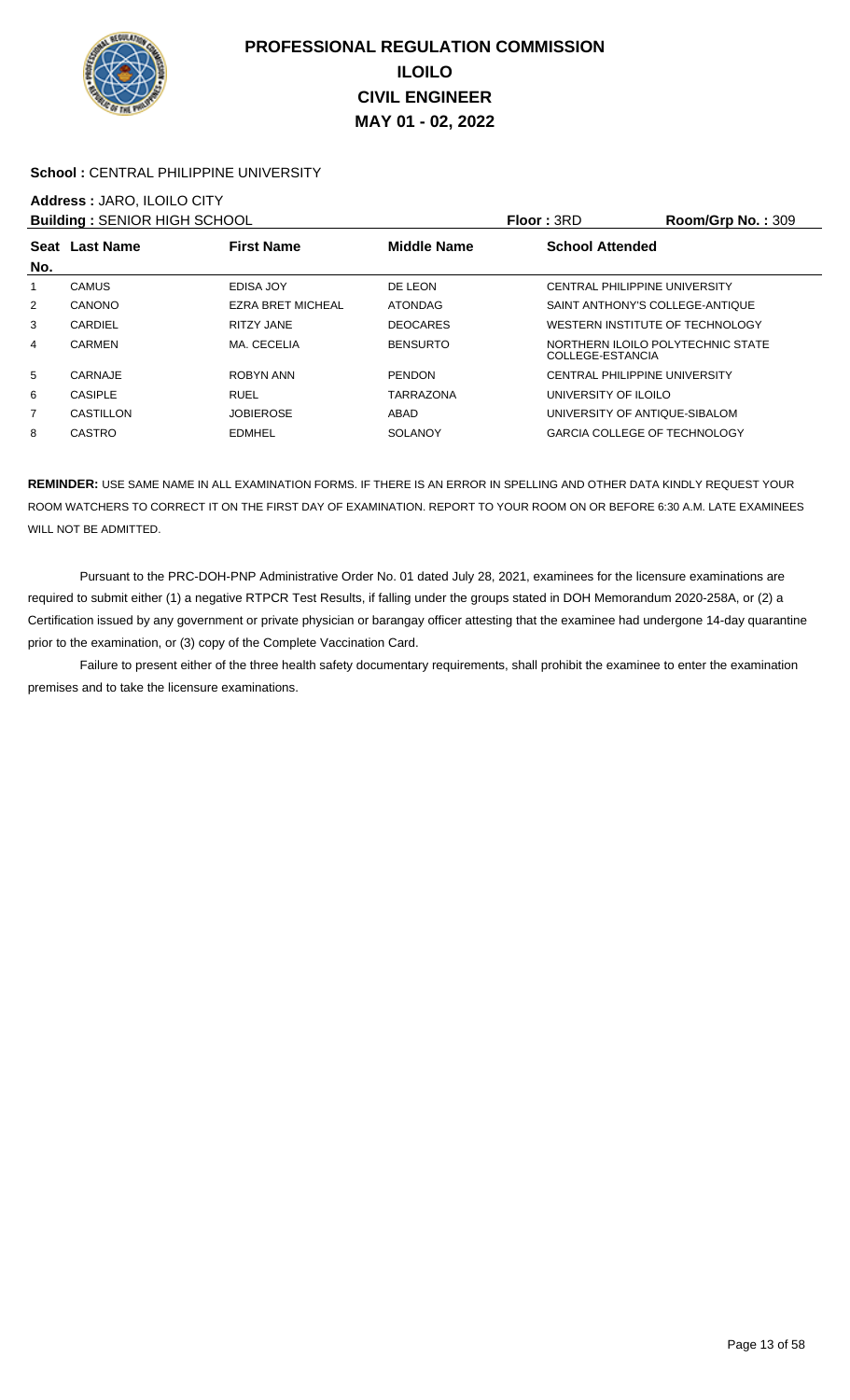

### **School :** CENTRAL PHILIPPINE UNIVERSITY

### **Address :** JARO, ILOILO CITY

| <b>Building: SENIOR HIGH SCHOOL</b> |                |                       |                    | Floor: 3RD                                           | Room/Grp No.: $310$ |
|-------------------------------------|----------------|-----------------------|--------------------|------------------------------------------------------|---------------------|
|                                     | Seat Last Name | <b>First Name</b>     | <b>Middle Name</b> | <b>School Attended</b>                               |                     |
| No.                                 |                |                       |                    |                                                      |                     |
| 1                                   | CATALAN        | <b>KARLLE DEVIN</b>   | GALLARDO           | UNIVERSITY OF NEGROS OCCIDENTAL-<br><b>RECOLETOS</b> |                     |
| 2                                   | CATLI          | <b>KYLE</b>           | <b>CANDIDO</b>     | UNIVERSITY OF NEGROS OCCIDENTAL-<br><b>RECOLETOS</b> |                     |
| 3                                   | <b>CAUSING</b> | <b>ALLEN PAUL</b>     | <b>GUILLAMAS</b>   | CENTRAL PHILIPPINE UNIVERSITY                        |                     |
| 4                                   | <b>CENAL</b>   | <b>JIRAH JAY</b>      | ASDULO             | WESTERN INSTITUTE OF TECHNOLOGY                      |                     |
| 5                                   | CLARIDAD       | CHRISTOPHER JAMES     | <b>AYUCO</b>       | UNIVERSITY OF NEGROS OCCIDENTAL-<br><b>RECOLETOS</b> |                     |
| 6                                   | CLAUD          | <b>FAITH</b>          | <b>PADPAD</b>      | FELLOWSHIP BAPTIST COLLEGE                           |                     |
| $\overline{7}$                      | <b>COMORRO</b> | VANESSA KIMBERLY      | <b>CORTEL</b>      | COLEGIO DE LA PURISIMA CONCEPCION                    |                     |
| 8                                   | CONDEZ         | <b>PRINCESS REECE</b> | <b>RUIZ</b>        | <b>CENTRAL PHILIPPINE UNIVERSITY</b>                 |                     |

**REMINDER:** USE SAME NAME IN ALL EXAMINATION FORMS. IF THERE IS AN ERROR IN SPELLING AND OTHER DATA KINDLY REQUEST YOUR ROOM WATCHERS TO CORRECT IT ON THE FIRST DAY OF EXAMINATION. REPORT TO YOUR ROOM ON OR BEFORE 6:30 A.M. LATE EXAMINEES WILL NOT BE ADMITTED.

 Pursuant to the PRC-DOH-PNP Administrative Order No. 01 dated July 28, 2021, examinees for the licensure examinations are required to submit either (1) a negative RTPCR Test Results, if falling under the groups stated in DOH Memorandum 2020-258A, or (2) a Certification issued by any government or private physician or barangay officer attesting that the examinee had undergone 14-day quarantine prior to the examination, or (3) copy of the Complete Vaccination Card.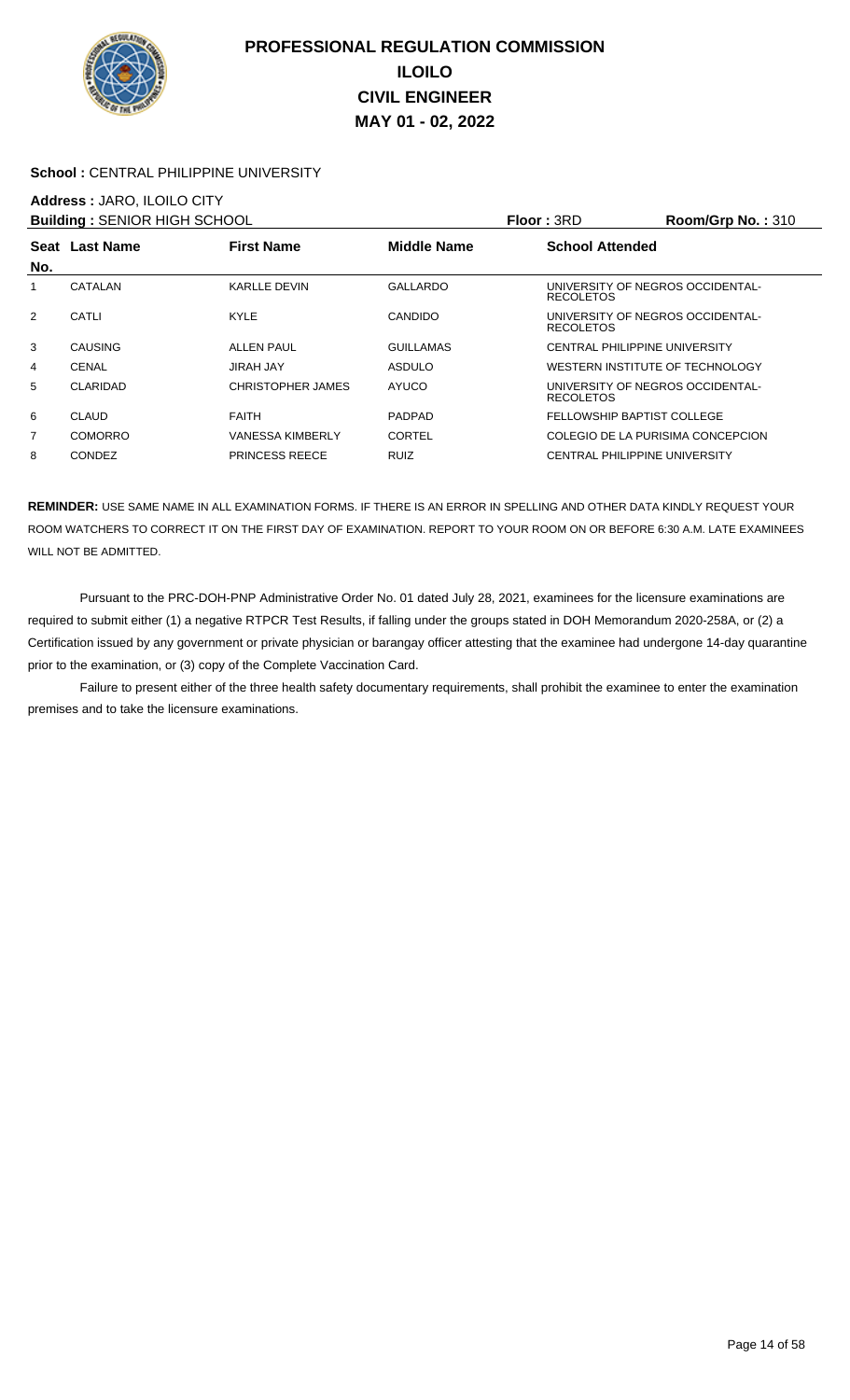

### School : CENTRAL PHILIPPINE UNIVERSITY

## **Address :** JARO, ILOILO CITY

| <b>Building: SENIOR HIGH SCHOOL</b> |                    |                      |                    | <b>Floor: 4TH</b>                                    | Room/Grp No.: $403$ |
|-------------------------------------|--------------------|----------------------|--------------------|------------------------------------------------------|---------------------|
|                                     | Seat Last Name     | <b>First Name</b>    | <b>Middle Name</b> | <b>School Attended</b>                               |                     |
| No.                                 |                    |                      |                    |                                                      |                     |
| 1                                   | <b>CONSIGO</b>     | <b>ERIC</b>          | <b>SAAVEDRA</b>    | WESTERN INSTITUTE OF TECHNOLOGY                      |                     |
| $\overline{2}$                      | <b>CONSTANTINO</b> | KHYN SHADROCK        | <b>RUBATON</b>     | UNIVERSITY OF NEGROS OCCIDENTAL-<br><b>RECOLETOS</b> |                     |
| 3                                   | <b>CRISTOBAL</b>   | <b>CHRISTINE LYN</b> | <b>NALAYOG</b>     | <b>GARCIA COLLEGE OF TECHNOLOGY</b>                  |                     |
| 4                                   | <b>CRISTOBAL</b>   | <b>JOHN VINCENT</b>  | <b>CASTILLOTE</b>  | <b>CENTRAL PHILIPPINE UNIVERSITY</b>                 |                     |
| 5                                   | <b>CUAREZ</b>      | <b>JOSEFA MAE</b>    | <b>SASIS</b>       | <b>GARCIA COLLEGE OF TECHNOLOGY</b>                  |                     |
| 6                                   | CULAN-GO           | SOFRONIO JR          | <b>GALERA</b>      | WESTERN INSTITUTE OF TECHNOLOGY                      |                     |
| $\overline{7}$                      | <b>CULI</b>        | <b>MARY FRANZ</b>    | TANILON            | UNIVERSITY OF NEGROS OCCIDENTAL-<br><b>RECOLETOS</b> |                     |
| 8                                   | <b>CURTOM</b>      | LEASEL MARIE         | <b>SUBOSA</b>      | WESTERN INSTITUTE OF TECHNOLOGY                      |                     |

**REMINDER:** USE SAME NAME IN ALL EXAMINATION FORMS. IF THERE IS AN ERROR IN SPELLING AND OTHER DATA KINDLY REQUEST YOUR ROOM WATCHERS TO CORRECT IT ON THE FIRST DAY OF EXAMINATION. REPORT TO YOUR ROOM ON OR BEFORE 6:30 A.M. LATE EXAMINEES WILL NOT BE ADMITTED.

 Pursuant to the PRC-DOH-PNP Administrative Order No. 01 dated July 28, 2021, examinees for the licensure examinations are required to submit either (1) a negative RTPCR Test Results, if falling under the groups stated in DOH Memorandum 2020-258A, or (2) a Certification issued by any government or private physician or barangay officer attesting that the examinee had undergone 14-day quarantine prior to the examination, or (3) copy of the Complete Vaccination Card.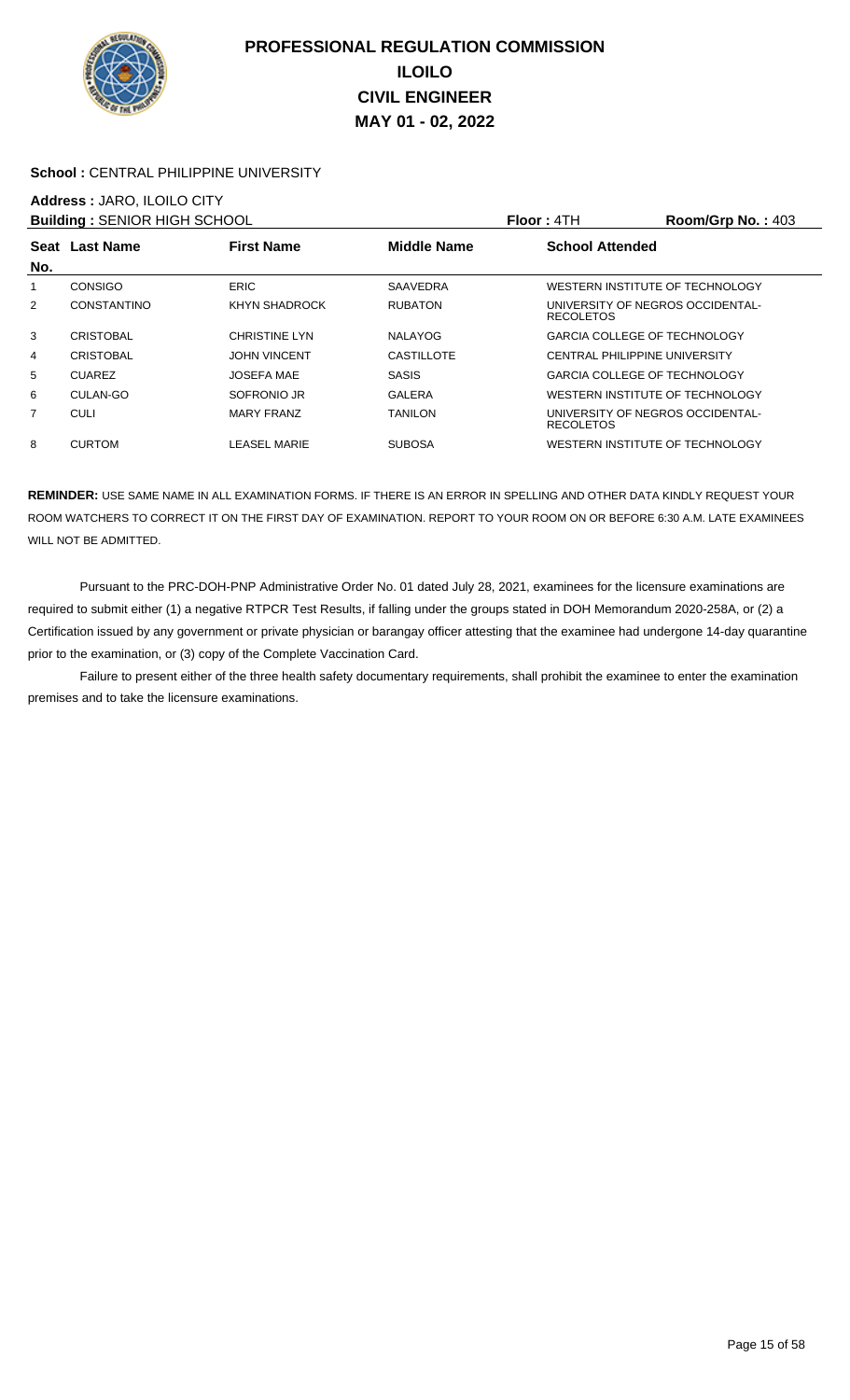

### School : CENTRAL PHILIPPINE UNIVERSITY

### **Address :** JARO, ILOILO CITY

| <b>Building: SENIOR HIGH SCHOOL</b> |                   |                      |                    | Floor: 4TH             | Room/Grp No.: 404                   |
|-------------------------------------|-------------------|----------------------|--------------------|------------------------|-------------------------------------|
|                                     | Seat Last Name    | <b>First Name</b>    | <b>Middle Name</b> | <b>School Attended</b> |                                     |
| No.                                 |                   |                      |                    |                        |                                     |
|                                     | <b>CURTOM</b>     | ROWELL JOHN          | LATAQUIN           |                        | UNIVERSITY OF SAN AGUSTIN           |
| $\overline{2}$                      | <b>DACUMOS</b>    | <b>LIESLY</b>        | RAMIREZ            | <b>RECOLETOS</b>       | UNIVERSITY OF NEGROS OCCIDENTAL-    |
| 3                                   | DADO              | <b>JOHN MICHAEL</b>  | YLAYA              | <b>RECOLETOS</b>       | UNIVERSITY OF NEGROS OCCIDENTAL-    |
| 4                                   | <b>DAGOHOY</b>    | <b>ANTHONETTE</b>    | TRINIDAD           |                        | <b>GARCIA COLLEGE OF TECHNOLOGY</b> |
| 5                                   | <b>DASMARIÑAS</b> | LYKA MAE             | <b>DECLARO</b>     |                        | UNIVERSITY OF SAN AGUSTIN           |
| 6                                   | DE JUAN           | <b>FRANCES DIEGO</b> | <b>MACALACAD</b>   |                        | <b>GARCIA COLLEGE OF TECHNOLOGY</b> |
| 7                                   | DE LA CRUZ        | ANA MAE              | <b>SOMBE</b>       |                        | FELLOWSHIP BAPTIST COLLEGE          |
| 8                                   | DE LA CRUZ        | <b>CLAIRE</b>        | <b>GELVOSA</b>     | ADAMSON UNIVERSITY     |                                     |

**REMINDER:** USE SAME NAME IN ALL EXAMINATION FORMS. IF THERE IS AN ERROR IN SPELLING AND OTHER DATA KINDLY REQUEST YOUR ROOM WATCHERS TO CORRECT IT ON THE FIRST DAY OF EXAMINATION. REPORT TO YOUR ROOM ON OR BEFORE 6:30 A.M. LATE EXAMINEES WILL NOT BE ADMITTED.

 Pursuant to the PRC-DOH-PNP Administrative Order No. 01 dated July 28, 2021, examinees for the licensure examinations are required to submit either (1) a negative RTPCR Test Results, if falling under the groups stated in DOH Memorandum 2020-258A, or (2) a Certification issued by any government or private physician or barangay officer attesting that the examinee had undergone 14-day quarantine prior to the examination, or (3) copy of the Complete Vaccination Card.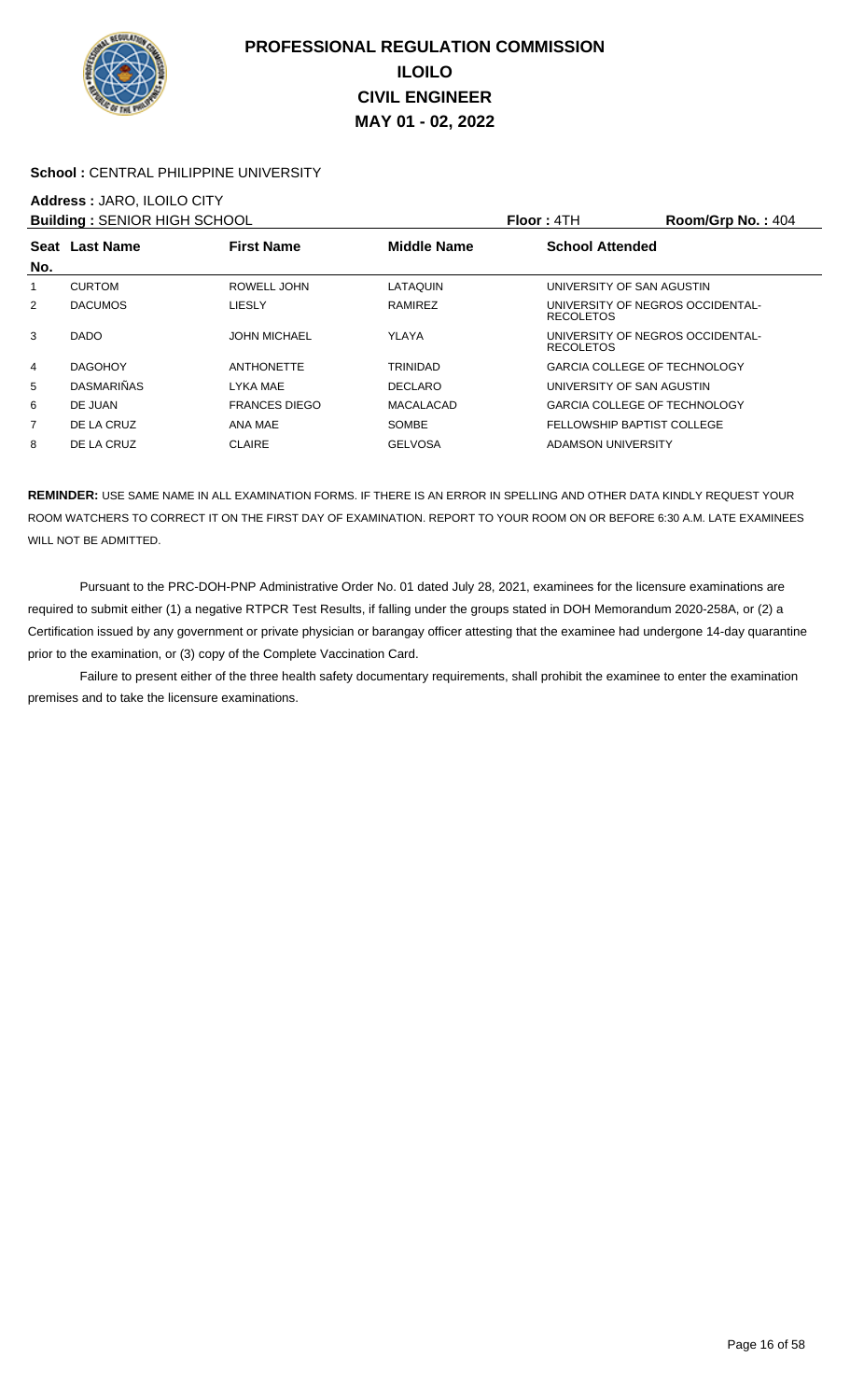

### School : CENTRAL PHILIPPINE UNIVERSITY

# **Address :** JARO, ILOILO CITY

| <b>Building: SENIOR HIGH SCHOOL</b> |                    |                     |                    | Floor: 4TH                                           | Room/Grp No.: 405 |
|-------------------------------------|--------------------|---------------------|--------------------|------------------------------------------------------|-------------------|
|                                     | Seat Last Name     | <b>First Name</b>   | <b>Middle Name</b> | <b>School Attended</b>                               |                   |
| No.                                 |                    |                     |                    |                                                      |                   |
|                                     | DE MATEO           | ROBERTO JR          | <b>APOLINARIO</b>  | <b>GARCIA COLLEGE OF TECHNOLOGY</b>                  |                   |
| 2                                   | DE OCA             | <b>JOEMARIE</b>     | YANSON             | WEST NEGROS COLLEGE                                  |                   |
| 3                                   | <b>DEBIL</b>       | <b>MARC RUPERT</b>  | <b>ENTREGUENA</b>  | WESTERN INSTITUTE OF TECHNOLOGY                      |                   |
| 4                                   | DELA CRUZ          | AVIN JOY            | VILLARUEL          | <b>GARCIA COLLEGE OF TECHNOLOGY</b>                  |                   |
| 5                                   | <b>DELA CUESTA</b> | <b>FERNANDO III</b> | <b>POLLAN</b>      | WESTERN INSTITUTE OF TECHNOLOGY                      |                   |
| 6                                   | DELA LLANA         | <b>JAMES DALE</b>   | <b>ESTANISLAO</b>  | UNIVERSITY OF SAN AGUSTIN                            |                   |
| 7                                   | DELA PEÑA          | CHRISTIAN           | <b>AVELINO</b>     | COLEGIO DE LA PURISIMA CONCEPCION                    |                   |
| 8                                   | DELA PEÑA          | RALPH JAMES         | <b>CABUS</b>       | UNIVERSITY OF NEGROS OCCIDENTAL-<br><b>RECOLETOS</b> |                   |

**REMINDER:** USE SAME NAME IN ALL EXAMINATION FORMS. IF THERE IS AN ERROR IN SPELLING AND OTHER DATA KINDLY REQUEST YOUR ROOM WATCHERS TO CORRECT IT ON THE FIRST DAY OF EXAMINATION. REPORT TO YOUR ROOM ON OR BEFORE 6:30 A.M. LATE EXAMINEES WILL NOT BE ADMITTED.

 Pursuant to the PRC-DOH-PNP Administrative Order No. 01 dated July 28, 2021, examinees for the licensure examinations are required to submit either (1) a negative RTPCR Test Results, if falling under the groups stated in DOH Memorandum 2020-258A, or (2) a Certification issued by any government or private physician or barangay officer attesting that the examinee had undergone 14-day quarantine prior to the examination, or (3) copy of the Complete Vaccination Card.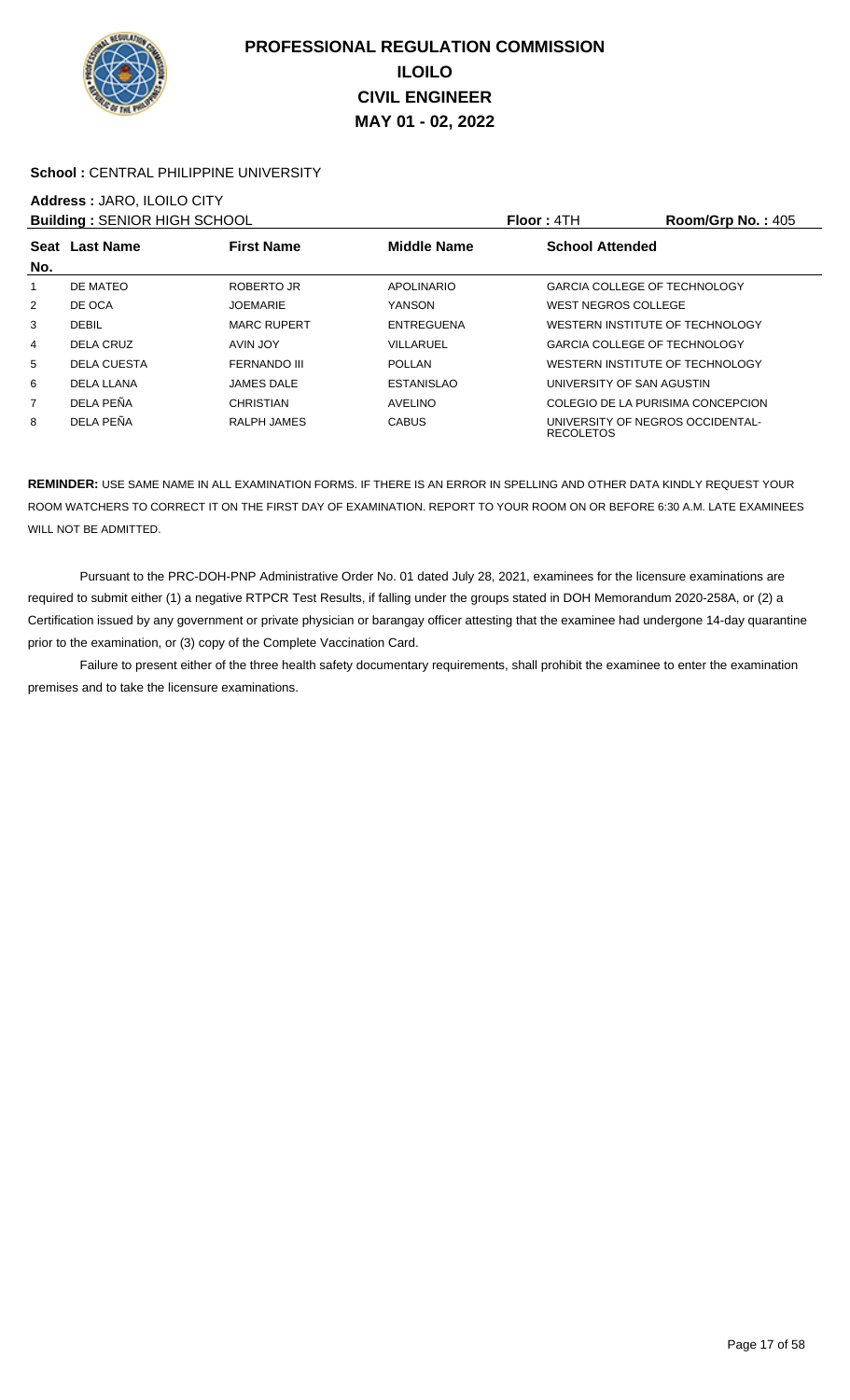

### School : CENTRAL PHILIPPINE UNIVERSITY

### **Address :** JARO, ILOILO CITY

| <b>Building: SENIOR HIGH SCHOOL</b> |                    |                           |                    | <b>Floor: 4TH</b>                                    | Room/Grp No.: 406 |
|-------------------------------------|--------------------|---------------------------|--------------------|------------------------------------------------------|-------------------|
| No.                                 | Seat Last Name     | <b>First Name</b>         | <b>Middle Name</b> | <b>School Attended</b>                               |                   |
|                                     | DELA VEGA          | MA. CHRISTINA             | AGUILAR            | UNIVERSITY OF SAN AGUSTIN                            |                   |
| 2                                   | <b>DELFIN</b>      | MA JOANAROSE MAY          | <b>PITOGO</b>      | UNIVERSITY OF NEGROS OCCIDENTAL-<br><b>RECOLETOS</b> |                   |
| 3                                   | <b>DELGADO</b>     | ROGEN GRACIANO            | GUANZON            | SAINT ANTHONY'S COLLEGE-ANTIQUE                      |                   |
| 4                                   | <b>DELOS REYES</b> | <b>KENN EARL</b>          | <b>INOCENCIO</b>   | <b>WEST NEGROS COLLEGE</b>                           |                   |
| 5                                   | <b>DENATE</b>      | <b>DEO GERARD</b>         | <b>FORTALEZA</b>   | WESTERN INSTITUTE OF TECHNOLOGY                      |                   |
| 6                                   | <b>DENOSTA</b>     | <b>GLITZ</b>              | <b>NGO</b>         | COLEGIO DE LA PURISIMA CONCEPCION                    |                   |
| 7                                   | <b>DEOCAMPO</b>    | <b>FRANCES BERNADETTE</b> |                    | <b>CENTRAL PHILIPPINE UNIVERSITY</b>                 |                   |
| 8                                   | <b>DERAMAS</b>     | <b>PRINCES</b>            | <b>OMADLE</b>      | UNIVERSITY OF ANTIQUE-SIBALOM                        |                   |

**REMINDER:** USE SAME NAME IN ALL EXAMINATION FORMS. IF THERE IS AN ERROR IN SPELLING AND OTHER DATA KINDLY REQUEST YOUR ROOM WATCHERS TO CORRECT IT ON THE FIRST DAY OF EXAMINATION. REPORT TO YOUR ROOM ON OR BEFORE 6:30 A.M. LATE EXAMINEES WILL NOT BE ADMITTED.

 Pursuant to the PRC-DOH-PNP Administrative Order No. 01 dated July 28, 2021, examinees for the licensure examinations are required to submit either (1) a negative RTPCR Test Results, if falling under the groups stated in DOH Memorandum 2020-258A, or (2) a Certification issued by any government or private physician or barangay officer attesting that the examinee had undergone 14-day quarantine prior to the examination, or (3) copy of the Complete Vaccination Card.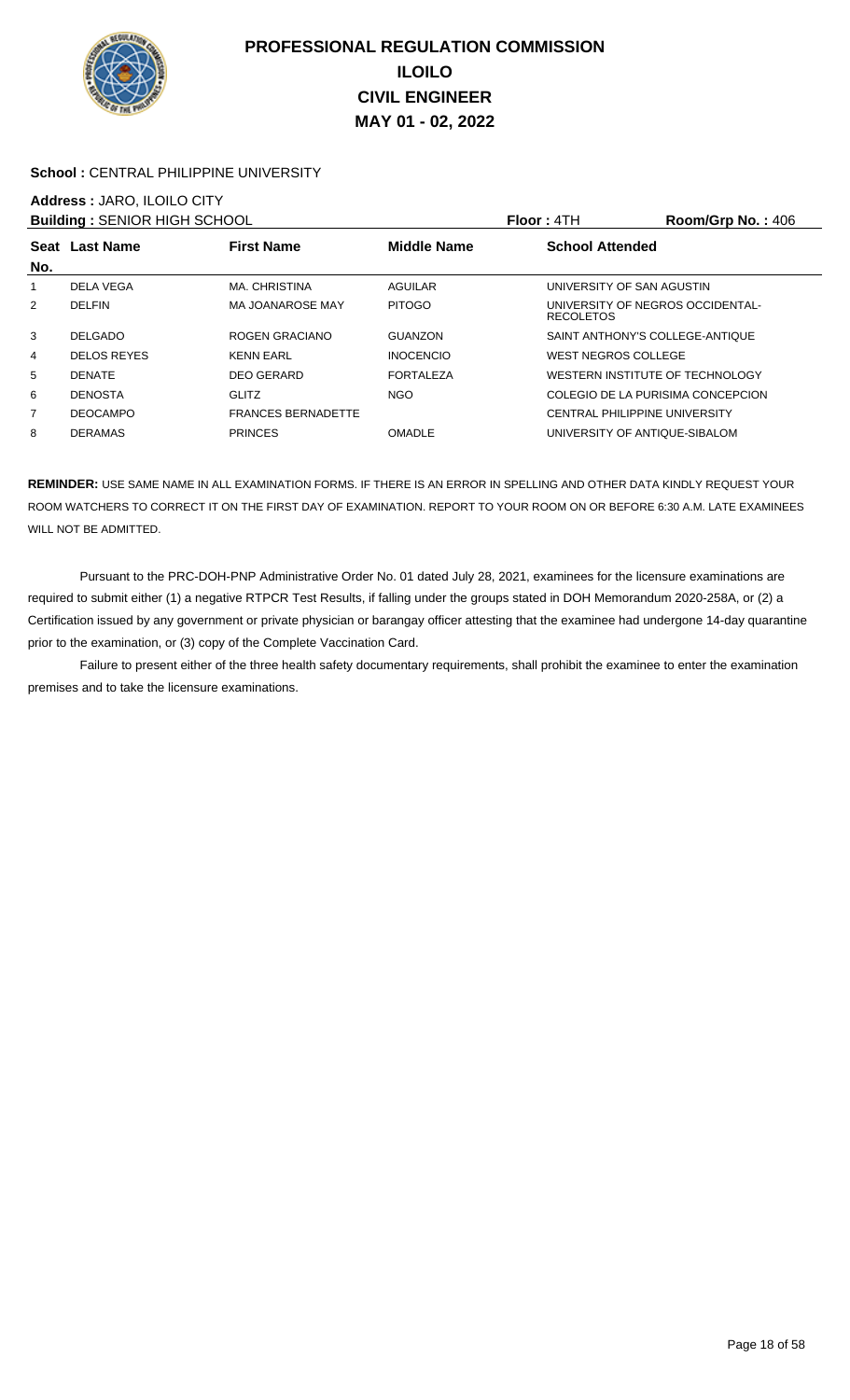

### School : CENTRAL PHILIPPINE UNIVERSITY

### **Address :** JARO, ILOILO CITY

| <b>Building: SENIOR HIGH SCHOOL</b> |                |                      |                 | <b>Floor: 4TH</b>                                    | Room/Grp No.: 407 |
|-------------------------------------|----------------|----------------------|-----------------|------------------------------------------------------|-------------------|
|                                     | Seat Last Name | <b>First Name</b>    | Middle Name     | <b>School Attended</b>                               |                   |
| No.                                 |                |                      |                 |                                                      |                   |
|                                     | <b>DERRAMA</b> | AIDIN MIKHAEL        | <b>BAYONA</b>   | UNIVERSITY OF NEGROS OCCIDENTAL-<br><b>RECOLETOS</b> |                   |
| 2                                   | <b>DESALES</b> | <b>GLOGIE</b>        | <b>SIASOL</b>   | COLEGIO DE LA PURISIMA CONCEPCION                    |                   |
| 3                                   | <b>DESLATE</b> | ALEXANDER ERIKHAN    | <b>RODRIGO</b>  | WESTERN INSTITUTE OF TECHNOLOGY                      |                   |
| 4                                   | <b>DIAZ</b>    | <b>PATRICK JASON</b> | TUMANDAY        | COLEGIO DE LA PURISIMA CONCEPCION                    |                   |
| 5                                   | <b>DIEGO</b>   | MA, CHRISTINA JULYN  | <b>RAMIREZ</b>  | UNIVERSITY OF NEGROS OCCIDENTAL-<br><b>RECOLETOS</b> |                   |
| 6                                   | <b>DIN</b>     | <b>JENNIFER</b>      | PASTOLERO       | WESTERN INSTITUTE OF TECHNOLOGY                      |                   |
| $\overline{7}$                      | <b>DIVA</b>    | <b>RENEE</b>         | <b>DETONING</b> | <b>CENTRAL PHILIPPINE UNIVERSITY</b>                 |                   |
| 8                                   | <b>DOFILEZ</b> | <b>APRIL ROSE</b>    | <b>FLORES</b>   | WESTERN INSTITUTE OF TECHNOLOGY                      |                   |

**REMINDER:** USE SAME NAME IN ALL EXAMINATION FORMS. IF THERE IS AN ERROR IN SPELLING AND OTHER DATA KINDLY REQUEST YOUR ROOM WATCHERS TO CORRECT IT ON THE FIRST DAY OF EXAMINATION. REPORT TO YOUR ROOM ON OR BEFORE 6:30 A.M. LATE EXAMINEES WILL NOT BE ADMITTED.

 Pursuant to the PRC-DOH-PNP Administrative Order No. 01 dated July 28, 2021, examinees for the licensure examinations are required to submit either (1) a negative RTPCR Test Results, if falling under the groups stated in DOH Memorandum 2020-258A, or (2) a Certification issued by any government or private physician or barangay officer attesting that the examinee had undergone 14-day quarantine prior to the examination, or (3) copy of the Complete Vaccination Card.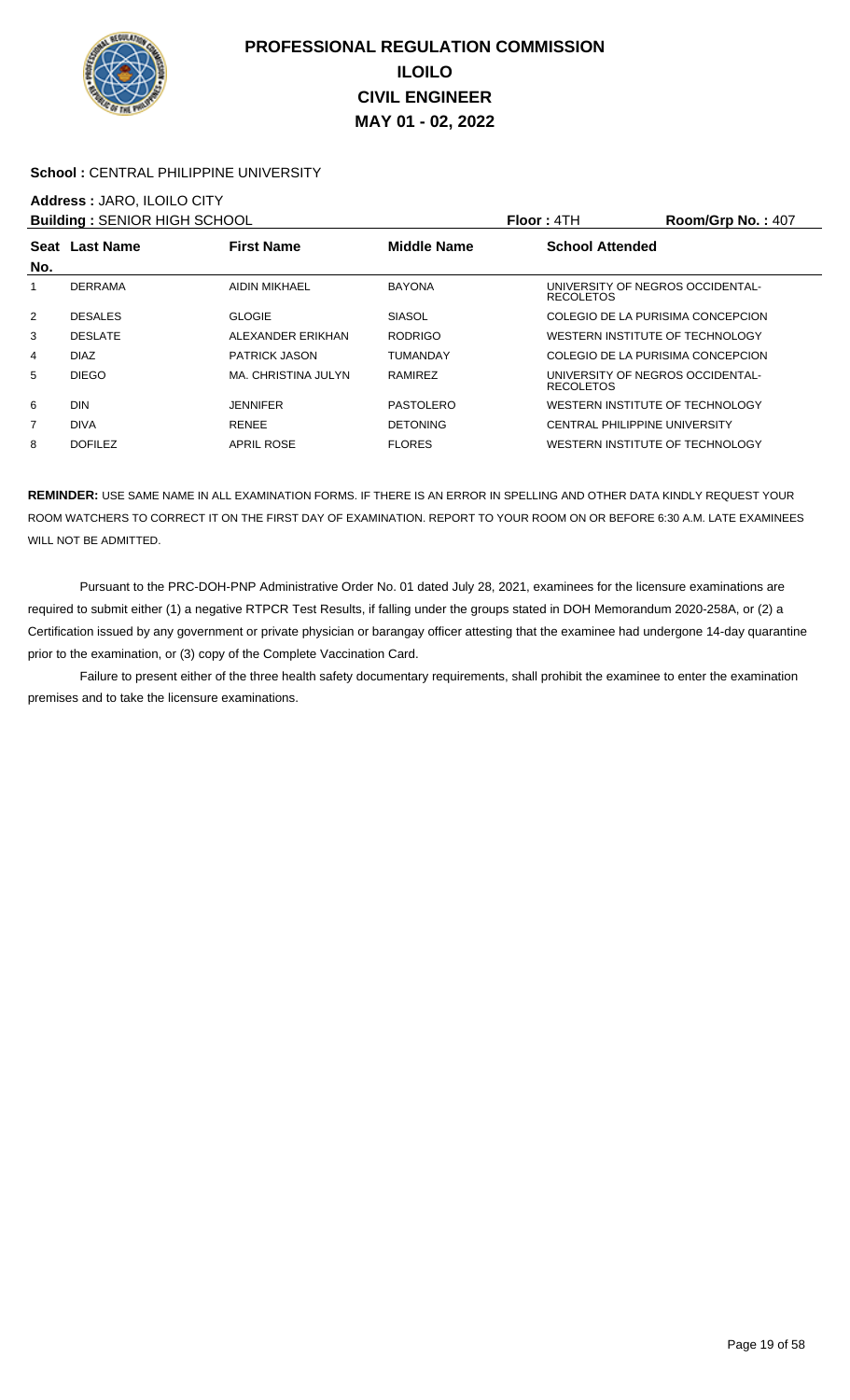

### School : CENTRAL PHILIPPINE UNIVERSITY

# **Address :** JARO, ILOILO CITY

| <b>Building: SENIOR HIGH SCHOOL</b> |                  |                        |                  | <b>Floor: 4TH</b>                                    | Room/Grp No.: 408 |
|-------------------------------------|------------------|------------------------|------------------|------------------------------------------------------|-------------------|
| No.                                 | Seat Last Name   | <b>First Name</b>      | Middle Name      | <b>School Attended</b>                               |                   |
|                                     | <b>DOLENDO</b>   | <b>FRANCIS BENEDIC</b> | <b>BERTOLANO</b> | SAINT ANTHONY'S COLLEGE-ANTIQUE                      |                   |
| 2                                   | <b>DOLOR</b>     | CLAREZZA MAE           | PADERNAL         | <b>CENTRAL PHILIPPINE UNIVERSITY</b>                 |                   |
| 3                                   | <b>DOMINGO</b>   | <b>ROSELLE</b>         | <b>MORA</b>      | FELLOWSHIP BAPTIST COLLEGE                           |                   |
| 4                                   | <b>DOMINGUEZ</b> | ARNIEL                 | <b>GALLEGO</b>   | UNIVERSITY OF ILOILO                                 |                   |
| 5                                   | <b>DOMINGUEZ</b> | <b>KIM</b>             | GALLEGO          | UNIVERSITY OF ILOILO                                 |                   |
| 6                                   | DOROMAL          | ABEGAIL                | <b>GRANADA</b>   | CENTRAL PHILIPPINE UNIVERSITY                        |                   |
| 7                                   | <b>ECHAUZ</b>    | <b>NEILS CHRISTIAN</b> | <b>VELAYO</b>    | UNIVERSITY OF NEGROS OCCIDENTAL-<br><b>RECOLETOS</b> |                   |
| 8                                   | ENGADA           | <b>SHOBEE</b>          | DELA PEÑA        | WESTERN INSTITUTE OF TECHNOLOGY                      |                   |

**REMINDER:** USE SAME NAME IN ALL EXAMINATION FORMS. IF THERE IS AN ERROR IN SPELLING AND OTHER DATA KINDLY REQUEST YOUR ROOM WATCHERS TO CORRECT IT ON THE FIRST DAY OF EXAMINATION. REPORT TO YOUR ROOM ON OR BEFORE 6:30 A.M. LATE EXAMINEES WILL NOT BE ADMITTED.

 Pursuant to the PRC-DOH-PNP Administrative Order No. 01 dated July 28, 2021, examinees for the licensure examinations are required to submit either (1) a negative RTPCR Test Results, if falling under the groups stated in DOH Memorandum 2020-258A, or (2) a Certification issued by any government or private physician or barangay officer attesting that the examinee had undergone 14-day quarantine prior to the examination, or (3) copy of the Complete Vaccination Card.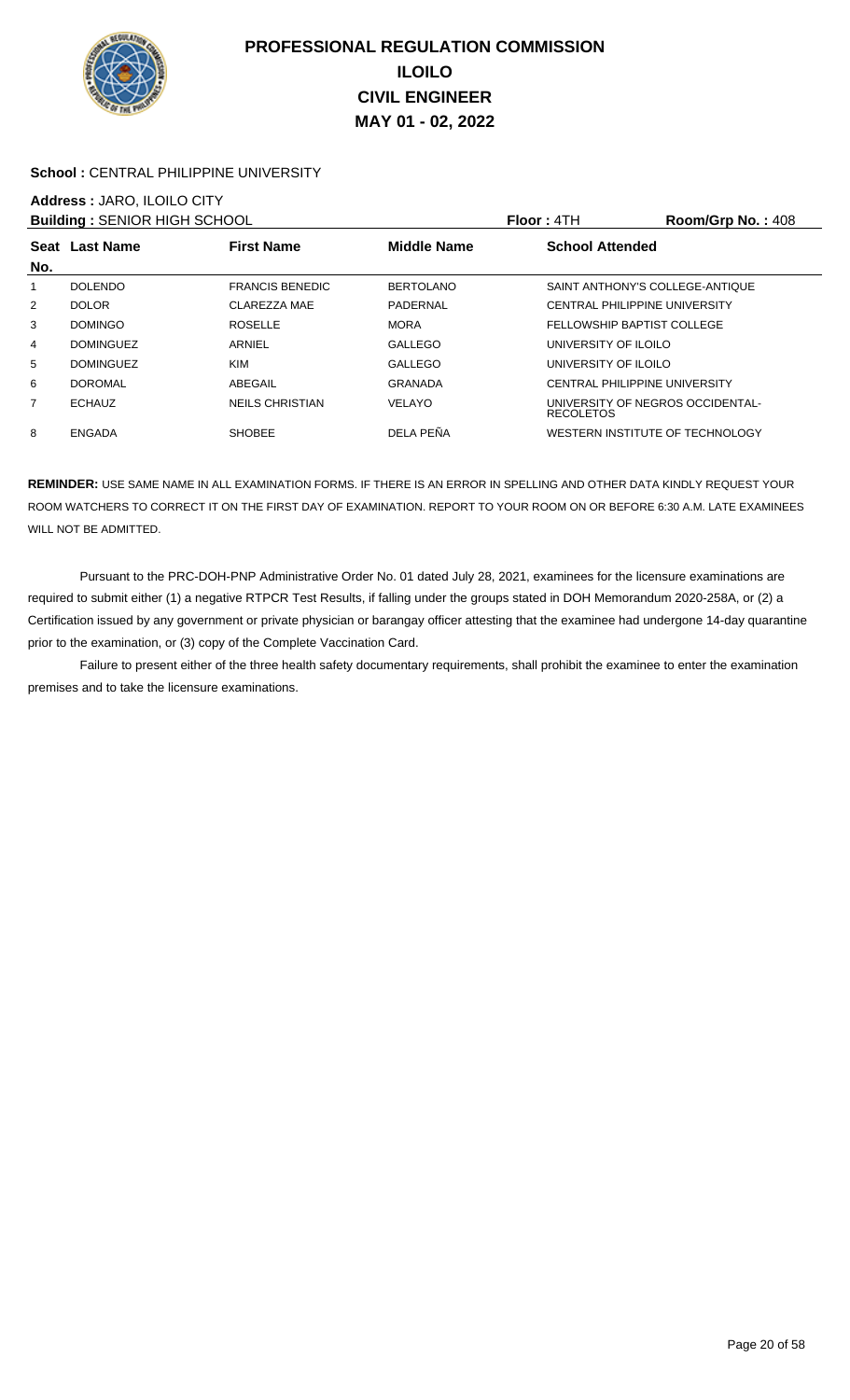

### School : CENTRAL PHILIPPINE UNIVERSITY

### **Address :** JARO, ILOILO CITY

| <b>Building: SENIOR HIGH SCHOOL</b> |                   |                      |                    | Floor: 4TH                                           | Room/Grp No.: 409 |
|-------------------------------------|-------------------|----------------------|--------------------|------------------------------------------------------|-------------------|
| Seat                                | <b>Last Name</b>  | <b>First Name</b>    | <b>Middle Name</b> | <b>School Attended</b>                               |                   |
| No.                                 |                   |                      |                    |                                                      |                   |
|                                     | ERA               | <b>GIO ANDRE</b>     | <b>MASIGLAT</b>    | UNIVERSITY OF NEGROS OCCIDENTAL-<br><b>RECOLETOS</b> |                   |
| $\overline{2}$                      | <b>ESCALONA</b>   | <b>CHRISTIAN LEO</b> | GALLANO            | UNIVERSITY OF ANTIQUE-SIBALOM                        |                   |
| 3                                   | <b>ESCASA</b>     | <b>JJ ROSE</b>       | <b>VILLARMA</b>    | WESTERN INSTITUTE OF TECHNOLOGY                      |                   |
| 4                                   | <b>ESPARES</b>    | <b>LEMAME JOY</b>    | VILLANUEVA         | WESTERN INSTITUTE OF TECHNOLOGY                      |                   |
| 5                                   | <b>ESPERIDION</b> | KATHRYN ANN          | MAGDALUYO          | UNIVERSITY OF ANTIQUE-SIBALOM                        |                   |
| 6                                   | <b>ESTEVES</b>    | <b>JOHN ANTHONY</b>  | CARTAGENA          | WESTERN INSTITUTE OF TECHNOLOGY                      |                   |
| 7                                   | EVANGELIO         | AIRA JANE            | <b>YASE</b>        | <b>GARCIA COLLEGE OF TECHNOLOGY</b>                  |                   |
| 8                                   | <b>EXALTADO</b>   | <b>MARIA LOURDES</b> | <b>PAMA</b>        | UNIVERSITY OF NEGROS OCCIDENTAL-<br><b>RECOLETOS</b> |                   |

**REMINDER:** USE SAME NAME IN ALL EXAMINATION FORMS. IF THERE IS AN ERROR IN SPELLING AND OTHER DATA KINDLY REQUEST YOUR ROOM WATCHERS TO CORRECT IT ON THE FIRST DAY OF EXAMINATION. REPORT TO YOUR ROOM ON OR BEFORE 6:30 A.M. LATE EXAMINEES WILL NOT BE ADMITTED.

 Pursuant to the PRC-DOH-PNP Administrative Order No. 01 dated July 28, 2021, examinees for the licensure examinations are required to submit either (1) a negative RTPCR Test Results, if falling under the groups stated in DOH Memorandum 2020-258A, or (2) a Certification issued by any government or private physician or barangay officer attesting that the examinee had undergone 14-day quarantine prior to the examination, or (3) copy of the Complete Vaccination Card.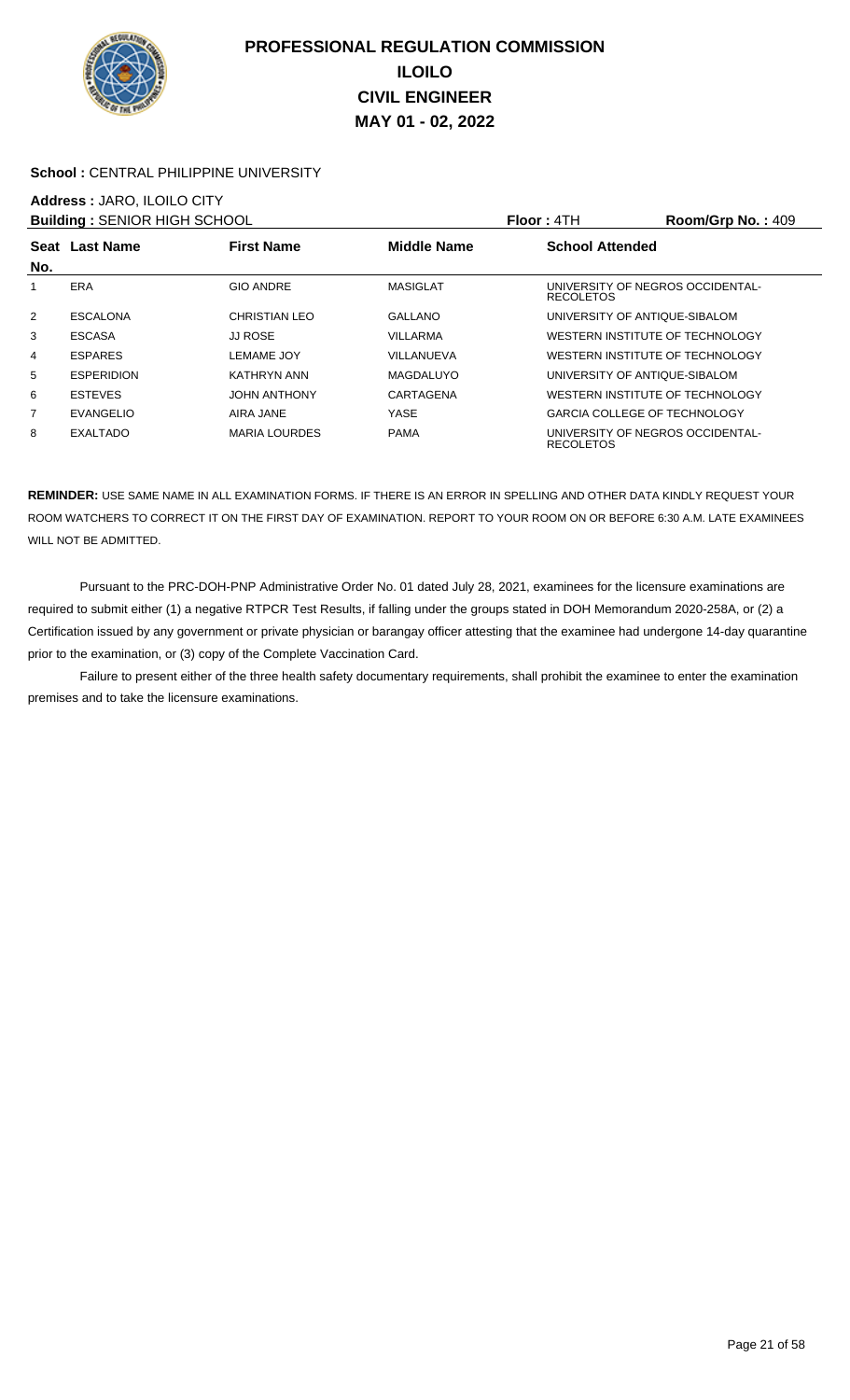

### School : CENTRAL PHILIPPINE UNIVERSITY

# **Address :** JARO, ILOILO CITY

| <b>Building: SENIOR HIGH SCHOOL</b> |                  |                         |                     | <b>Floor: 5TH</b>                                    | Room/Grp No.: 501 |
|-------------------------------------|------------------|-------------------------|---------------------|------------------------------------------------------|-------------------|
| No.                                 | Seat Last Name   | <b>First Name</b>       | Middle Name         | <b>School Attended</b>                               |                   |
|                                     | EYOY             | <b>YVONNE</b>           | <b>ATRIZ</b>        | <b>GARCIA COLLEGE OF TECHNOLOGY</b>                  |                   |
| $\overline{2}$                      | <b>FAMOSO</b>    | <b>FRAN DANIEL</b>      | QUIÑOSA             | UNIVERSITY OF NEGROS OCCIDENTAL-<br><b>RECOLETOS</b> |                   |
| 3                                   | <b>FERANDO</b>   | <b>STEWART</b>          | <b>MONTANO</b>      | WESTERN INSTITUTE OF TECHNOLOGY                      |                   |
| 4                                   | <b>FERFAS</b>    | <b>ELMAR REY</b>        | <b>JUSON</b>        | WESTERN INSTITUTE OF TECHNOLOGY                      |                   |
| 5                                   | FERMARAN         | <b>ERICSON</b>          | DETABLAN            | UNIVERSITY OF SAN AGUSTIN                            |                   |
| 6                                   | <b>FEROLINO</b>  | <b>BEBIT</b>            | <b>MENDOZA</b>      | UNIVERSITY OF ILOILO                                 |                   |
| 7                                   | <b>FLEJOLES</b>  | <b>MARITES</b>          | <b>DELOS SANTOS</b> | COLEGIO DE LA PURISIMA CONCEPCION                    |                   |
| 8                                   | <b>FRANTILLA</b> | <b>MARIELLE ANGELLU</b> | <b>TERRE</b>        | CENTRAL PHILIPPINE UNIVERSITY                        |                   |

**REMINDER:** USE SAME NAME IN ALL EXAMINATION FORMS. IF THERE IS AN ERROR IN SPELLING AND OTHER DATA KINDLY REQUEST YOUR ROOM WATCHERS TO CORRECT IT ON THE FIRST DAY OF EXAMINATION. REPORT TO YOUR ROOM ON OR BEFORE 6:30 A.M. LATE EXAMINEES WILL NOT BE ADMITTED.

 Pursuant to the PRC-DOH-PNP Administrative Order No. 01 dated July 28, 2021, examinees for the licensure examinations are required to submit either (1) a negative RTPCR Test Results, if falling under the groups stated in DOH Memorandum 2020-258A, or (2) a Certification issued by any government or private physician or barangay officer attesting that the examinee had undergone 14-day quarantine prior to the examination, or (3) copy of the Complete Vaccination Card.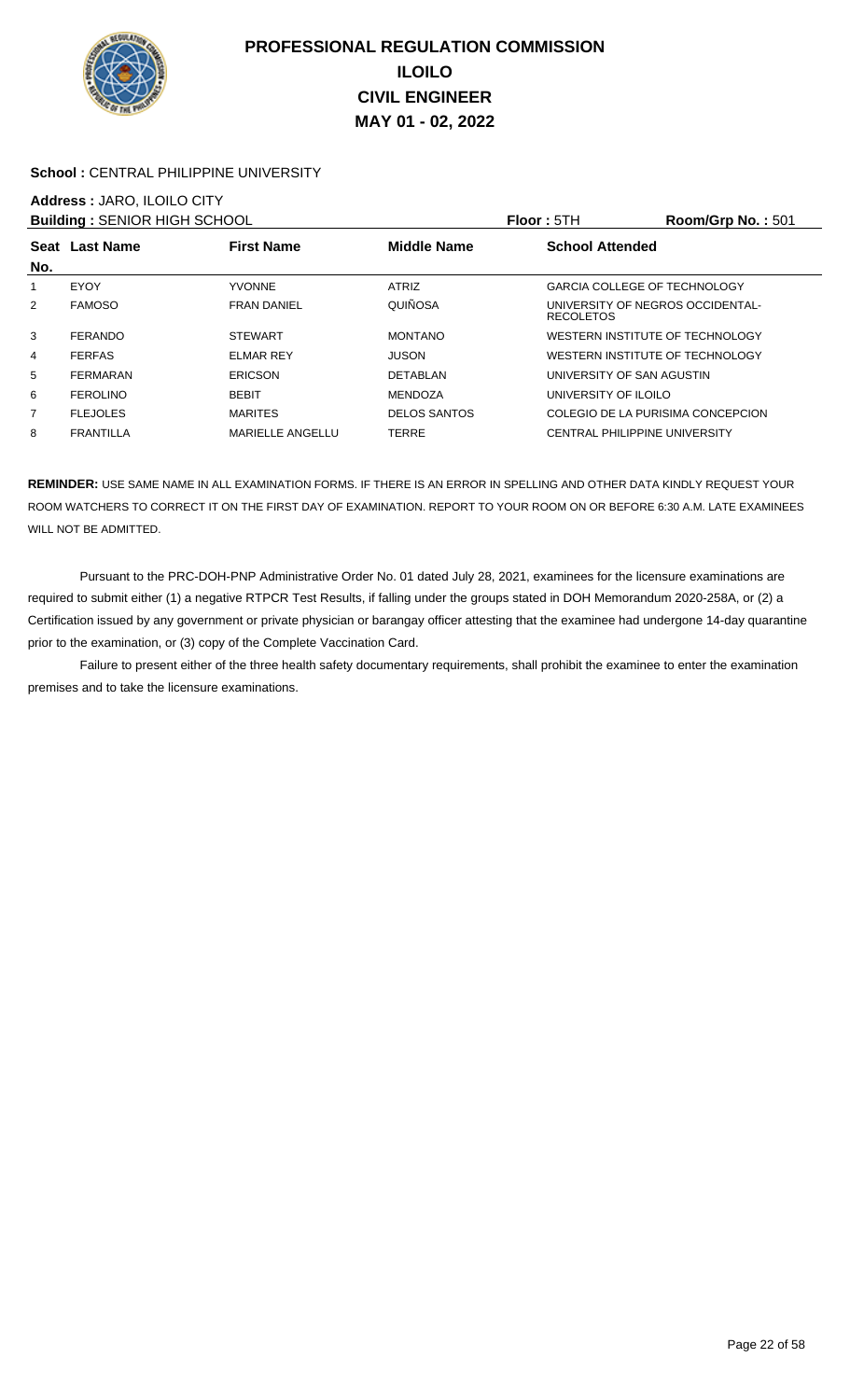

### School : CENTRAL PHILIPPINE UNIVERSITY

## **Address :** JARO, ILOILO CITY

|                   |                   |                                     |                                                      | Room/Grp No.: 503                        |
|-------------------|-------------------|-------------------------------------|------------------------------------------------------|------------------------------------------|
| Seat Last Name    | <b>First Name</b> | <b>Middle Name</b>                  | <b>School Attended</b>                               |                                          |
|                   |                   |                                     |                                                      |                                          |
| <b>FRIAS</b>      | <b>BABY MAR</b>   | <b>BARRAMEDA</b>                    | WESTERN INSTITUTE OF TECHNOLOGY                      |                                          |
| <b>FRIAS</b>      | <b>NELDY</b>      | <b>NERON</b>                        | <b>CENTRAL PHILIPPINE UNIVERSITY</b>                 |                                          |
| <b>GABRIEL</b>    | ARNEL JR          | <b>DERRAMAS</b>                     | <b>CENTRAL PHILIPPINE UNIVERSITY</b>                 |                                          |
| <b>GACOMA</b>     | <b>JEPHANIE</b>   | MONTAÑO                             | TALISAY                                              | CARLOS A. HILADO MEMORIAL STATE COLLEGE- |
| <b>GADON</b>      | SHELLA MAY        | <b>BELVIS</b>                       | <b>GARCIA COLLEGE OF TECHNOLOGY</b>                  |                                          |
| <b>GALAMPANAO</b> | <b>MIRALUNA</b>   | <b>MARTIR</b>                       | WESTERN INSTITUTE OF TECHNOLOGY                      |                                          |
| <b>GALLOS</b>     | <b>JASMEN</b>     | <b>BARATBATE</b>                    | UNIVERSITY OF NEGROS OCCIDENTAL-<br><b>RECOLETOS</b> |                                          |
| <b>GALO</b>       | <b>JOHN PAUL</b>  | TENTATIVA                           | CENTRAL PHILIPPINE UNIVERSITY                        |                                          |
|                   |                   | <b>Building: SENIOR HIGH SCHOOL</b> |                                                      | <b>Floor: 5TH</b>                        |

**REMINDER:** USE SAME NAME IN ALL EXAMINATION FORMS. IF THERE IS AN ERROR IN SPELLING AND OTHER DATA KINDLY REQUEST YOUR ROOM WATCHERS TO CORRECT IT ON THE FIRST DAY OF EXAMINATION. REPORT TO YOUR ROOM ON OR BEFORE 6:30 A.M. LATE EXAMINEES WILL NOT BE ADMITTED.

 Pursuant to the PRC-DOH-PNP Administrative Order No. 01 dated July 28, 2021, examinees for the licensure examinations are required to submit either (1) a negative RTPCR Test Results, if falling under the groups stated in DOH Memorandum 2020-258A, or (2) a Certification issued by any government or private physician or barangay officer attesting that the examinee had undergone 14-day quarantine prior to the examination, or (3) copy of the Complete Vaccination Card.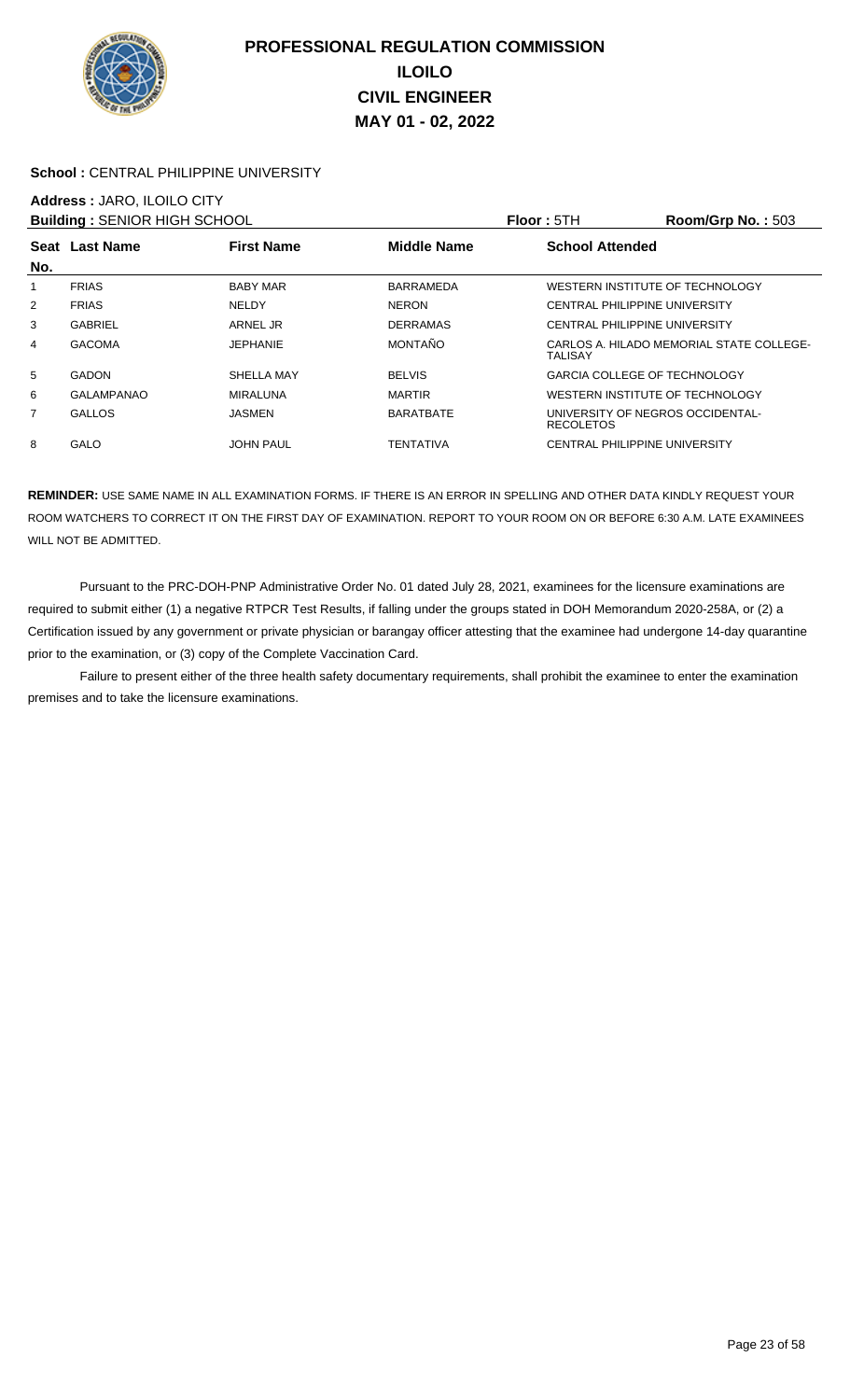

### School : CENTRAL PHILIPPINE UNIVERSITY

### **Address :** JARO, ILOILO CITY

| <b>Building: SENIOR HIGH SCHOOL</b> |                    |                        |                     | <b>Floor: 5TH</b>                                    | <b>Room/Grp No.: 505</b> |
|-------------------------------------|--------------------|------------------------|---------------------|------------------------------------------------------|--------------------------|
| Seat                                | <b>Last Name</b>   | <b>First Name</b>      | <b>Middle Name</b>  | <b>School Attended</b>                               |                          |
| No.                                 |                    |                        |                     |                                                      |                          |
|                                     | <b>GALO</b>        | <b>KRISTINE JOY</b>    | <b>DIVINAGRACIA</b> | UNIVERSITY OF NEGROS OCCIDENTAL-<br><b>RECOLETOS</b> |                          |
| $\overline{2}$                      | <b>GAMILONG</b>    | <b>FRANCIS</b>         | <b>GEOGANGCO</b>    | UNIVERSITY OF NEGROS OCCIDENTAL-<br><b>RECOLETOS</b> |                          |
| 3                                   | <b>GARDOSE</b>     | <b>HARRY ANGELO</b>    | <b>GARBOSA</b>      | UNIVERSITY OF NEGROS OCCIDENTAL-<br><b>RECOLETOS</b> |                          |
| 4                                   | GAREZA             | <b>RON CONSTANTINE</b> | LAMAZON             | UNIVERSITY OF NEGROS OCCIDENTAL-<br><b>RECOLETOS</b> |                          |
| 5                                   | <b>GARGARITANO</b> | <b>KYNA</b>            | <b>PADPAD</b>       | <b>FELLOWSHIP BAPTIST COLLEGE</b>                    |                          |
| 6                                   | <b>GARPA</b>       | <b>XYRAH JANE</b>      | <b>MAGAPA</b>       | UNIVERSITY OF SAN AGUSTIN                            |                          |
| 7                                   | <b>GASCON</b>      | <b>MARK JOHN CARL</b>  | TAN                 | UNIVERSITY OF SAN AGUSTIN                            |                          |
| 8                                   | <b>GAVIOLA</b>     | <b>JOYLEN MAE</b>      | <b>DEL CARMEN</b>   | <b>GARCIA COLLEGE OF TECHNOLOGY</b>                  |                          |

**REMINDER:** USE SAME NAME IN ALL EXAMINATION FORMS. IF THERE IS AN ERROR IN SPELLING AND OTHER DATA KINDLY REQUEST YOUR ROOM WATCHERS TO CORRECT IT ON THE FIRST DAY OF EXAMINATION. REPORT TO YOUR ROOM ON OR BEFORE 6:30 A.M. LATE EXAMINEES WILL NOT BE ADMITTED.

 Pursuant to the PRC-DOH-PNP Administrative Order No. 01 dated July 28, 2021, examinees for the licensure examinations are required to submit either (1) a negative RTPCR Test Results, if falling under the groups stated in DOH Memorandum 2020-258A, or (2) a Certification issued by any government or private physician or barangay officer attesting that the examinee had undergone 14-day quarantine prior to the examination, or (3) copy of the Complete Vaccination Card.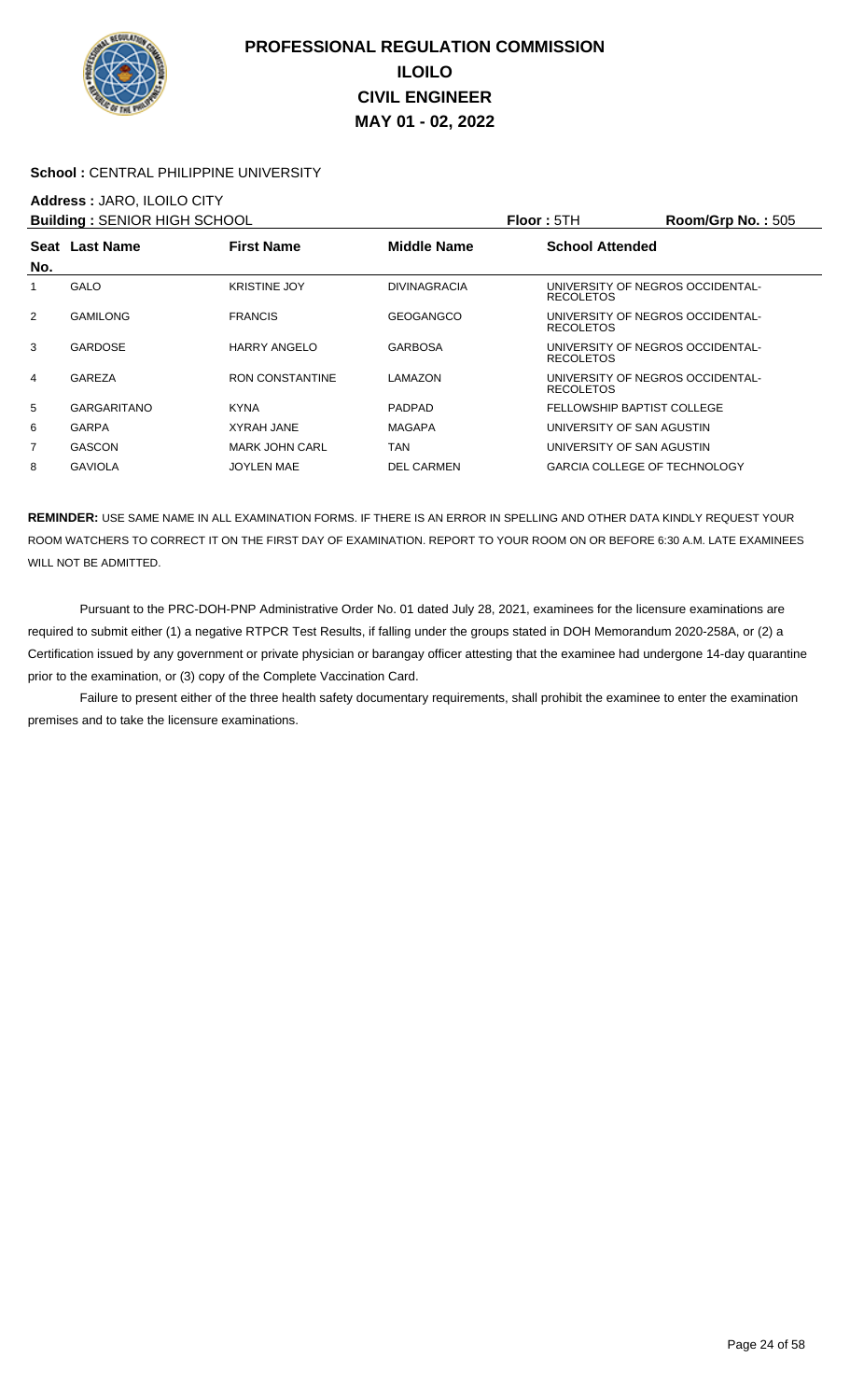

### School : CENTRAL PHILIPPINE UNIVERSITY

## **Address :** JARO, ILOILO CITY

| <b>Building: SENIOR HIGH SCHOOL</b> |                 |                        |                    | Floor: 5TH                                           | Room/Grp No.: 507                    |
|-------------------------------------|-----------------|------------------------|--------------------|------------------------------------------------------|--------------------------------------|
| No.                                 | Seat Last Name  | <b>First Name</b>      | <b>Middle Name</b> | <b>School Attended</b>                               |                                      |
| 1                                   | <b>GEMORA</b>   | LANCE MICHAEL          | <b>ESTORQUE</b>    | UNIVERSITY OF SAN AGUSTIN                            |                                      |
| $\overline{2}$                      | <b>GENITO</b>   | KEIHL AHNLU            | <b>LINAS</b>       | UNIVERSITY OF NEGROS OCCIDENTAL-<br><b>RECOLETOS</b> |                                      |
| 3                                   | <b>GERAWA</b>   | CHRISTIAN MARK         | <b>DETOPEREZ</b>   | UNIVERSITY OF SAN AGUSTIN                            |                                      |
| 4                                   | <b>GERNALIN</b> | <b>JEROSE MAE</b>      | <b>LORETIZO</b>    | <b>CENTRAL PHILIPPINE UNIVERSITY</b>                 |                                      |
| 5                                   | <b>GILBUENA</b> | <b>MILVEN</b>          | VILLARUEL          |                                                      | CENTRAL PHILIPPINE ADVENTIST COLLEGE |
| 6                                   | <b>GINER</b>    | <b>KATHERIE ANN</b>    | <b>FAUNILLO</b>    | UNIVERSITY OF SAN AGUSTIN                            |                                      |
| 7                                   | <b>GONZAGA</b>  | <b>IVAN CRISTHOPER</b> | <b>TILO</b>        | UNIVERSITY OF ILOILO                                 |                                      |
| 8                                   | <b>GONZALES</b> | <b>FRANZ STEPHEN</b>   | <b>JANGAYO</b>     | WESTERN INSTITUTE OF TECHNOLOGY                      |                                      |

**REMINDER:** USE SAME NAME IN ALL EXAMINATION FORMS. IF THERE IS AN ERROR IN SPELLING AND OTHER DATA KINDLY REQUEST YOUR ROOM WATCHERS TO CORRECT IT ON THE FIRST DAY OF EXAMINATION. REPORT TO YOUR ROOM ON OR BEFORE 6:30 A.M. LATE EXAMINEES WILL NOT BE ADMITTED.

 Pursuant to the PRC-DOH-PNP Administrative Order No. 01 dated July 28, 2021, examinees for the licensure examinations are required to submit either (1) a negative RTPCR Test Results, if falling under the groups stated in DOH Memorandum 2020-258A, or (2) a Certification issued by any government or private physician or barangay officer attesting that the examinee had undergone 14-day quarantine prior to the examination, or (3) copy of the Complete Vaccination Card.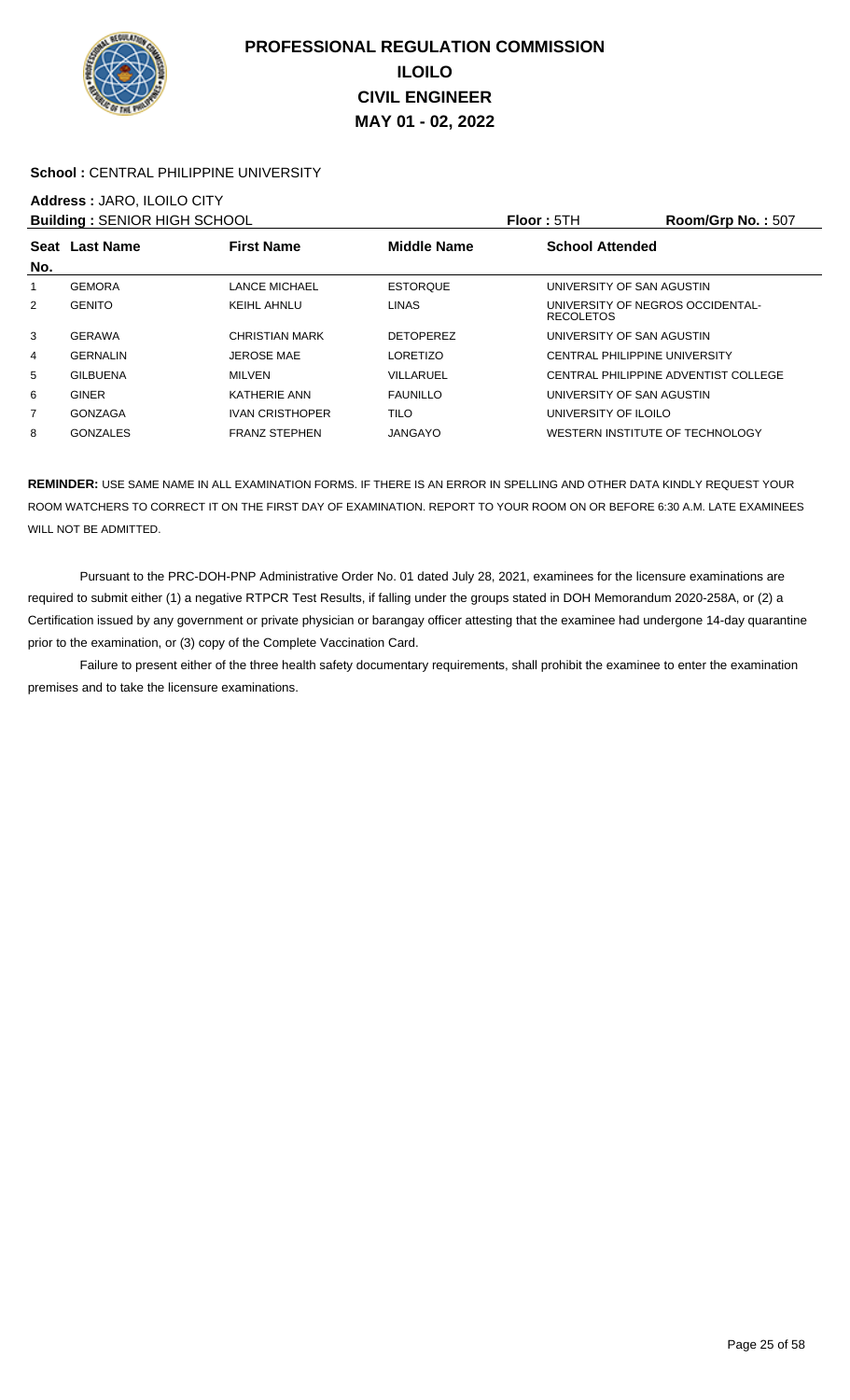

### School : CENTRAL PHILIPPINE UNIVERSITY

## **Address :** JARO, ILOILO CITY

| <b>Building: SENIOR HIGH SCHOOL</b> |                   |                   |                 | <b>Floor: 5TH</b>                                    | Room/Grp No.: 509 |
|-------------------------------------|-------------------|-------------------|-----------------|------------------------------------------------------|-------------------|
|                                     | Seat Last Name    | <b>First Name</b> | Middle Name     | <b>School Attended</b>                               |                   |
| No.                                 |                   |                   |                 |                                                      |                   |
| 1                                   | <b>GONZALES</b>   | <b>MARISOL</b>    | <b>ORIBE</b>    | UNIVERSITY OF SAN AGUSTIN                            |                   |
| $\overline{2}$                      | <b>GORRE</b>      | <b>JONIA LANE</b> | <b>SIPE</b>     | UNIVERSITY OF NEGROS OCCIDENTAL-<br><b>RECOLETOS</b> |                   |
| 3                                   | <b>GREMIO</b>     | LOVE BLESS        | <b>APOSAGA</b>  | UNIVERSITY OF NEGROS OCCIDENTAL-<br><b>RECOLETOS</b> |                   |
| 4                                   | <b>GUARDAPIES</b> | RAYVILLE          | TALON           | WESTERN INSTITUTE OF TECHNOLOGY                      |                   |
| 5                                   | <b>GUIDOTE</b>    | MA. JESUSA        | <b>CANLUBO</b>  | UNIVERSITY OF NEGROS OCCIDENTAL-<br><b>RECOLETOS</b> |                   |
| 6                                   | <b>GUISINGA</b>   | <b>ROLYN</b>      | PA-AMPAG        | WESTERN INSTITUTE OF TECHNOLOGY                      |                   |
| $\overline{7}$                      | <b>HERBO</b>      | <b>ROLLEN</b>     |                 | CENTRAL PHILIPPINE UNIVERSITY                        |                   |
| 8                                   | <b>HERNANDEZ</b>  | ULYSSIS DANIEL    | <b>IGLESIAS</b> | UNIVERSITY OF NEGROS OCCIDENTAL-<br><b>RECOLETOS</b> |                   |

**REMINDER:** USE SAME NAME IN ALL EXAMINATION FORMS. IF THERE IS AN ERROR IN SPELLING AND OTHER DATA KINDLY REQUEST YOUR ROOM WATCHERS TO CORRECT IT ON THE FIRST DAY OF EXAMINATION. REPORT TO YOUR ROOM ON OR BEFORE 6:30 A.M. LATE EXAMINEES WILL NOT BE ADMITTED.

 Pursuant to the PRC-DOH-PNP Administrative Order No. 01 dated July 28, 2021, examinees for the licensure examinations are required to submit either (1) a negative RTPCR Test Results, if falling under the groups stated in DOH Memorandum 2020-258A, or (2) a Certification issued by any government or private physician or barangay officer attesting that the examinee had undergone 14-day quarantine prior to the examination, or (3) copy of the Complete Vaccination Card.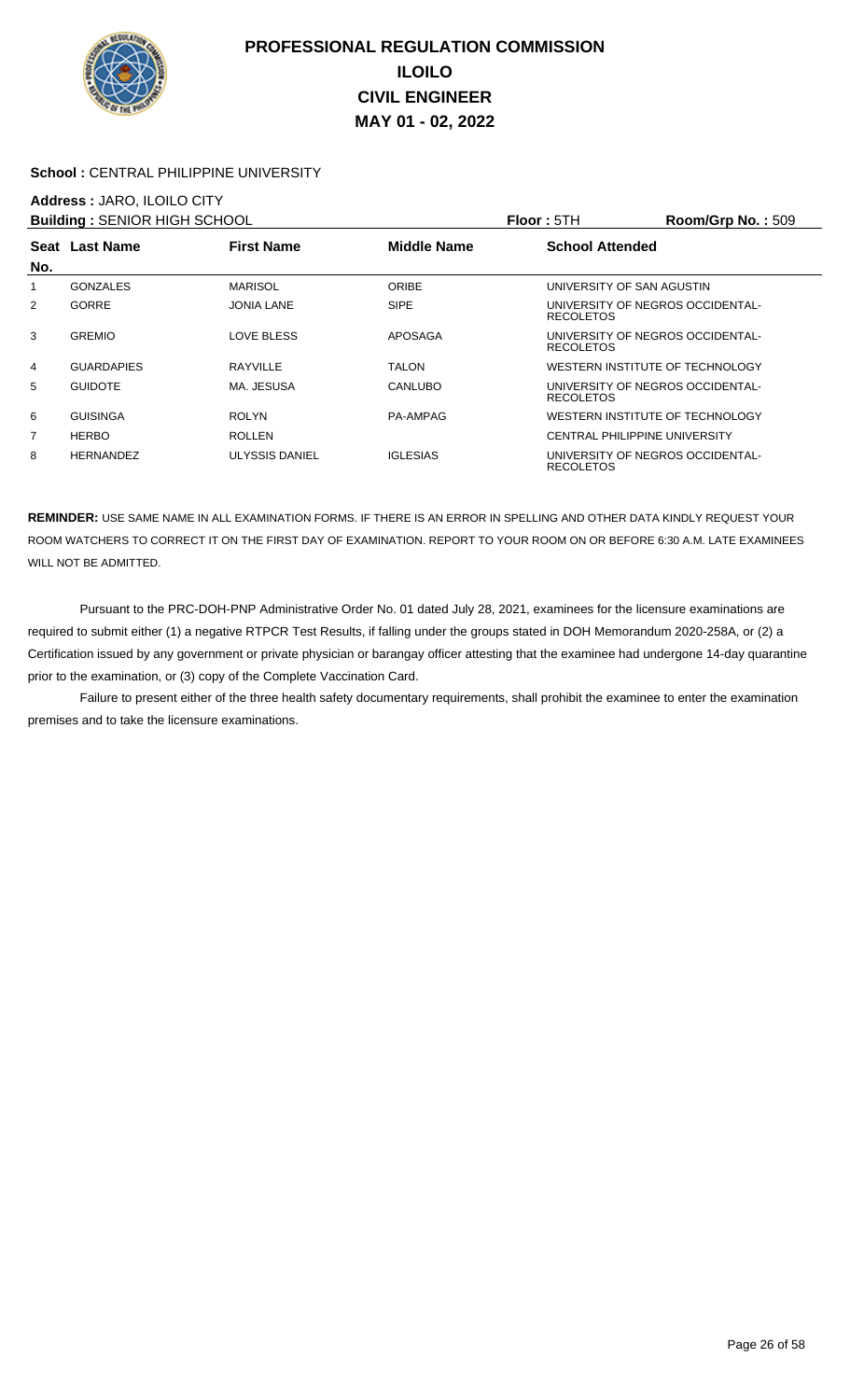

### School : CENTRAL PHILIPPINE UNIVERSITY

## **Address :** JARO, ILOILO CITY

| <b>Building: SENIOR HIGH SCHOOL</b> |                 |                        |                    | Floor: 5TH                                           | Room/Grp No.: 511 |
|-------------------------------------|-----------------|------------------------|--------------------|------------------------------------------------------|-------------------|
| No.                                 | Seat Last Name  | <b>First Name</b>      | <b>Middle Name</b> | <b>School Attended</b>                               |                   |
| 1                                   | <b>HERNANDO</b> | <b>NEVIN NEL</b>       | <b>MACAIRAN</b>    | UNIVERSITY OF SAN AGUSTIN                            |                   |
| 2                                   | <b>HESTO</b>    | <b>KYLE GABRIEL</b>    | <b>BAYONETA</b>    | UNIVERSITY OF NEGROS OCCIDENTAL-<br><b>RECOLETOS</b> |                   |
| 3                                   | <b>HINAYON</b>  | SHARA MAE              | <b>LEDESMA</b>     | CENTRAL PHILIPPINE UNIVERSITY                        |                   |
| 4                                   | <b>HONGCO</b>   | LIZZA MAR              | <b>OBLIGA</b>      | UNIVERSITY OF ANTIQUE-SIBALOM                        |                   |
| 5                                   | <b>HONTANAR</b> | <b>CHAD MARTIN</b>     | QUIA               | WESTERN INSTITUTE OF TECHNOLOGY                      |                   |
| 6                                   | <b>HORARIO</b>  | <b>JOANNE KATHLEEN</b> | <b>MIGUEL</b>      | UNIVERSITY OF SAN AGUSTIN                            |                   |
| 7                                   | <b>IGNACIO</b>  | <b>GLYZEL MAE</b>      | <b>JUDIT</b>       | COLEGIO DE LA PURISIMA CONCEPCION                    |                   |
| 8                                   | <b>IGUIS</b>    | REYMARK                | CALAS              | AKLAN STATE UNIVERSITY-KALIBO                        |                   |

**REMINDER:** USE SAME NAME IN ALL EXAMINATION FORMS. IF THERE IS AN ERROR IN SPELLING AND OTHER DATA KINDLY REQUEST YOUR ROOM WATCHERS TO CORRECT IT ON THE FIRST DAY OF EXAMINATION. REPORT TO YOUR ROOM ON OR BEFORE 6:30 A.M. LATE EXAMINEES WILL NOT BE ADMITTED.

 Pursuant to the PRC-DOH-PNP Administrative Order No. 01 dated July 28, 2021, examinees for the licensure examinations are required to submit either (1) a negative RTPCR Test Results, if falling under the groups stated in DOH Memorandum 2020-258A, or (2) a Certification issued by any government or private physician or barangay officer attesting that the examinee had undergone 14-day quarantine prior to the examination, or (3) copy of the Complete Vaccination Card.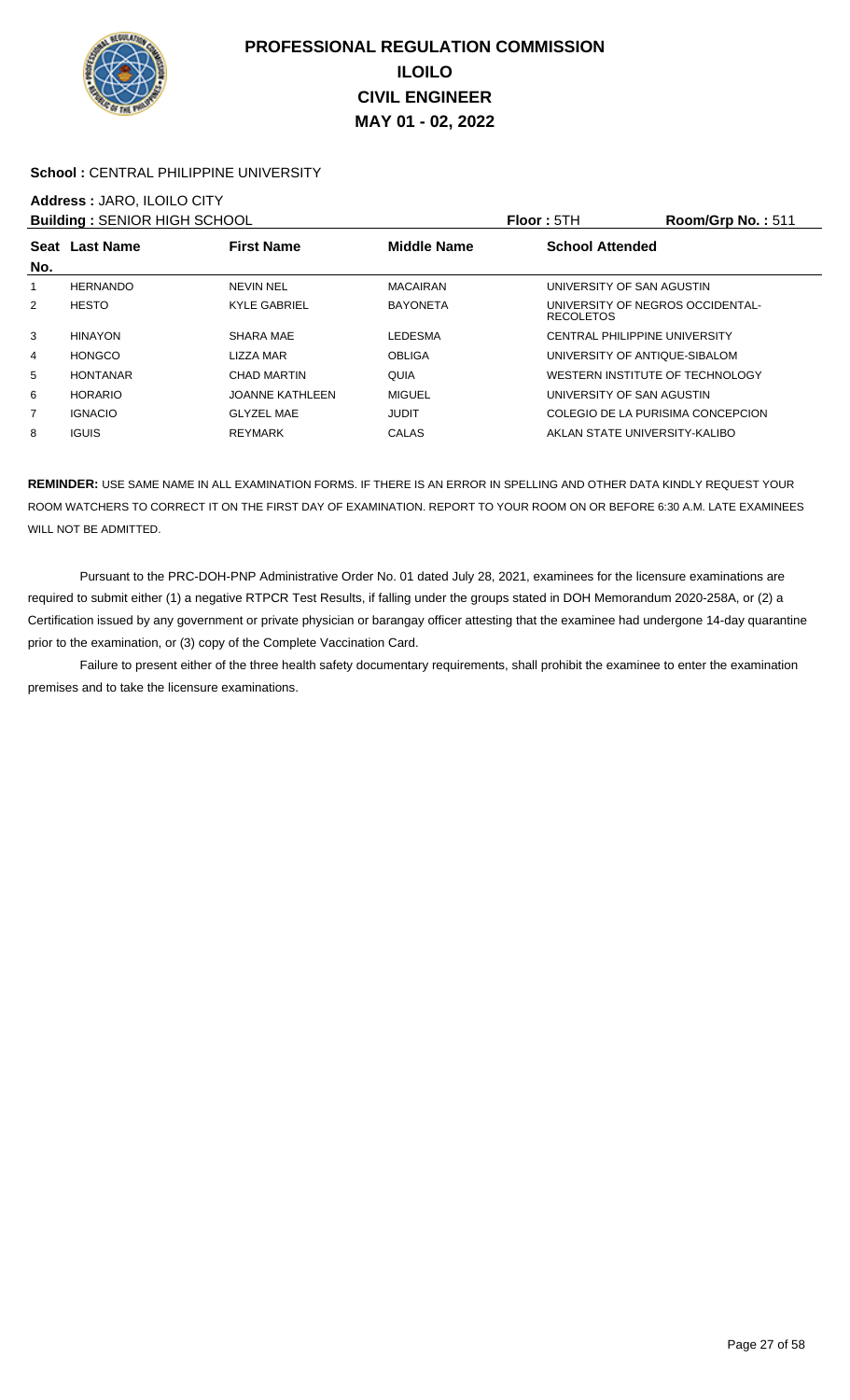

### **School :** CENTRAL PHILIPPINE UNIVERSITY

### **Address :** JARO, ILOILO CITY

| <b>Building: SENIOR HIGH SCHOOL</b> |                    |                      |                 | <b>Floor: 5TH</b>      | Room/Grp No.: 500                |
|-------------------------------------|--------------------|----------------------|-----------------|------------------------|----------------------------------|
|                                     | Seat Last Name     | <b>First Name</b>    | Middle Name     | <b>School Attended</b> |                                  |
| No.                                 |                    |                      |                 |                        |                                  |
|                                     | <b>INAPAN</b>      | <b>JOSEFA</b>        | TANATE          | <b>RECOLETOS</b>       | UNIVERSITY OF NEGROS OCCIDENTAL- |
| $\overline{2}$                      | <b>INES</b>        | ARAH MAE             | DE JUAN         |                        | AKLAN STATE UNIVERSITY-KALIBO    |
| 3                                   | <b>INUMERABLES</b> | <b>IAN PATRICK</b>   | <b>BORCE</b>    | <b>RECOLETOS</b>       | UNIVERSITY OF NEGROS OCCIDENTAL- |
| 4                                   | <b>JACINTO</b>     | MARC JOSEPH          | CAPALLA         |                        | WESTERN INSTITUTE OF TECHNOLOGY  |
| 5                                   | <b>JAGOLINA</b>    | <b>MENCHIE</b>       | <b>MADRIGAL</b> |                        | WESTERN INSTITUTE OF TECHNOLOGY  |
| 6                                   | <b>JAMILI</b>      | <b>JOHN MARK</b>     | <b>GONZALES</b> | <b>RECOLETOS</b>       | UNIVERSITY OF NEGROS OCCIDENTAL- |
| 7                                   | <b>JAPITANA</b>    | RALPH RYAN           | DE TORRES       |                        | WESTERN INSTITUTE OF TECHNOLOGY  |
| 8                                   | JAULA              | <b>CHRISTINE JOY</b> | <b>CONIZA</b>   |                        | CENTRAL PHILIPPINE UNIVERSITY    |

**REMINDER:** USE SAME NAME IN ALL EXAMINATION FORMS. IF THERE IS AN ERROR IN SPELLING AND OTHER DATA KINDLY REQUEST YOUR ROOM WATCHERS TO CORRECT IT ON THE FIRST DAY OF EXAMINATION. REPORT TO YOUR ROOM ON OR BEFORE 6:30 A.M. LATE EXAMINEES WILL NOT BE ADMITTED.

 Pursuant to the PRC-DOH-PNP Administrative Order No. 01 dated July 28, 2021, examinees for the licensure examinations are required to submit either (1) a negative RTPCR Test Results, if falling under the groups stated in DOH Memorandum 2020-258A, or (2) a Certification issued by any government or private physician or barangay officer attesting that the examinee had undergone 14-day quarantine prior to the examination, or (3) copy of the Complete Vaccination Card.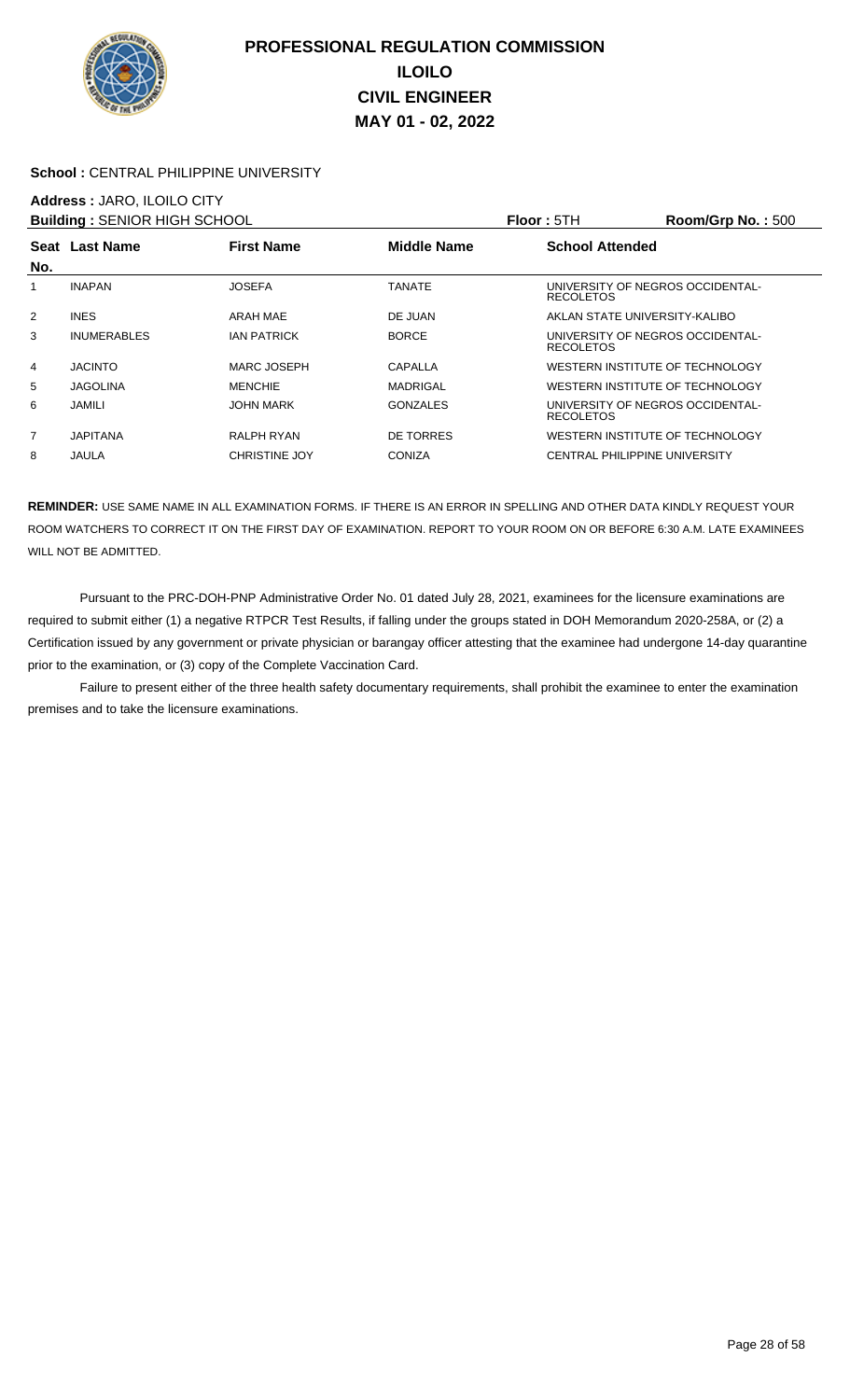

### School : CENTRAL PHILIPPINE UNIVERSITY

## **Address :** JARO, ILOILO CITY

| <b>Building: SENIOR HIGH SCHOOL</b> |                   |                      |                    | <b>Floor: 5TH</b>                                    | Room/Grp No.: 502 |
|-------------------------------------|-------------------|----------------------|--------------------|------------------------------------------------------|-------------------|
|                                     | Seat Last Name    | <b>First Name</b>    | <b>Middle Name</b> | <b>School Attended</b>                               |                   |
| No.                                 |                   |                      |                    |                                                      |                   |
| 1                                   | JAYME             | <b>JOHN MICHAEL</b>  | ABLOLA             | UNIVERSITY OF ILOILO                                 |                   |
| 2                                   | <b>JEGILLOS</b>   | <b>SHANIA PEARL</b>  | <b>HUMPAY</b>      | WESTERN INSTITUTE OF TECHNOLOGY                      |                   |
| 3                                   | <b>JUANCE</b>     | DRANREB JOHN         |                    | UNIVERSITY OF NEGROS OCCIDENTAL-<br><b>RECOLETOS</b> |                   |
| 4                                   | <b>JUNTANUELO</b> | CARMELA ALEXANDRA    | <b>GRIJALDO</b>    | UNIVERSITY OF NEGROS OCCIDENTAL-<br><b>RECOLETOS</b> |                   |
| 5                                   | LACHICA           | <b>JUNJIE</b>        | PABELICO           | <b>GARCIA COLLEGE OF TECHNOLOGY</b>                  |                   |
| 6                                   | LAMAHAN           | <b>ALBERT</b>        | RELOJ              | <b>GARCIA COLLEGE OF TECHNOLOGY</b>                  |                   |
| 7                                   | LAMANERO          | <b>JOHN BRIAN</b>    | PANALIGAN          | CENTRAL PHILIPPINE UNIVERSITY                        |                   |
| 8                                   | LAÑOHAN           | <b>KEVIN JOHNSON</b> | <b>TAVERA</b>      | WEST NEGROS COLLEGE                                  |                   |

**REMINDER:** USE SAME NAME IN ALL EXAMINATION FORMS. IF THERE IS AN ERROR IN SPELLING AND OTHER DATA KINDLY REQUEST YOUR ROOM WATCHERS TO CORRECT IT ON THE FIRST DAY OF EXAMINATION. REPORT TO YOUR ROOM ON OR BEFORE 6:30 A.M. LATE EXAMINEES WILL NOT BE ADMITTED.

 Pursuant to the PRC-DOH-PNP Administrative Order No. 01 dated July 28, 2021, examinees for the licensure examinations are required to submit either (1) a negative RTPCR Test Results, if falling under the groups stated in DOH Memorandum 2020-258A, or (2) a Certification issued by any government or private physician or barangay officer attesting that the examinee had undergone 14-day quarantine prior to the examination, or (3) copy of the Complete Vaccination Card.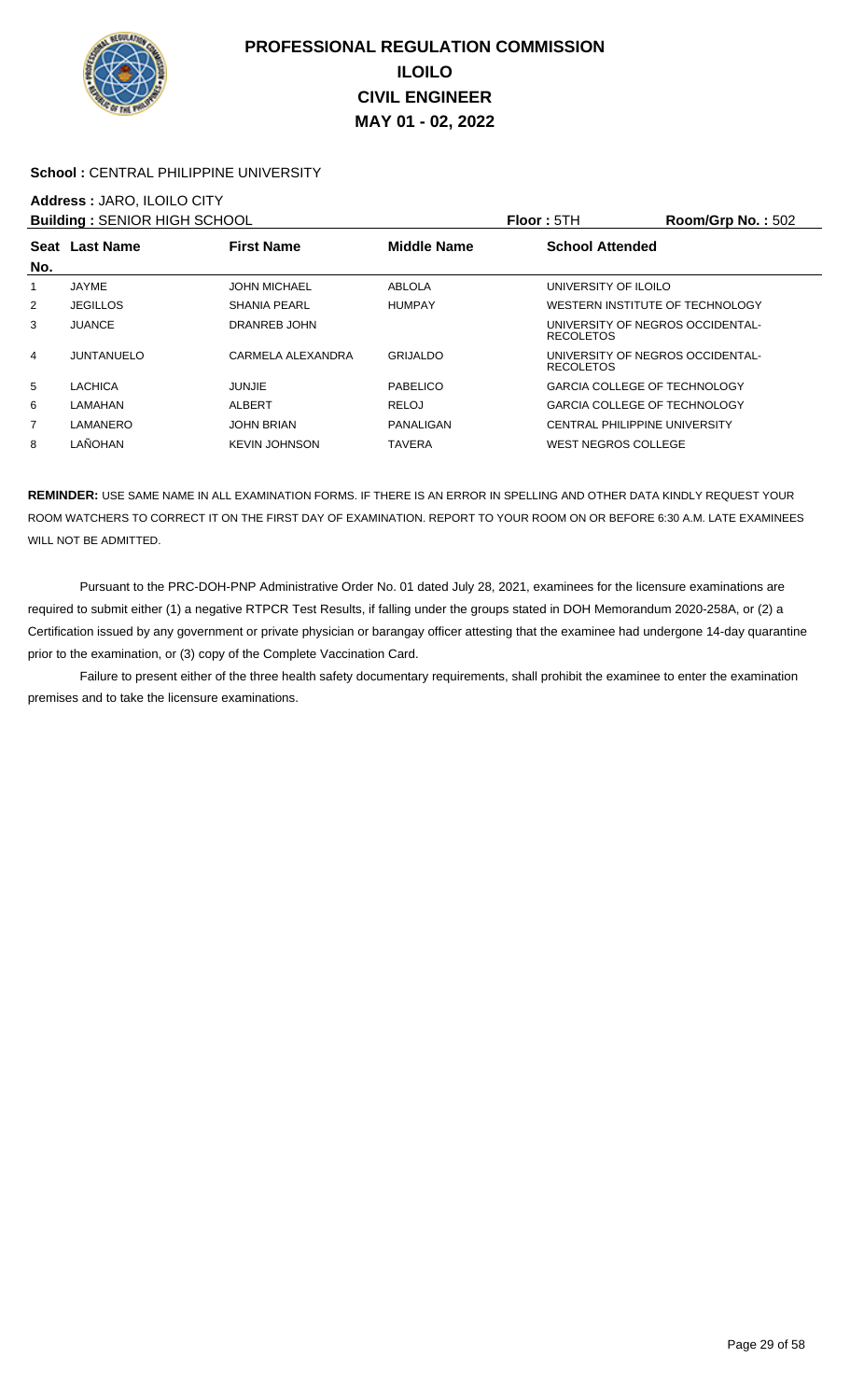

### School : CENTRAL PHILIPPINE UNIVERSITY

# **Address :** JARO, ILOILO CITY

| <b>Building: SENIOR HIGH SCHOOL</b> |                |                      |                    | <b>Floor: 5TH</b>      | Room/Grp No.: 504                    |
|-------------------------------------|----------------|----------------------|--------------------|------------------------|--------------------------------------|
|                                     | Seat Last Name | <b>First Name</b>    | <b>Middle Name</b> | <b>School Attended</b> |                                      |
| No.                                 |                |                      |                    |                        |                                      |
|                                     | LANZAGARITA    | <b>MARK EXEQUIEL</b> | <b>ESTANDARTE</b>  |                        | FELLOWSHIP BAPTIST COLLEGE           |
| 2                                   | LAPANIA        | AILEEN               | <b>MONTALVO</b>    |                        | FELLOWSHIP BAPTIST COLLEGE           |
| 3                                   | LASCUÑA        | <b>KRISTELLE ANN</b> | <b>BORRES</b>      |                        | COLEGIO DE LA PURISIMA CONCEPCION    |
| 4                                   | LATOSA         | <b>KEAN LAURENCE</b> | <b>PAOLMA</b>      |                        | <b>CENTRAL PHILIPPINE UNIVERSITY</b> |
| 5                                   | LAYAGUE        | <b>DANILYN</b>       | <b>BIASON</b>      |                        | WESTERN INSTITUTE OF TECHNOLOGY      |
| 6                                   | LAYES          | <b>FRANCIS VON</b>   | PANAGDATO          |                        | WESTERN INSTITUTE OF TECHNOLOGY      |
| 7                                   | LAYNO          | <b>MA ECVHEL</b>     | <b>LEONG</b>       |                        | COLEGIO DE LA PURISIMA CONCEPCION    |
| 8                                   | LAYOSO         | <b>EMMANUEL</b>      | <b>NALES</b>       | <b>RECOLETOS</b>       | UNIVERSITY OF NEGROS OCCIDENTAL-     |

**REMINDER:** USE SAME NAME IN ALL EXAMINATION FORMS. IF THERE IS AN ERROR IN SPELLING AND OTHER DATA KINDLY REQUEST YOUR ROOM WATCHERS TO CORRECT IT ON THE FIRST DAY OF EXAMINATION. REPORT TO YOUR ROOM ON OR BEFORE 6:30 A.M. LATE EXAMINEES WILL NOT BE ADMITTED.

 Pursuant to the PRC-DOH-PNP Administrative Order No. 01 dated July 28, 2021, examinees for the licensure examinations are required to submit either (1) a negative RTPCR Test Results, if falling under the groups stated in DOH Memorandum 2020-258A, or (2) a Certification issued by any government or private physician or barangay officer attesting that the examinee had undergone 14-day quarantine prior to the examination, or (3) copy of the Complete Vaccination Card.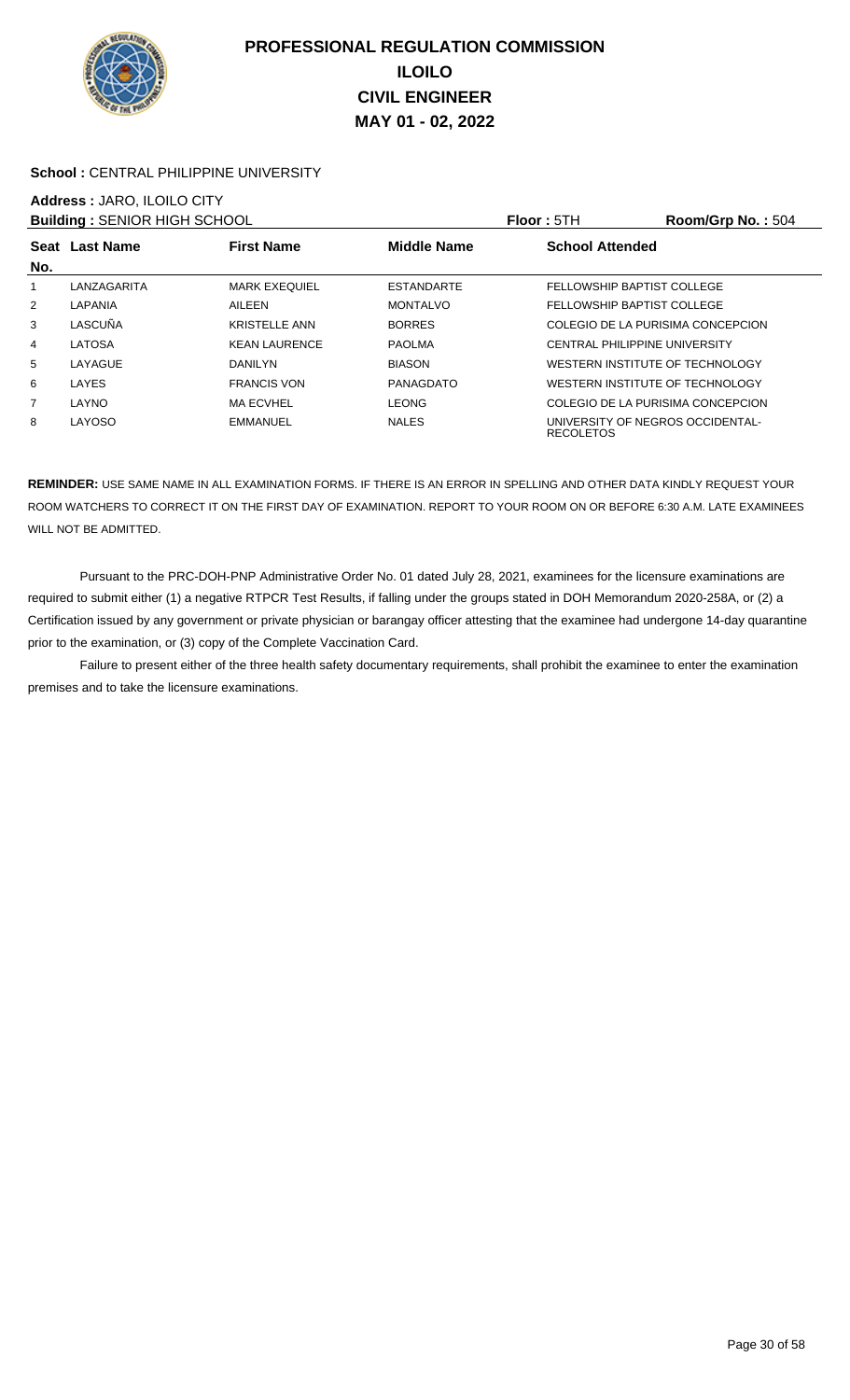

### School : CENTRAL PHILIPPINE UNIVERSITY

# **Address :** JARO, ILOILO CITY

| <b>Building: SENIOR HIGH SCHOOL</b> |                |                      |                    | Floor: 5TH                      | Room/Grp No.: 506                       |
|-------------------------------------|----------------|----------------------|--------------------|---------------------------------|-----------------------------------------|
| No.                                 | Seat Last Name | <b>First Name</b>    | <b>Middle Name</b> | <b>School Attended</b>          |                                         |
|                                     | LAZO           | EMJAYAR              | YAP                | WESTERN INSTITUTE OF TECHNOLOGY |                                         |
| 2                                   | <b>LICERIO</b> | <b>FRANK LLOYD</b>   | <b>MONERA</b>      | UNIVERSITY OF SAN AGUSTIN       |                                         |
| 3                                   | <b>LICOS</b>   | SARA JEAN            | LORAÑA             | N.A.C)-ABORLAN                  | WESTERN PHILIPPINES UNIV. (for. PALAWAN |
| 4                                   | LIM            | ERICA                | <b>EMANEL</b>      | WESTERN INSTITUTE OF TECHNOLOGY |                                         |
| 5                                   | LIRAZAN        | <b>FRANCIS</b>       | <b>SERNICULA</b>   | FELLOWSHIP BAPTIST COLLEGE      |                                         |
| 6                                   | <b>LLASOS</b>  | NOVEJEAN             | <b>PACHES</b>      | FELLOWSHIP BAPTIST COLLEGE      |                                         |
| $\overline{7}$                      | LOBA           | JODALYN              | <b>GENOVATA</b>    | UNIVERSITY OF SAN AGUSTIN       |                                         |
| 8                                   | LONGNO         | <b>BEATRIZ GAYLE</b> | SIOJO              | CENTRAL PHILIPPINE UNIVERSITY   |                                         |

**REMINDER:** USE SAME NAME IN ALL EXAMINATION FORMS. IF THERE IS AN ERROR IN SPELLING AND OTHER DATA KINDLY REQUEST YOUR ROOM WATCHERS TO CORRECT IT ON THE FIRST DAY OF EXAMINATION. REPORT TO YOUR ROOM ON OR BEFORE 6:30 A.M. LATE EXAMINEES WILL NOT BE ADMITTED.

 Pursuant to the PRC-DOH-PNP Administrative Order No. 01 dated July 28, 2021, examinees for the licensure examinations are required to submit either (1) a negative RTPCR Test Results, if falling under the groups stated in DOH Memorandum 2020-258A, or (2) a Certification issued by any government or private physician or barangay officer attesting that the examinee had undergone 14-day quarantine prior to the examination, or (3) copy of the Complete Vaccination Card.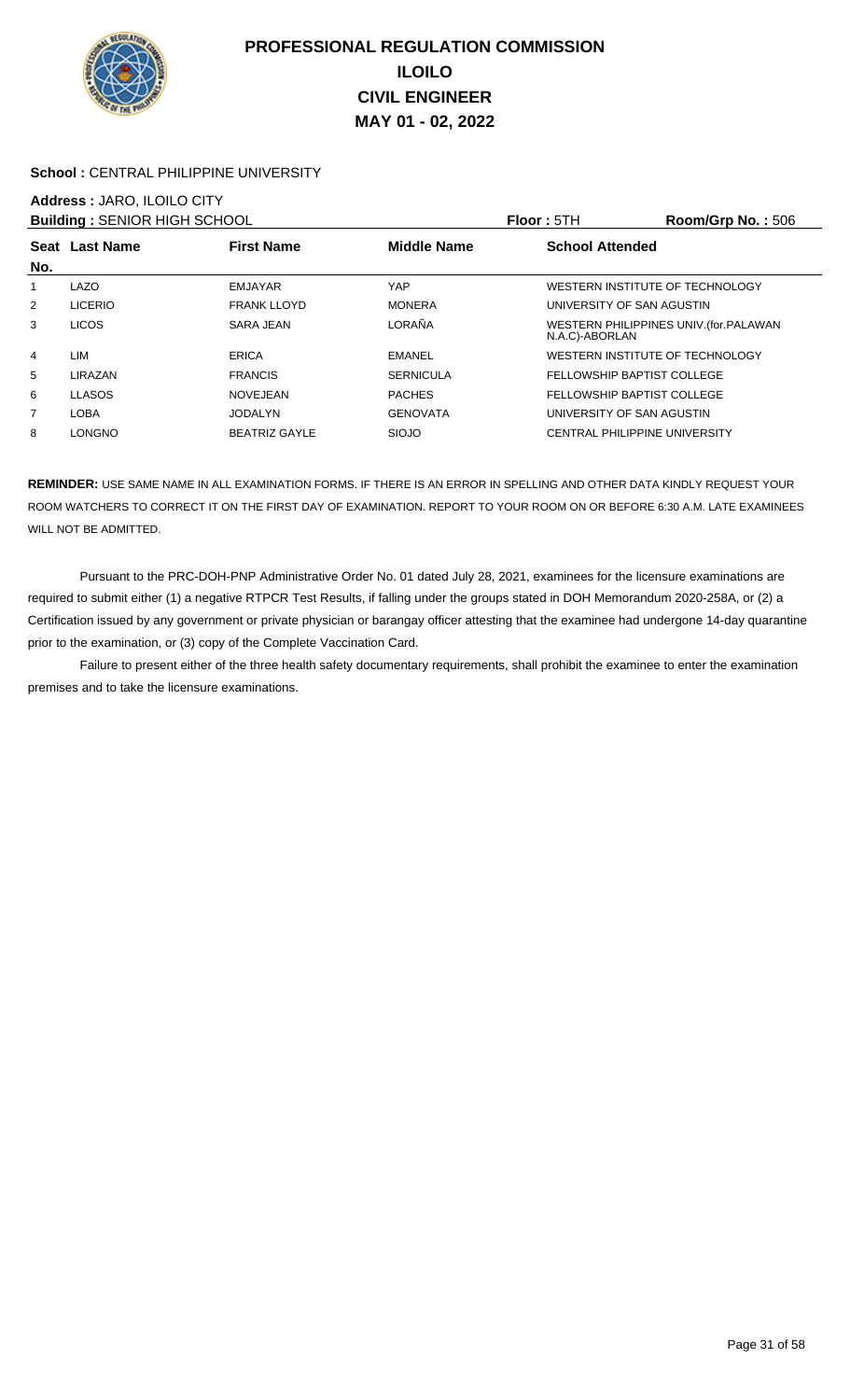

### School : CENTRAL PHILIPPINE UNIVERSITY

# **Address :** JARO, ILOILO CITY

| <b>Building: SENIOR HIGH SCHOOL</b> |                   |                        |                  | <b>Floor: 5TH</b>                    | Room/Grp No.: 508 |
|-------------------------------------|-------------------|------------------------|------------------|--------------------------------------|-------------------|
|                                     | Seat Last Name    | <b>First Name</b>      | Middle Name      | <b>School Attended</b>               |                   |
| No.                                 |                   |                        |                  |                                      |                   |
|                                     | LORILLA           | <b>MYRO JAN MORGAN</b> | <b>BOSQUE</b>    | CENTRAL PHILIPPINE UNIVERSITY        |                   |
| 2                                   | LOZADA            | ALVIN OLIVER           | <b>BELUSO</b>    | CENTRAL PHILIPPINE UNIVERSITY        |                   |
| 3                                   | LOZARITO          | <b>ERVIN ROUZ</b>      | PADILLA          | WESTERN INSTITUTE OF TECHNOLOGY      |                   |
| 4                                   | LUENGAS           | MIKEE                  | <b>PECHO</b>     | UNIVERSITY OF ILOILO                 |                   |
| 5                                   | LUMAGDA           | <b>GLESETTE</b>        | <b>POGOY</b>     | AKLAN STATE UNIVERSITY-KALIBO        |                   |
| 6                                   | <b>MACAVINTA</b>  | SIMP TEOHD TIMOTHY     | <b>SAMILLANO</b> | <b>CENTRAL PHILIPPINE UNIVERSITY</b> |                   |
| 7                                   | <b>MACAYA</b>     | <b>MILES</b>           | <b>ILAGUISON</b> | FELLOWSHIP BAPTIST COLLEGE           |                   |
| 8                                   | <b>MAGALLANES</b> | <b>JOLEEN TRISHA</b>   | <b>ISIDORO</b>   | COLEGIO SAN AGUSTIN-BACOLOD CITY     |                   |

**REMINDER:** USE SAME NAME IN ALL EXAMINATION FORMS. IF THERE IS AN ERROR IN SPELLING AND OTHER DATA KINDLY REQUEST YOUR ROOM WATCHERS TO CORRECT IT ON THE FIRST DAY OF EXAMINATION. REPORT TO YOUR ROOM ON OR BEFORE 6:30 A.M. LATE EXAMINEES WILL NOT BE ADMITTED.

 Pursuant to the PRC-DOH-PNP Administrative Order No. 01 dated July 28, 2021, examinees for the licensure examinations are required to submit either (1) a negative RTPCR Test Results, if falling under the groups stated in DOH Memorandum 2020-258A, or (2) a Certification issued by any government or private physician or barangay officer attesting that the examinee had undergone 14-day quarantine prior to the examination, or (3) copy of the Complete Vaccination Card.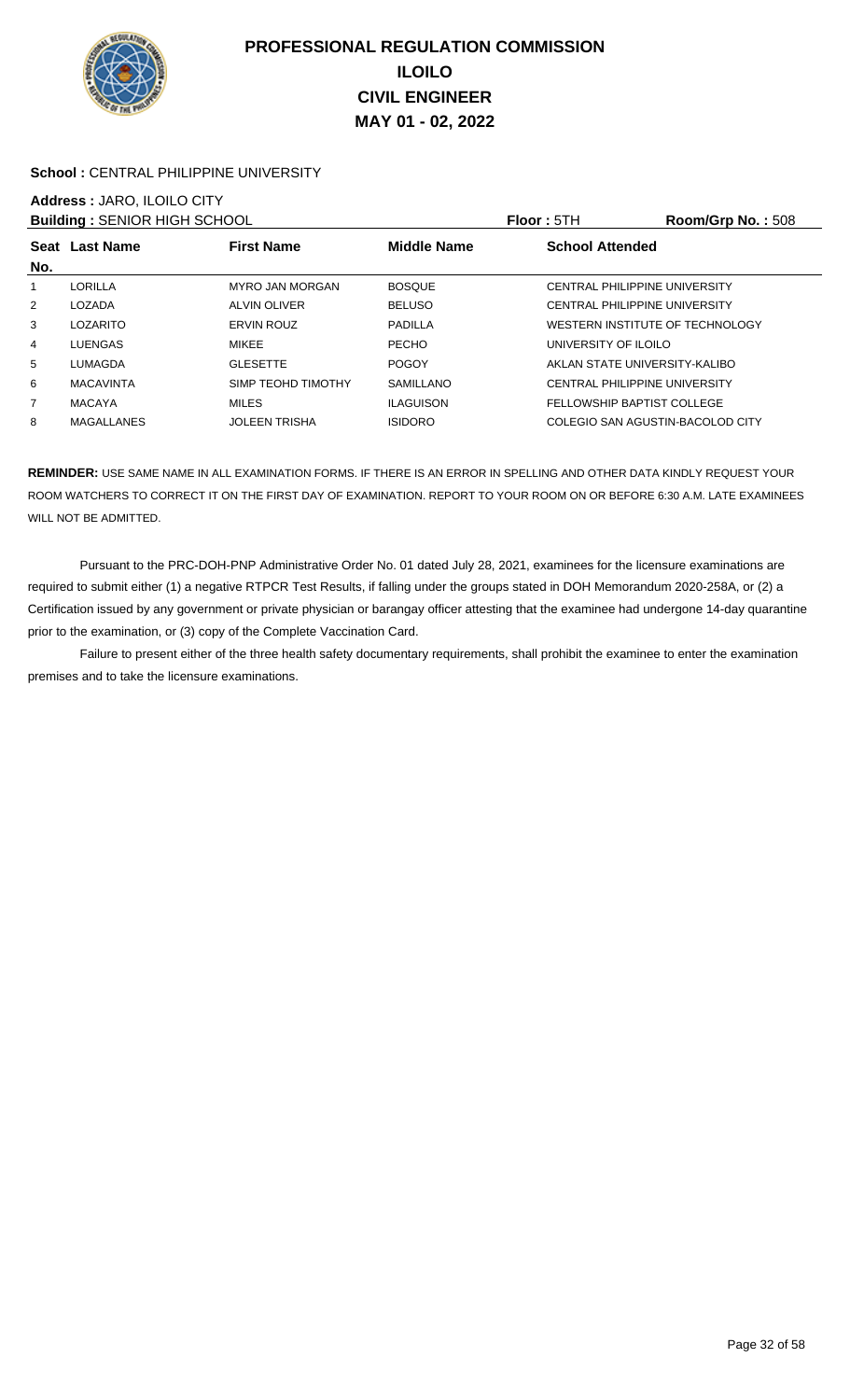

### School : CENTRAL PHILIPPINE UNIVERSITY

## **Address :** JARO, ILOILO CITY

| <b>Building: SENIOR HIGH SCHOOL</b> |                 |                       |                    | <b>Floor: 5TH</b>                                    | Room/Grp No.: $510$                      |
|-------------------------------------|-----------------|-----------------------|--------------------|------------------------------------------------------|------------------------------------------|
|                                     | Seat Last Name  | <b>First Name</b>     | <b>Middle Name</b> | <b>School Attended</b>                               |                                          |
| No.                                 |                 |                       |                    |                                                      |                                          |
| 1                                   | MAGBANUA        | <b>DOLLY MAE</b>      | <b>BANDOJA</b>     | UNIVERSITY OF ANTIQUE-SIBALOM                        |                                          |
| 2                                   | <b>MAGBANUA</b> | <b>GALILEO JR</b>     | <b>PANAGUITON</b>  | UNIVERSITY OF ANTIQUE-SIBALOM                        |                                          |
| 3                                   | MAGBANUA        | <b>MARK CHRISTIAN</b> | <b>BENDICIO</b>    | <b>CAMPUS</b>                                        | CAPIZ STATE UNIVERSITY (CIT) (PSPC)-MAIN |
| 4                                   | <b>MAGHOPOY</b> | <b>RENIEL</b>         | CORDERO            | WESTERN INSTITUTE OF TECHNOLOGY                      |                                          |
| 5                                   | <b>MAGNO</b>    | <b>JOEMIL EDUARD</b>  | <b>MAGUAD</b>      | <b>TALISAY</b>                                       | CARLOS A. HILADO MEMORIAL STATE COLLEGE- |
| 6                                   | <b>MAGON</b>    | <b>RALPH ANDREW</b>   | <b>AGITA</b>       | UNIVERSITY OF NEGROS OCCIDENTAL-<br><b>RECOLETOS</b> |                                          |
| 7                                   | <b>MAGSICO</b>  | JANEN                 | TALDE              | UNIVERSITY OF SAN AGUSTIN                            |                                          |
| 8                                   | <b>MAGUATE</b>  | MATTHEW               | <b>ILAN</b>        | UNIVERSITY OF NEGROS OCCIDENTAL-<br><b>RECOLETOS</b> |                                          |

**REMINDER:** USE SAME NAME IN ALL EXAMINATION FORMS. IF THERE IS AN ERROR IN SPELLING AND OTHER DATA KINDLY REQUEST YOUR ROOM WATCHERS TO CORRECT IT ON THE FIRST DAY OF EXAMINATION. REPORT TO YOUR ROOM ON OR BEFORE 6:30 A.M. LATE EXAMINEES WILL NOT BE ADMITTED.

 Pursuant to the PRC-DOH-PNP Administrative Order No. 01 dated July 28, 2021, examinees for the licensure examinations are required to submit either (1) a negative RTPCR Test Results, if falling under the groups stated in DOH Memorandum 2020-258A, or (2) a Certification issued by any government or private physician or barangay officer attesting that the examinee had undergone 14-day quarantine prior to the examination, or (3) copy of the Complete Vaccination Card.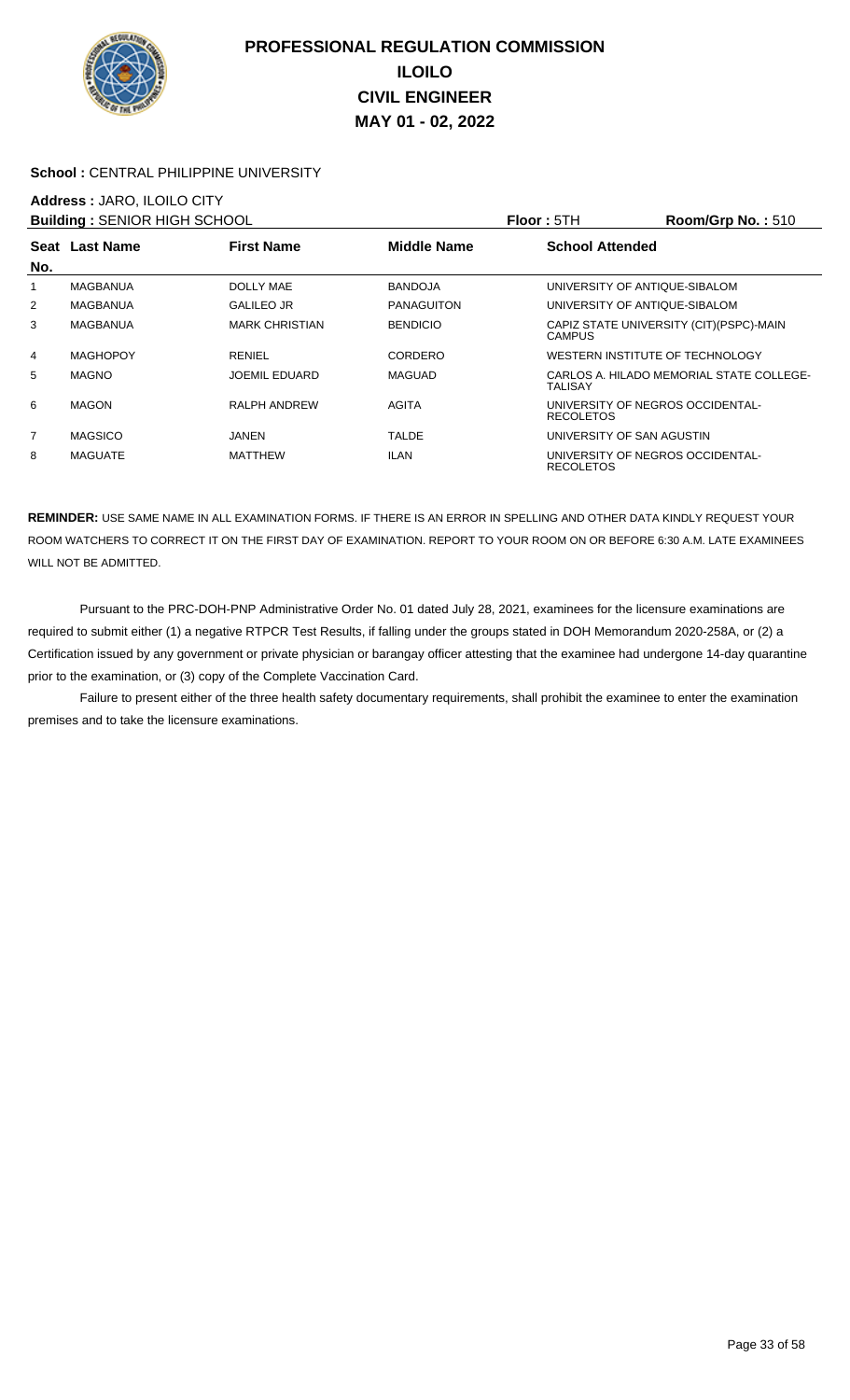

### School : CENTRAL PHILIPPINE UNIVERSITY

### **Address :** JARO, ILOILO CITY

| <b>Building: JUNIOR HIGH SCHOOL</b> |                 |                     |                    | <b>Floor: 1ST</b>                                    | Room/Grp No.: 102                        |
|-------------------------------------|-----------------|---------------------|--------------------|------------------------------------------------------|------------------------------------------|
| No.                                 | Seat Last Name  | <b>First Name</b>   | <b>Middle Name</b> | <b>School Attended</b>                               |                                          |
| 1                                   | <b>MAHILUM</b>  | <b>ANALIE</b>       | <b>ROMERO</b>      | TALISAY                                              | CARLOS A. HILADO MEMORIAL STATE COLLEGE- |
| $\overline{2}$                      | MAJAN           | MARY ANGELOU        | DELA CRUZ          | <b>GARCIA COLLEGE OF TECHNOLOGY</b>                  |                                          |
| 3                                   | <b>MALACAD</b>  | FAITH ANN           | <b>GABINETE</b>    | AKLAN STATE UNIVERSITY-KALIBO                        |                                          |
| 4                                   | <b>MALACAS</b>  | <b>ASHLEY MARIE</b> | <b>VICTORIANO</b>  | AKLAN STATE UNIVERSITY-KALIBO                        |                                          |
| 5                                   | MALANA          | ALEXIS JUNN         | <b>SABIO</b>       | UNIVERSITY OF NEGROS OCCIDENTAL-<br><b>RECOLETOS</b> |                                          |
| 6                                   | <b>MALIJAN</b>  | <b>ZG OLIVER</b>    | CONSTANTINO        | UNIVERSITY OF SAN AGUSTIN                            |                                          |
| 7                                   | <b>MALUNES</b>  | SHELBY ANNE         | <b>ESPINOSA</b>    | <b>CENTRAL PHILIPPINE UNIVERSITY</b>                 |                                          |
| 8                                   | <b>MANAGUIT</b> | NIKKO JOSE          | <b>MELANCIO</b>    | <b>CENTRAL PHILIPPINE UNIVERSITY</b>                 |                                          |

**REMINDER:** USE SAME NAME IN ALL EXAMINATION FORMS. IF THERE IS AN ERROR IN SPELLING AND OTHER DATA KINDLY REQUEST YOUR ROOM WATCHERS TO CORRECT IT ON THE FIRST DAY OF EXAMINATION. REPORT TO YOUR ROOM ON OR BEFORE 6:30 A.M. LATE EXAMINEES WILL NOT BE ADMITTED.

 Pursuant to the PRC-DOH-PNP Administrative Order No. 01 dated July 28, 2021, examinees for the licensure examinations are required to submit either (1) a negative RTPCR Test Results, if falling under the groups stated in DOH Memorandum 2020-258A, or (2) a Certification issued by any government or private physician or barangay officer attesting that the examinee had undergone 14-day quarantine prior to the examination, or (3) copy of the Complete Vaccination Card.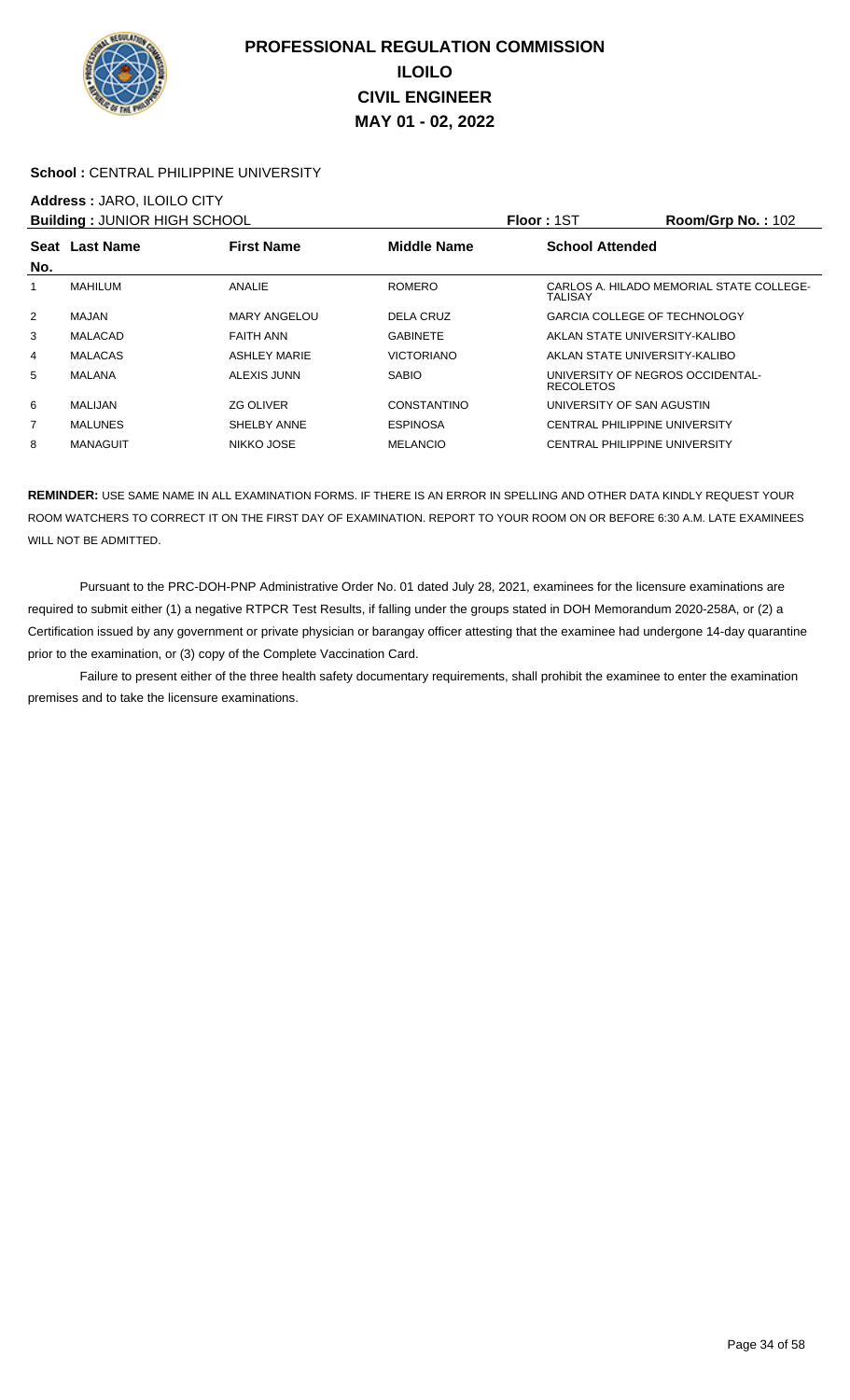

### School : CENTRAL PHILIPPINE UNIVERSITY

### **Address :** JARO, ILOILO CITY

| <b>Building: JUNIOR HIGH SCHOOL</b> |                 |                       |                    | <b>Floor: 1ST</b>                                    | Room/Grp No.: 103 |
|-------------------------------------|-----------------|-----------------------|--------------------|------------------------------------------------------|-------------------|
| No.                                 | Seat Last Name  | <b>First Name</b>     | <b>Middle Name</b> | <b>School Attended</b>                               |                   |
| 1                                   | <b>MARTINEZ</b> | ANNE BERNADETTE       | <b>PRADO</b>       | AKLAN STATE UNIVERSITY-KALIBO                        |                   |
| $\overline{2}$                      | <b>MARTIR</b>   | <b>SKEJIE</b>         | <b>DESENDARIO</b>  | UNIVERSITY OF NEGROS OCCIDENTAL-<br><b>RECOLETOS</b> |                   |
| 3                                   | MATELING        | MIKAH LOUISE          | LABINDAO           | <b>GARCIA COLLEGE OF TECHNOLOGY</b>                  |                   |
| 4                                   | MELLADA         | <b>JOSHUA</b>         | <b>BATIANCILA</b>  | UNIVERSITY OF SAN AGUSTIN                            |                   |
| 5                                   | <b>MENDIO</b>   | <b>JAYSON</b>         | <b>MANINGO</b>     | UNIVERSITY OF SAN AGUSTIN                            |                   |
| 6                                   | <b>MILITAR</b>  | MARIALYN              | <b>IGNACIO</b>     | AKLAN STATE UNIVERSITY-KALIBO                        |                   |
| $\overline{7}$                      | <b>MINOR</b>    | <b>ROJAN</b>          | <b>PASIGUE</b>     | WESTERN INSTITUTE OF TECHNOLOGY                      |                   |
| 8                                   | <b>MISSION</b>  | <b>SUNSHINE GRACE</b> | <b>OSSORIO</b>     | FELLOWSHIP BAPTIST COLLEGE                           |                   |

**REMINDER:** USE SAME NAME IN ALL EXAMINATION FORMS. IF THERE IS AN ERROR IN SPELLING AND OTHER DATA KINDLY REQUEST YOUR ROOM WATCHERS TO CORRECT IT ON THE FIRST DAY OF EXAMINATION. REPORT TO YOUR ROOM ON OR BEFORE 6:30 A.M. LATE EXAMINEES WILL NOT BE ADMITTED.

 Pursuant to the PRC-DOH-PNP Administrative Order No. 01 dated July 28, 2021, examinees for the licensure examinations are required to submit either (1) a negative RTPCR Test Results, if falling under the groups stated in DOH Memorandum 2020-258A, or (2) a Certification issued by any government or private physician or barangay officer attesting that the examinee had undergone 14-day quarantine prior to the examination, or (3) copy of the Complete Vaccination Card.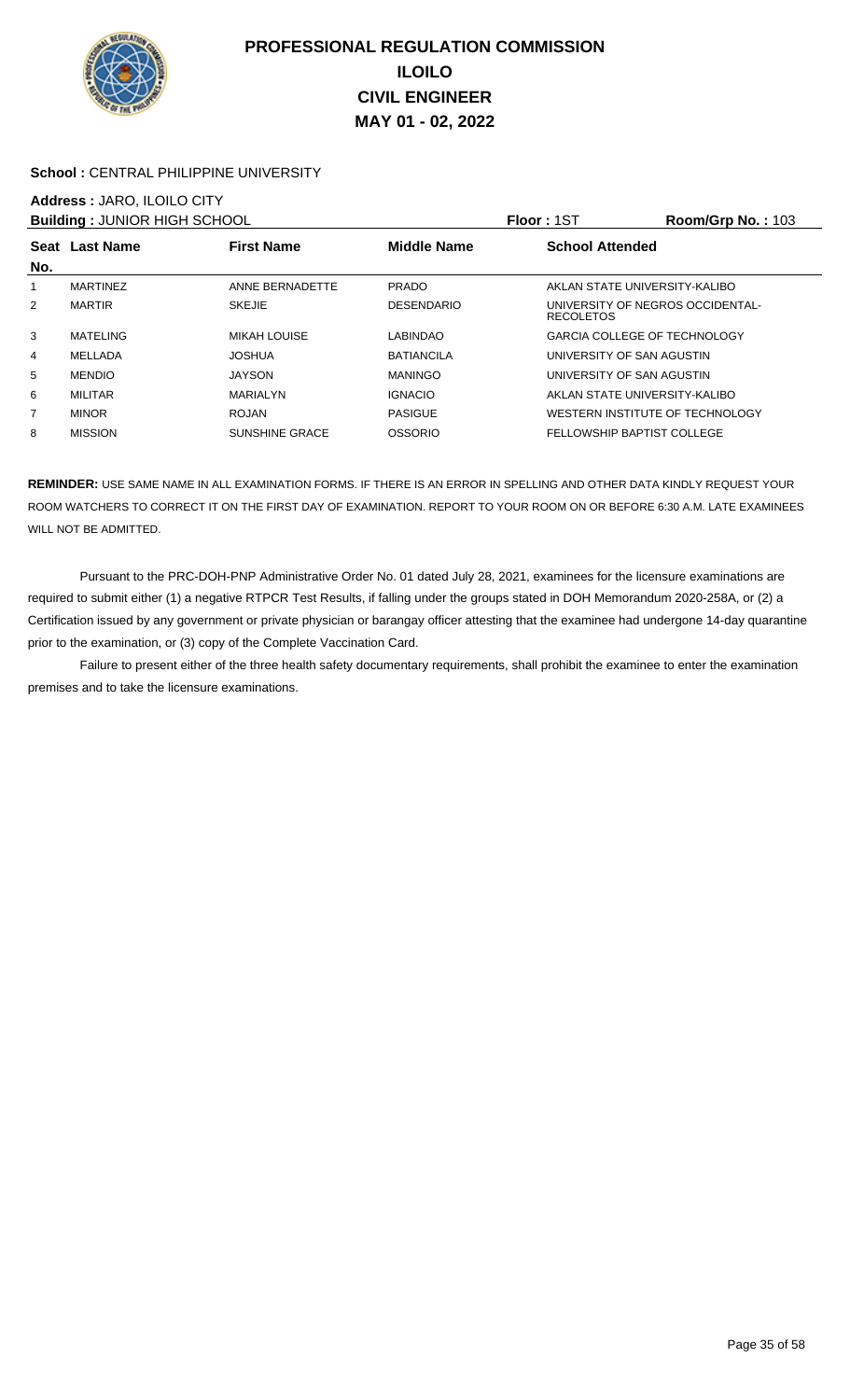

### School : CENTRAL PHILIPPINE UNIVERSITY

# **Address :** JARO, ILOILO CITY

| <b>Building: JUNIOR HIGH SCHOOL</b> |                  |                            |                    | <b>Floor: 1ST</b>                                    | Room/Grp No.: 104 |
|-------------------------------------|------------------|----------------------------|--------------------|------------------------------------------------------|-------------------|
|                                     | Seat Last Name   | <b>First Name</b>          | <b>Middle Name</b> | <b>School Attended</b>                               |                   |
| No.                                 |                  |                            |                    |                                                      |                   |
| 1                                   | <b>MODESTO</b>   | <b>CHARITY KAYE</b>        | <b>FLORES</b>      | CENTRAL PHILIPPINE UNIVERSITY                        |                   |
| 2                                   | <b>MOLEÑO</b>    | DAISY ANN                  | <b>ESMALANA</b>    | CENTRAL PHILIPPINE UNIVERSITY                        |                   |
| 3                                   | <b>MONCERA</b>   | <b>JULES GIONER</b>        | <b>LONGNO</b>      | UNIVERSITY OF NEGROS OCCIDENTAL-<br><b>RECOLETOS</b> |                   |
| 4                                   | <b>MONERO</b>    | JESSA MAE                  |                    | UNIVERSITY OF ANTIQUE-SIBALOM                        |                   |
| 5                                   | <b>MONSERATE</b> | <b>JED CEASAR</b>          | TERANIA            | WESTERN INSTITUTE OF TECHNOLOGY                      |                   |
| 6                                   | <b>MONTAÑA</b>   | EDILVIEN QUEENCES<br>KHLEM | <b>CIRILO</b>      | UNIVERSITY OF SAN AGUSTIN                            |                   |
| $\overline{7}$                      | <b>MONTAÑO</b>   | JANEL                      | <b>SASANA</b>      | SAINT ANTHONY'S COLLEGE-ANTIQUE                      |                   |
| 8                                   | <b>MORILLO</b>   | NOVEE LYNN                 | <b>ABARRIENTOS</b> | CENTRAL PHILIPPINE UNIVERSITY                        |                   |

**REMINDER:** USE SAME NAME IN ALL EXAMINATION FORMS. IF THERE IS AN ERROR IN SPELLING AND OTHER DATA KINDLY REQUEST YOUR ROOM WATCHERS TO CORRECT IT ON THE FIRST DAY OF EXAMINATION. REPORT TO YOUR ROOM ON OR BEFORE 6:30 A.M. LATE EXAMINEES WILL NOT BE ADMITTED.

 Pursuant to the PRC-DOH-PNP Administrative Order No. 01 dated July 28, 2021, examinees for the licensure examinations are required to submit either (1) a negative RTPCR Test Results, if falling under the groups stated in DOH Memorandum 2020-258A, or (2) a Certification issued by any government or private physician or barangay officer attesting that the examinee had undergone 14-day quarantine prior to the examination, or (3) copy of the Complete Vaccination Card.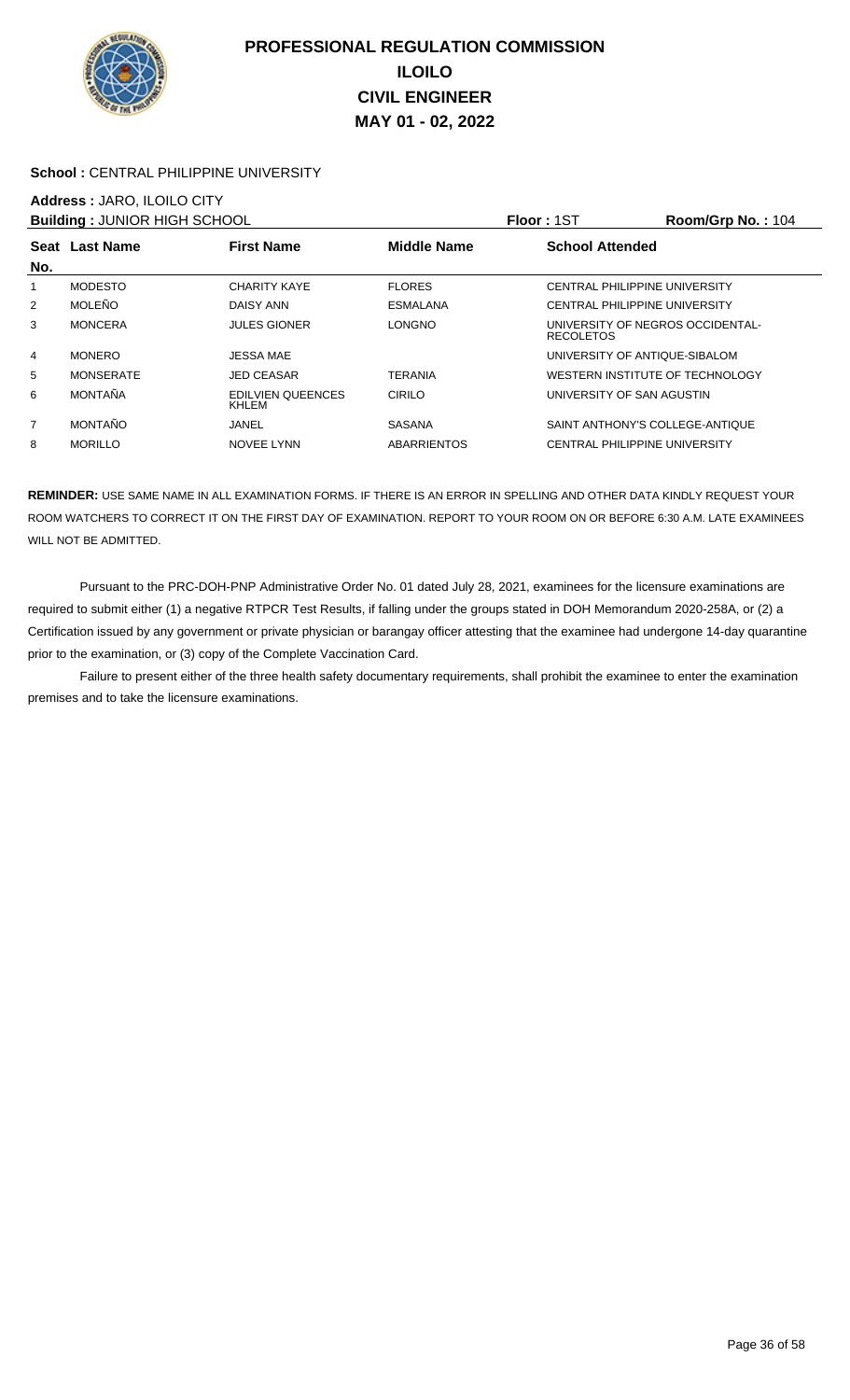

### School : CENTRAL PHILIPPINE UNIVERSITY

## **Address :** JARO, ILOILO CITY

| <b>Building: JUNIOR HIGH SCHOOL</b> |                   |                    |                    | <b>Floor: 1ST</b>                                    | Room/Grp No.: 107                        |
|-------------------------------------|-------------------|--------------------|--------------------|------------------------------------------------------|------------------------------------------|
|                                     | Seat Last Name    | <b>First Name</b>  | <b>Middle Name</b> | <b>School Attended</b>                               |                                          |
| No.                                 |                   |                    |                    |                                                      |                                          |
| 1                                   | <b>MOSCOSO</b>    | <b>KARL</b>        | <b>ENCARNACION</b> | SAINT ANTHONY'S COLLEGE-ANTIQUE                      |                                          |
| $\overline{2}$                      | <b>MOSQUEDA</b>   | <b>ELYN ROSE</b>   | <b>DARADAR</b>     | <b>CAMPUS</b>                                        | CAPIZ STATE UNIVERSITY (CIT) (PSPC)-MAIN |
| 3                                   | <b>MUEDA</b>      | <b>JONATHAN JR</b> | <b>ORBIGOSO</b>    | UNIVERSITY OF NEGROS OCCIDENTAL-<br><b>RECOLETOS</b> |                                          |
| 4                                   | <b>NACIONALES</b> | ANJOE              | <b>ESPARTERO</b>   | AKLAN STATE UNIVERSITY-KALIBO                        |                                          |
| 5                                   | <b>NALAGON</b>    | <b>STEVEN ROY</b>  | <b>GAYLON</b>      | UNIVERSITY OF NEGROS OCCIDENTAL-<br><b>RECOLETOS</b> |                                          |
| 6                                   | <b>NALICA</b>     | MA, MAYETH         | ARAW-ARAW          | <b>CAMPUS</b>                                        | CAPIZ STATE UNIVERSITY (CIT) (PSPC)-MAIN |
| 7                                   | <b>NANIT</b>      | <b>MATT DHAREN</b> | <b>SANTIA</b>      | AKLAN STATE UNIVERSITY-KALIBO                        |                                          |
| 8                                   | <b>NARCISO</b>    | JOYJE MAE          | <b>ESTEBAN</b>     | SAINT ANTHONY'S COLLEGE-ANTIQUE                      |                                          |

**REMINDER:** USE SAME NAME IN ALL EXAMINATION FORMS. IF THERE IS AN ERROR IN SPELLING AND OTHER DATA KINDLY REQUEST YOUR ROOM WATCHERS TO CORRECT IT ON THE FIRST DAY OF EXAMINATION. REPORT TO YOUR ROOM ON OR BEFORE 6:30 A.M. LATE EXAMINEES WILL NOT BE ADMITTED.

 Pursuant to the PRC-DOH-PNP Administrative Order No. 01 dated July 28, 2021, examinees for the licensure examinations are required to submit either (1) a negative RTPCR Test Results, if falling under the groups stated in DOH Memorandum 2020-258A, or (2) a Certification issued by any government or private physician or barangay officer attesting that the examinee had undergone 14-day quarantine prior to the examination, or (3) copy of the Complete Vaccination Card.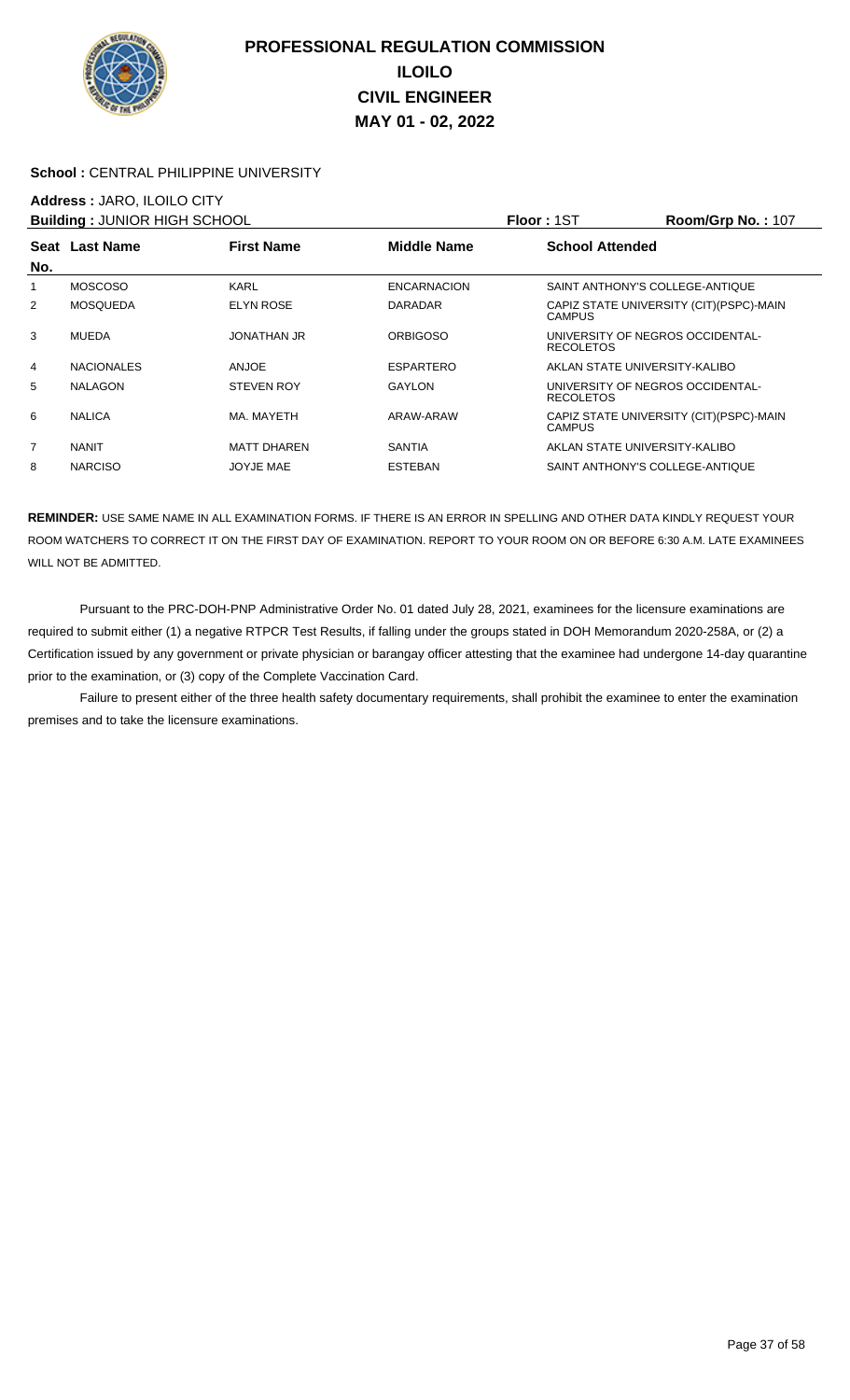

### School : CENTRAL PHILIPPINE UNIVERSITY

## **Address :** JARO, ILOILO CITY

| <b>Building: JUNIOR HIGH SCHOOL</b> |                   |                    |                    | <b>Floor: 1ST</b>                                    | Room/Grp No.: 108 |
|-------------------------------------|-------------------|--------------------|--------------------|------------------------------------------------------|-------------------|
| No.                                 | Seat Last Name    | <b>First Name</b>  | <b>Middle Name</b> | <b>School Attended</b>                               |                   |
|                                     | <b>NARISMA</b>    | KHRISTIA MARIE     | <b>SUMBILLA</b>    | CENTRAL PHILIPPINE UNIVERSITY                        |                   |
| $\overline{2}$                      | <b>NARRAL</b>     | <b>GELAINE</b>     | <b>LEOCARIO</b>    | AKLAN STATE UNIVERSITY-KALIBO                        |                   |
| 3                                   | <b>NAVARRA</b>    | <b>RUBIE MAE</b>   | <b>JAURO</b>       | UNIVERSITY OF ILOILO                                 |                   |
| 4                                   | <b>NEPOMUCENO</b> | <b>JOEL IAN</b>    | <b>PANIZA</b>      | UNIVERSITY OF SAN AGUSTIN                            |                   |
| 5                                   | <b>NIEPEL</b>     | <b>MEAGAN JOIE</b> | <b>JIMENEZ</b>     | UNIVERSITY OF NEGROS OCCIDENTAL-<br><b>RECOLETOS</b> |                   |
| 6                                   | <b>NOBLE</b>      | <b>JADE ASHLEY</b> | <b>CORPUZ</b>      | SAINT ANTHONY'S COLLEGE-ANTIQUE                      |                   |
| 7                                   | <b>NOBLE</b>      | <b>JAECK</b>       | <b>RONDAEL</b>     | WESTERN INSTITUTE OF TECHNOLOGY                      |                   |
| 8                                   | <b>NONO</b>       | <b>BERNABE</b>     | <b>CLAVERIA</b>    | UNIVERSITY OF ANTIQUE-SIBALOM                        |                   |

**REMINDER:** USE SAME NAME IN ALL EXAMINATION FORMS. IF THERE IS AN ERROR IN SPELLING AND OTHER DATA KINDLY REQUEST YOUR ROOM WATCHERS TO CORRECT IT ON THE FIRST DAY OF EXAMINATION. REPORT TO YOUR ROOM ON OR BEFORE 6:30 A.M. LATE EXAMINEES WILL NOT BE ADMITTED.

 Pursuant to the PRC-DOH-PNP Administrative Order No. 01 dated July 28, 2021, examinees for the licensure examinations are required to submit either (1) a negative RTPCR Test Results, if falling under the groups stated in DOH Memorandum 2020-258A, or (2) a Certification issued by any government or private physician or barangay officer attesting that the examinee had undergone 14-day quarantine prior to the examination, or (3) copy of the Complete Vaccination Card.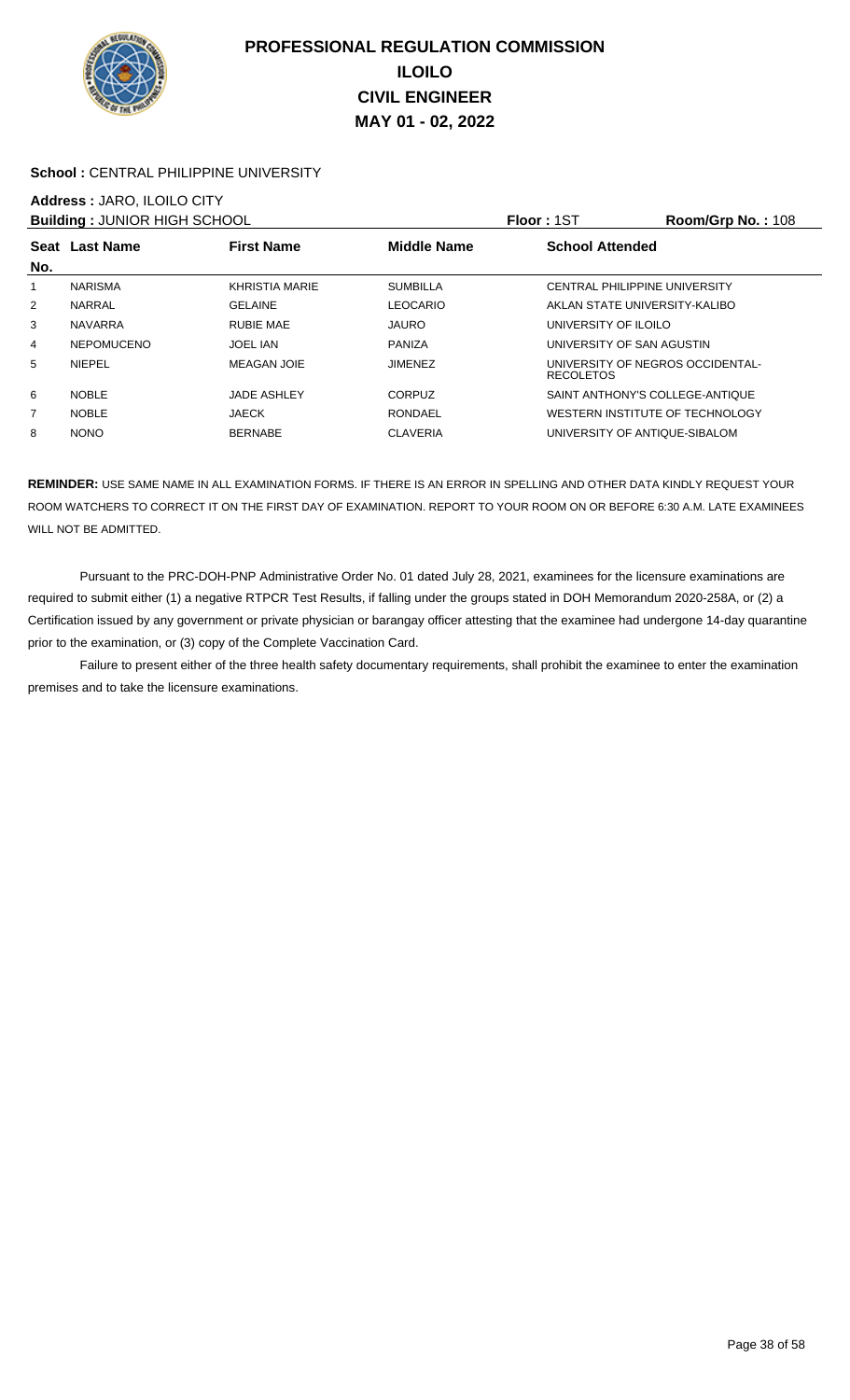

### **School :** CENTRAL PHILIPPINE UNIVERSITY

## **Address :** JARO, ILOILO CITY

| <b>Building: JUNIOR HIGH SCHOOL</b> |                 |                    |                    | Floor: 1ST                      | Room/Grp No.: 109                        |
|-------------------------------------|-----------------|--------------------|--------------------|---------------------------------|------------------------------------------|
|                                     | Seat Last Name  | <b>First Name</b>  | <b>Middle Name</b> | <b>School Attended</b>          |                                          |
| No.                                 |                 |                    |                    |                                 |                                          |
| 1                                   | <b>NORIAL</b>   | EDZAR              | <b>PATINGO</b>     | UNIVERSITY OF SAN AGUSTIN       |                                          |
| $\overline{2}$                      | <b>OCAMPO</b>   | <b>JO ANN</b>      | <b>FEGARIDO</b>    | <b>CAMPUS</b>                   | CAPIZ STATE UNIVERSITY (CIT) (PSPC)-MAIN |
| 3                                   | <b>OMAGAP</b>   | <b>JOANA</b>       | JALIPA             | SAINT ANTHONY'S COLLEGE-ANTIQUE |                                          |
| 4                                   | <b>ORAIS</b>    | <b>GRACHEL MAY</b> | <b>BASTISTIN</b>   | WESTERN INSTITUTE OF TECHNOLOGY |                                          |
| 5                                   | <b>ORDONIA</b>  | <b>JAYLYN</b>      | <b>CABARRUBIAS</b> | <b>CAMPUS</b>                   | CAPIZ STATE UNIVERSITY (CIT) (PSPC)-MAIN |
| 6                                   | ORONGAN         | <b>BENNY</b>       | LAPAG              | TALISAY                         | CARLOS A. HILADO MEMORIAL STATE COLLEGE- |
| $\overline{7}$                      | <b>ORQUIOLA</b> | <b>RONAN</b>       | <b>DIAMANTE</b>    | WESTERN INSTITUTE OF TECHNOLOGY |                                          |
| 8                                   | <b>OSSORIO</b>  | <b>JHONA</b>       | <b>GALVEZ</b>      | FELLOWSHIP BAPTIST COLLEGE      |                                          |

**REMINDER:** USE SAME NAME IN ALL EXAMINATION FORMS. IF THERE IS AN ERROR IN SPELLING AND OTHER DATA KINDLY REQUEST YOUR ROOM WATCHERS TO CORRECT IT ON THE FIRST DAY OF EXAMINATION. REPORT TO YOUR ROOM ON OR BEFORE 6:30 A.M. LATE EXAMINEES WILL NOT BE ADMITTED.

 Pursuant to the PRC-DOH-PNP Administrative Order No. 01 dated July 28, 2021, examinees for the licensure examinations are required to submit either (1) a negative RTPCR Test Results, if falling under the groups stated in DOH Memorandum 2020-258A, or (2) a Certification issued by any government or private physician or barangay officer attesting that the examinee had undergone 14-day quarantine prior to the examination, or (3) copy of the Complete Vaccination Card.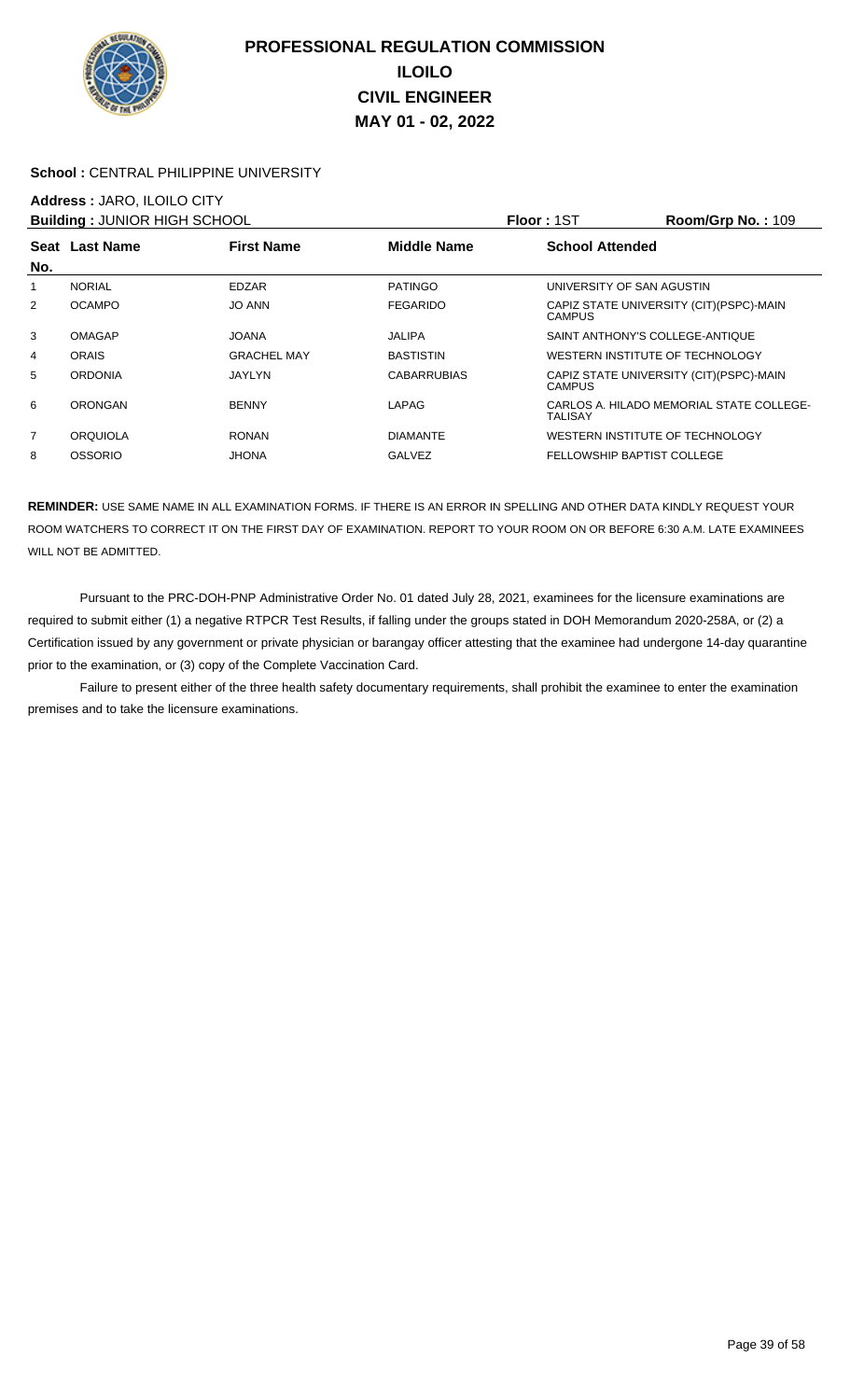

### **School :** CENTRAL PHILIPPINE UNIVERSITY

### **Address :** JARO, ILOILO CITY

| <b>Building: JUNIOR HIGH SCHOOL</b> |                 |                          |                  | <b>Floor: 1ST</b>                                    | Room/Grp No.: 112 |
|-------------------------------------|-----------------|--------------------------|------------------|------------------------------------------------------|-------------------|
|                                     | Seat Last Name  | <b>First Name</b>        | Middle Name      | <b>School Attended</b>                               |                   |
| No.                                 |                 |                          |                  |                                                      |                   |
|                                     | <b>OSTAN</b>    | <b>TRISHA</b>            | <b>GENOVA</b>    | UNIVERSITY OF NEGROS OCCIDENTAL-<br><b>RECOLETOS</b> |                   |
| 2                                   | PABALATE        | LEVI                     | PARAGOYA         | UNIVERSITY OF NEGROS OCCIDENTAL-<br><b>RECOLETOS</b> |                   |
| 3                                   | PADERNAL        | ANGEL MAE                | <b>PEDRAJAS</b>  | WESTERN INSTITUTE OF TECHNOLOGY                      |                   |
| 4                                   | <b>PADRIGO</b>  | <b>LORAINE DYNN</b>      | <b>GORRICETA</b> | FELLOWSHIP BAPTIST COLLEGE                           |                   |
| 5                                   | PAGTANAC        | <b>PATRICK VAN DOREN</b> | <b>BARCEBAL</b>  | SAINT ANTHONY'S COLLEGE-ANTIQUE                      |                   |
| 6                                   | <b>PAJARES</b>  | <b>MAY FLORENCE</b>      | <b>PATRICIO</b>  | UNIVERSITY OF ANTIQUE-SIBALOM                        |                   |
| 7                                   | <b>PALACIOS</b> | <b>ASTER</b>             | ABLAO            | UNIVERSITY OF NEGROS OCCIDENTAL-<br><b>RECOLETOS</b> |                   |
| 8                                   | <b>PALACIOS</b> | <b>GABB RIEL</b>         | <b>GARMINO</b>   | <b>CENTRAL PHILIPPINE UNIVERSITY</b>                 |                   |

**REMINDER:** USE SAME NAME IN ALL EXAMINATION FORMS. IF THERE IS AN ERROR IN SPELLING AND OTHER DATA KINDLY REQUEST YOUR ROOM WATCHERS TO CORRECT IT ON THE FIRST DAY OF EXAMINATION. REPORT TO YOUR ROOM ON OR BEFORE 6:30 A.M. LATE EXAMINEES WILL NOT BE ADMITTED.

 Pursuant to the PRC-DOH-PNP Administrative Order No. 01 dated July 28, 2021, examinees for the licensure examinations are required to submit either (1) a negative RTPCR Test Results, if falling under the groups stated in DOH Memorandum 2020-258A, or (2) a Certification issued by any government or private physician or barangay officer attesting that the examinee had undergone 14-day quarantine prior to the examination, or (3) copy of the Complete Vaccination Card.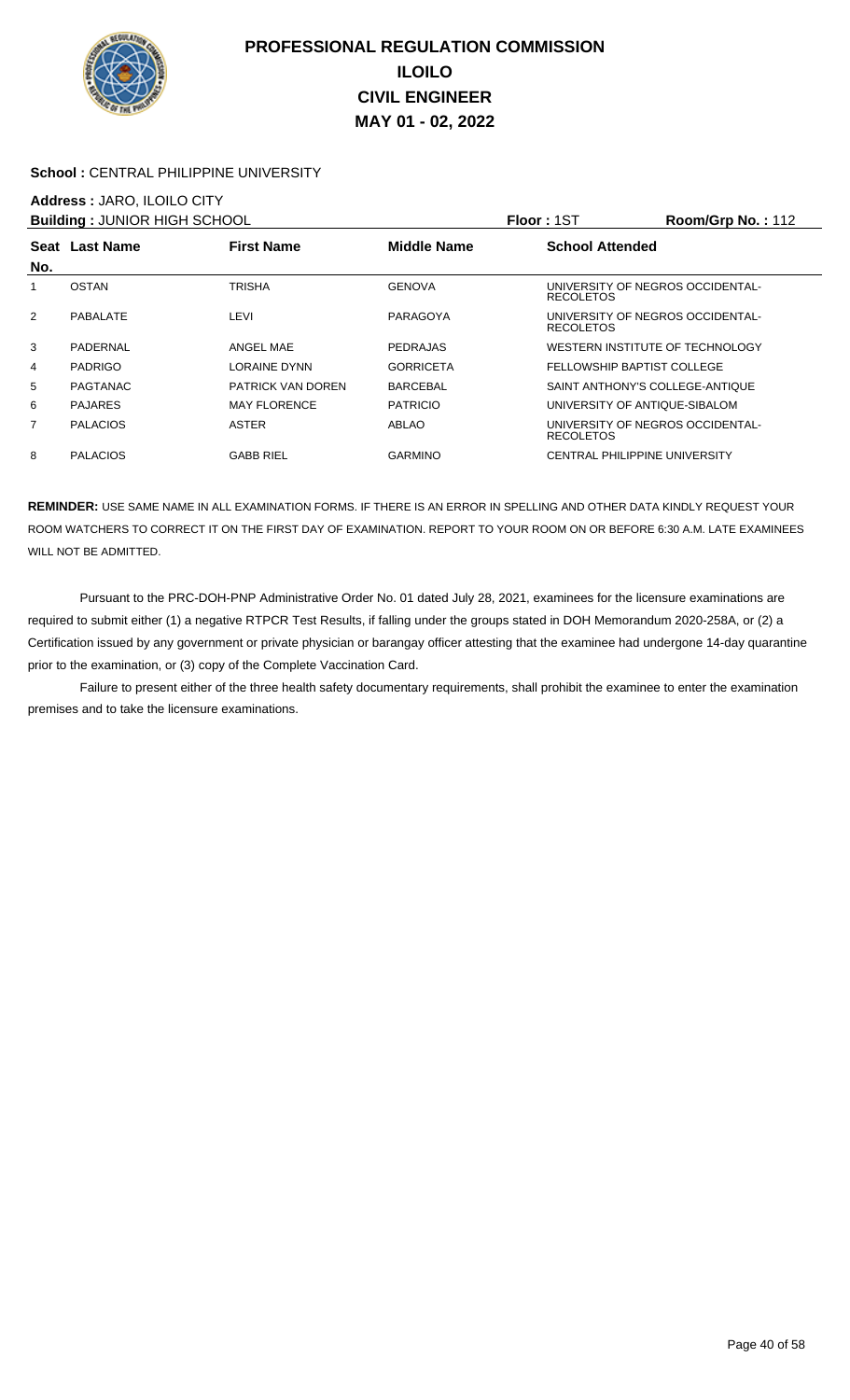

### School : CENTRAL PHILIPPINE UNIVERSITY

# **Address :** JARO, ILOILO CITY

| <b>Building: JUNIOR HIGH SCHOOL</b> |                   |                   |                 | Floor: 1ST                           | <b>Room/Grp No.: 113</b> |
|-------------------------------------|-------------------|-------------------|-----------------|--------------------------------------|--------------------------|
|                                     | Seat Last Name    | <b>First Name</b> | Middle Name     | <b>School Attended</b>               |                          |
| No.                                 |                   |                   |                 |                                      |                          |
| 1                                   | <b>PALENCIA</b>   | RAY ANNE GRACE    | <b>AGNES</b>    | WESTERN INSTITUTE OF TECHNOLOGY      |                          |
| $\overline{2}$                      | <b>PALOMO</b>     | <b>CHESKA</b>     | DE LA RIMA      | UNIVERSITY OF SAN AGUSTIN            |                          |
| 3                                   | PALU-AY           | MARY BLYCE        | <b>DECRITO</b>  | WESTERN INSTITUTE OF TECHNOLOGY      |                          |
| 4                                   | PAMPLIEGA         | JOYLENE MAE       | <b>AMOTO</b>    | WESTERN INSTITUTE OF TECHNOLOGY      |                          |
| 5                                   | PANADERO          | ZARIEL VENZ       | ABOGADIE        | <b>CENTRAL PHILIPPINE UNIVERSITY</b> |                          |
| 6                                   | <b>PANAGUITON</b> | <b>ELLAN MAE</b>  | <b>RELLES</b>   | <b>CENTRAL PHILIPPINE UNIVERSITY</b> |                          |
| 7                                   | <b>PANAGUITON</b> | <b>KERT</b>       | <b>GUSTILO</b>  | WESTERN INSTITUTE OF TECHNOLOGY      |                          |
| 8                                   | <b>PANES</b>      | <b>ERWEN</b>      | <b>ESTRELLA</b> | UNIVERSITY OF ILOILO                 |                          |

**REMINDER:** USE SAME NAME IN ALL EXAMINATION FORMS. IF THERE IS AN ERROR IN SPELLING AND OTHER DATA KINDLY REQUEST YOUR ROOM WATCHERS TO CORRECT IT ON THE FIRST DAY OF EXAMINATION. REPORT TO YOUR ROOM ON OR BEFORE 6:30 A.M. LATE EXAMINEES WILL NOT BE ADMITTED.

 Pursuant to the PRC-DOH-PNP Administrative Order No. 01 dated July 28, 2021, examinees for the licensure examinations are required to submit either (1) a negative RTPCR Test Results, if falling under the groups stated in DOH Memorandum 2020-258A, or (2) a Certification issued by any government or private physician or barangay officer attesting that the examinee had undergone 14-day quarantine prior to the examination, or (3) copy of the Complete Vaccination Card.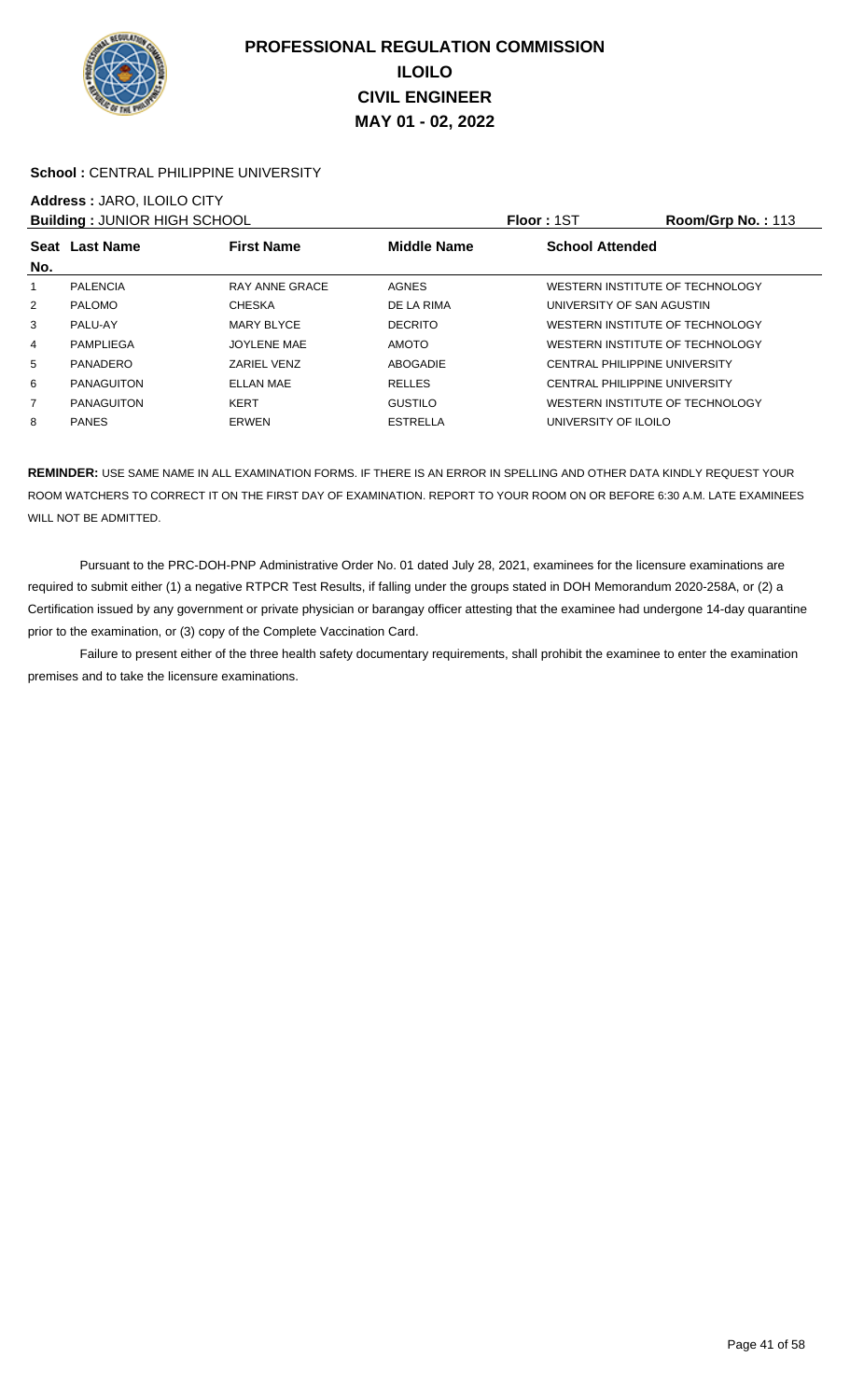

### School : CENTRAL PHILIPPINE UNIVERSITY

### **Address :** JARO, ILOILO CITY

| <b>Building: JUNIOR HIGH SCHOOL</b> |                    |                      |                    | Floor: 1ST             | <b>Room/Grp No.: 115</b>                 |
|-------------------------------------|--------------------|----------------------|--------------------|------------------------|------------------------------------------|
|                                     | Seat Last Name     | <b>First Name</b>    | <b>Middle Name</b> | <b>School Attended</b> |                                          |
| No.                                 |                    |                      |                    |                        |                                          |
| 1                                   | <b>PANGANTIHON</b> | MARY JUNE            | CADIGAL            | <b>RECOLETOS</b>       | UNIVERSITY OF NEGROS OCCIDENTAL-         |
| 2                                   | <b>PARAISO</b>     | <b>BERNIE</b>        | <b>BANTON</b>      |                        | <b>CENTRAL PHILIPPINE UNIVERSITY</b>     |
| 3                                   | <b>PARAS</b>       | <b>KATHRINA KAYE</b> | QUIACHON           | TALISAY                | CARLOS A. HILADO MEMORIAL STATE COLLEGE- |
| 4                                   | <b>PAROCHO</b>     | <b>MAUREEN JADE</b>  |                    |                        | UNIVERSITY OF THE EAST-MANILA            |
| 5                                   | PASTRANA           | <b>JESSA</b>         | <b>SUAN</b>        |                        | AKLAN STATE UNIVERSITY-KALIBO            |
| 6                                   | PATEÑO             | <b>ANDREA MAE</b>    | <b>GRATE</b>       | <b>RECOLETOS</b>       | UNIVERSITY OF NEGROS OCCIDENTAL-         |
| 7                                   | <b>PATIGAS</b>     | <b>HONEY MAE</b>     | <b>REGALA</b>      |                        | WESTERN INSTITUTE OF TECHNOLOGY          |
| 8                                   | <b>PATRICIO</b>    | ANA MARIE            | <b>BORRESCO</b>    | <b>RECOLETOS</b>       | UNIVERSITY OF NEGROS OCCIDENTAL-         |

**REMINDER:** USE SAME NAME IN ALL EXAMINATION FORMS. IF THERE IS AN ERROR IN SPELLING AND OTHER DATA KINDLY REQUEST YOUR ROOM WATCHERS TO CORRECT IT ON THE FIRST DAY OF EXAMINATION. REPORT TO YOUR ROOM ON OR BEFORE 6:30 A.M. LATE EXAMINEES WILL NOT BE ADMITTED.

 Pursuant to the PRC-DOH-PNP Administrative Order No. 01 dated July 28, 2021, examinees for the licensure examinations are required to submit either (1) a negative RTPCR Test Results, if falling under the groups stated in DOH Memorandum 2020-258A, or (2) a Certification issued by any government or private physician or barangay officer attesting that the examinee had undergone 14-day quarantine prior to the examination, or (3) copy of the Complete Vaccination Card.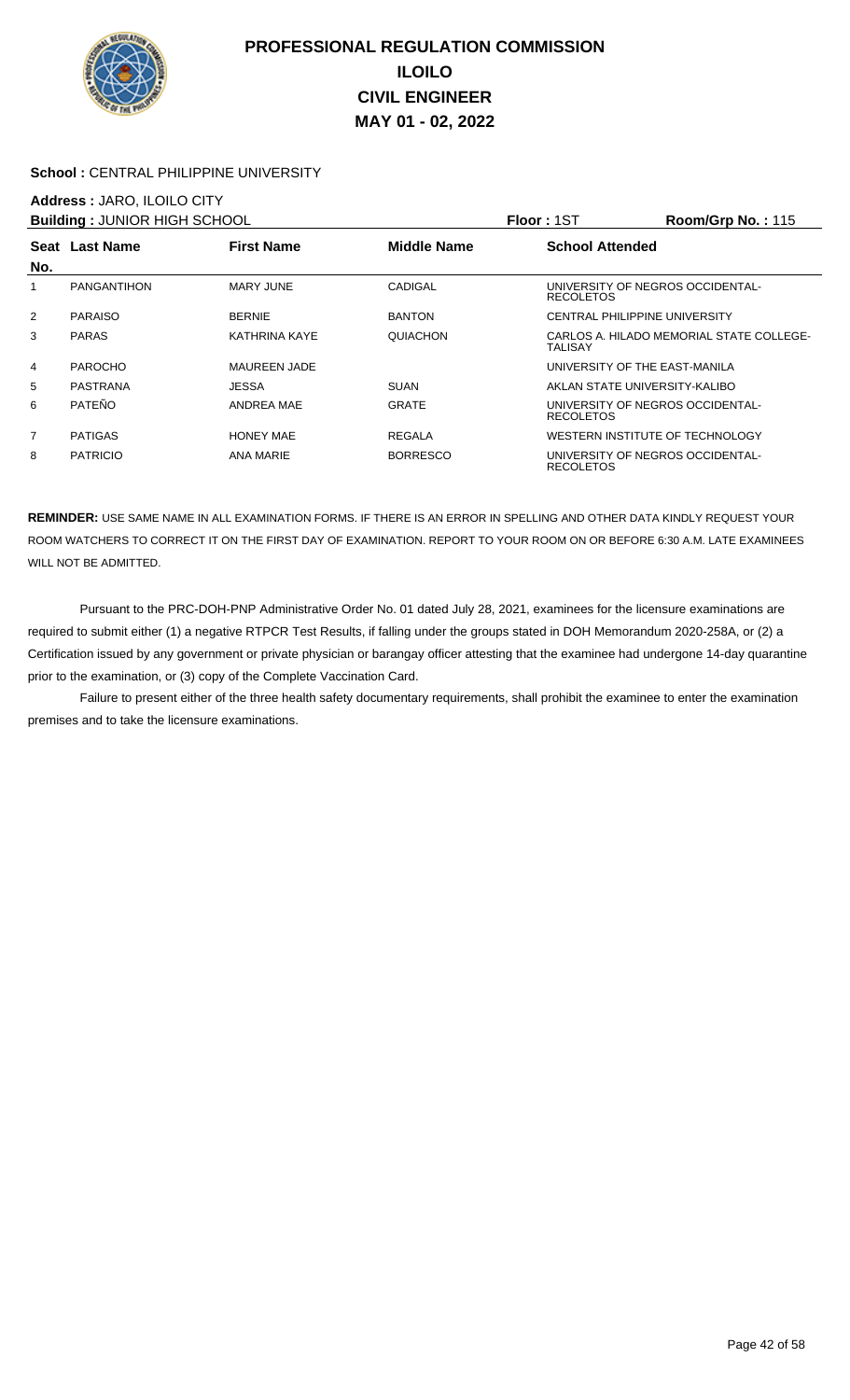

### School : CENTRAL PHILIPPINE UNIVERSITY

### **Address :** JARO, ILOILO CITY

| <b>Building: JUNIOR HIGH SCHOOL</b> |                |                    |                    | Floor: 1ST                                           | Room/Grp No.: $116$                      |
|-------------------------------------|----------------|--------------------|--------------------|------------------------------------------------------|------------------------------------------|
| No.                                 | Seat Last Name | <b>First Name</b>  | <b>Middle Name</b> | <b>School Attended</b>                               |                                          |
| 1                                   | <b>PAULAN</b>  | MAE ANN            | CANELLADA          | UNIVERSITY OF NEGROS OCCIDENTAL-<br><b>RECOLETOS</b> |                                          |
| 2                                   | PEDREGOSA      | LOREN              | <b>ABORDO</b>      | WESTERN INSTITUTE OF TECHNOLOGY                      |                                          |
| 3                                   | PELAYO         | <b>ROJEIV</b>      | <b>PORTUGALETE</b> |                                                      | CENTRAL PHILIPPINE ADVENTIST COLLEGE     |
| 4                                   | PERALTA        | <b>JOHN LOUELL</b> | PASADILLA          | WESTERN INSTITUTE OF TECHNOLOGY                      |                                          |
| 5                                   | <b>PERCY</b>   | ANGELICA IRISH     | <b>GONZALEZ</b>    | <b>CENTRAL PHILIPPINE UNIVERSITY</b>                 |                                          |
| 6                                   | <b>PEREZ</b>   | ABBIE JOY          | CANGQUE            | TALISAY                                              | CARLOS A. HILADO MEMORIAL STATE COLLEGE- |
| $\overline{7}$                      | PERIOLO        | <b>KENNETH</b>     | <b>FEGIDERO</b>    | <b>TALISAY</b>                                       | CARLOS A. HILADO MEMORIAL STATE COLLEGE- |
| 8                                   | <b>PESCA</b>   | AXL ROSE           | <b>TOLECO</b>      | <b>WEST NEGROS COLLEGE</b>                           |                                          |

**REMINDER:** USE SAME NAME IN ALL EXAMINATION FORMS. IF THERE IS AN ERROR IN SPELLING AND OTHER DATA KINDLY REQUEST YOUR ROOM WATCHERS TO CORRECT IT ON THE FIRST DAY OF EXAMINATION. REPORT TO YOUR ROOM ON OR BEFORE 6:30 A.M. LATE EXAMINEES WILL NOT BE ADMITTED.

 Pursuant to the PRC-DOH-PNP Administrative Order No. 01 dated July 28, 2021, examinees for the licensure examinations are required to submit either (1) a negative RTPCR Test Results, if falling under the groups stated in DOH Memorandum 2020-258A, or (2) a Certification issued by any government or private physician or barangay officer attesting that the examinee had undergone 14-day quarantine prior to the examination, or (3) copy of the Complete Vaccination Card.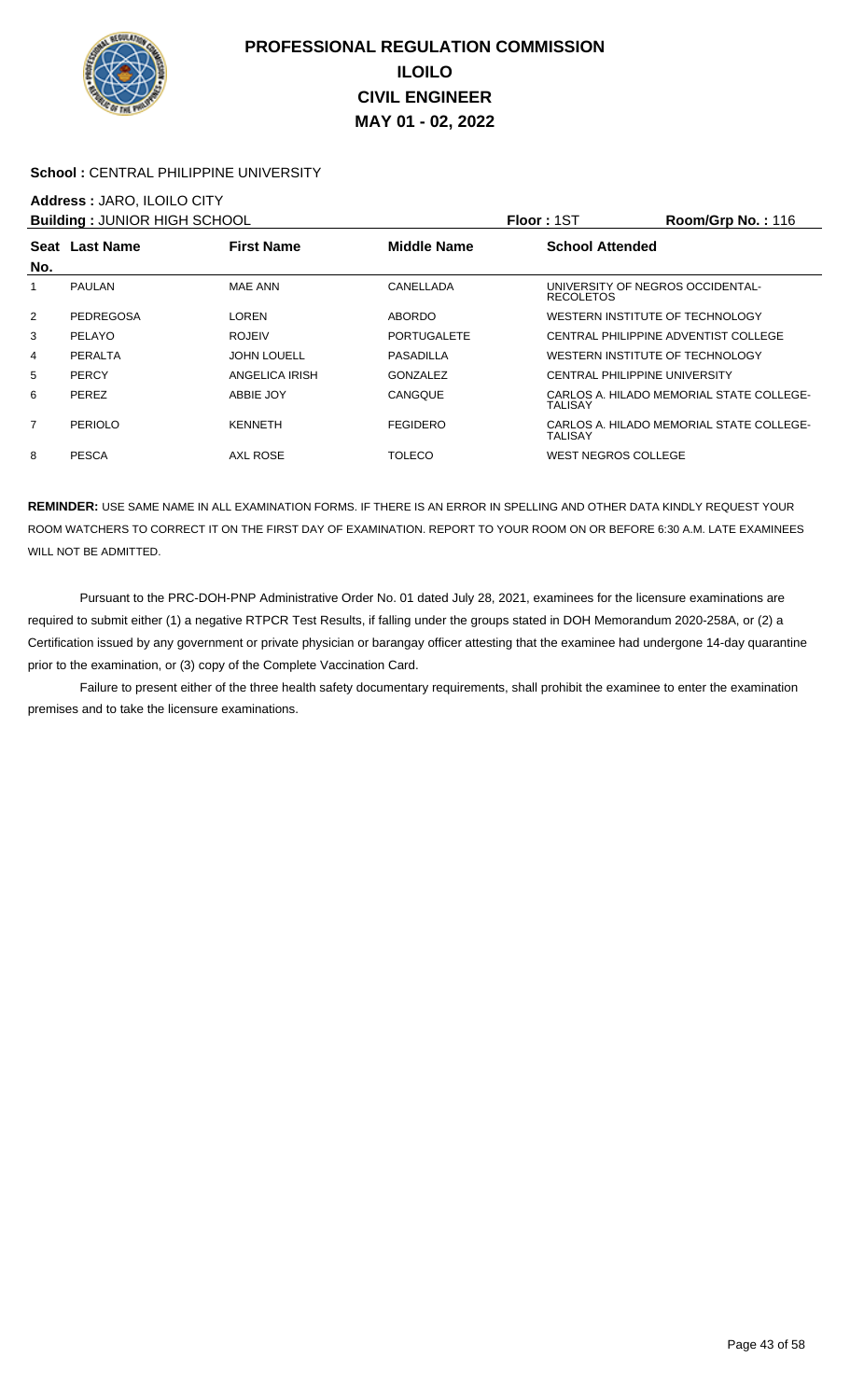

### School : CENTRAL PHILIPPINE UNIVERSITY

### **Address :** JARO, ILOILO CITY

| <b>Building: JUNIOR HIGH SCHOOL</b> |                 |                     |                    | <b>Floor: 1ST</b>                                    | Room/Grp No.: 117 |
|-------------------------------------|-----------------|---------------------|--------------------|------------------------------------------------------|-------------------|
|                                     | Seat Last Name  | <b>First Name</b>   | <b>Middle Name</b> | <b>School Attended</b>                               |                   |
| No.                                 |                 |                     |                    |                                                      |                   |
|                                     | <b>PILAR</b>    | <b>MARC TITUS</b>   | LIRAZAN            | UNIVERSITY OF NEGROS OCCIDENTAL-<br><b>RECOLETOS</b> |                   |
| $\overline{2}$                      | <b>PILAR</b>    | <b>PAULEEN ANNE</b> | <b>REGACHO</b>     | UNIVERSITY OF NEGROS OCCIDENTAL-<br><b>RECOLETOS</b> |                   |
| 3                                   | <b>PINEDA</b>   | <b>JUDY ANNE</b>    | <b>SALAZAR</b>     | UNIVERSITY OF NEGROS OCCIDENTAL-<br><b>RECOLETOS</b> |                   |
| 4                                   | <b>PINEDA</b>   | <b>MARY PRES</b>    | GARGANTIEL         | UNIVERSITY OF SAN AGUSTIN                            |                   |
| 5                                   | PITALLAR        | <b>JOHN ANTHONY</b> | <b>CONFESOR</b>    | UNIVERSITY OF NEGROS OCCIDENTAL-<br><b>RECOLETOS</b> |                   |
| 6                                   | <b>PORTILLO</b> | <b>SEAN PHILLIP</b> | <b>DAVID</b>       | UNIVERSITY OF SAN AGUSTIN                            |                   |
| 7                                   | <b>PRAGADOS</b> | CARLO               | <b>DIMZON</b>      | WESTERN INSTITUTE OF TECHNOLOGY                      |                   |
| 8                                   | QUANICO         | ERIKA KIRSTEN MARIE | <b>LIZADA</b>      | WESTERN INSTITUTE OF TECHNOLOGY                      |                   |

**REMINDER:** USE SAME NAME IN ALL EXAMINATION FORMS. IF THERE IS AN ERROR IN SPELLING AND OTHER DATA KINDLY REQUEST YOUR ROOM WATCHERS TO CORRECT IT ON THE FIRST DAY OF EXAMINATION. REPORT TO YOUR ROOM ON OR BEFORE 6:30 A.M. LATE EXAMINEES WILL NOT BE ADMITTED.

 Pursuant to the PRC-DOH-PNP Administrative Order No. 01 dated July 28, 2021, examinees for the licensure examinations are required to submit either (1) a negative RTPCR Test Results, if falling under the groups stated in DOH Memorandum 2020-258A, or (2) a Certification issued by any government or private physician or barangay officer attesting that the examinee had undergone 14-day quarantine prior to the examination, or (3) copy of the Complete Vaccination Card.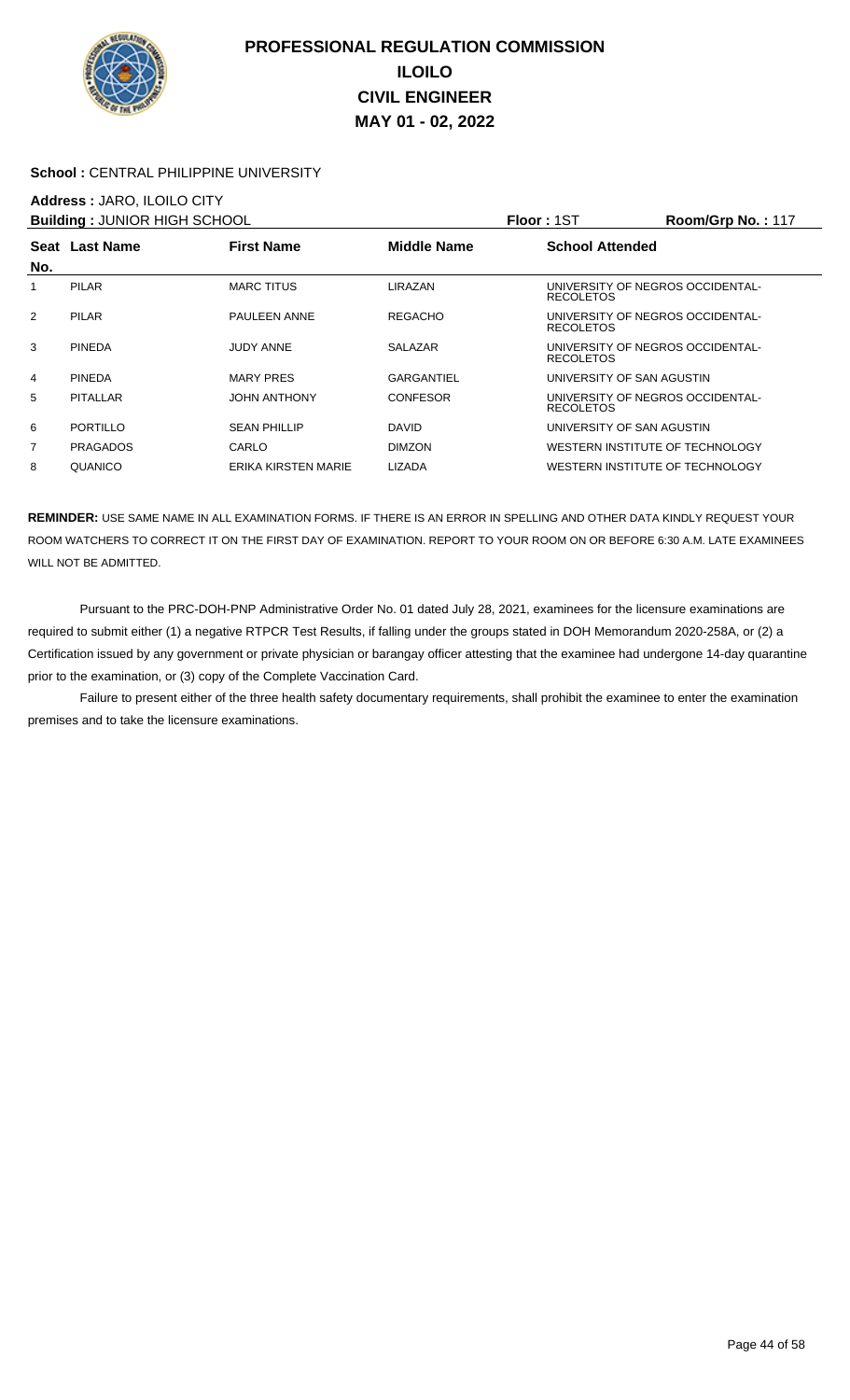

### School : CENTRAL PHILIPPINE UNIVERSITY

## **Address :** JARO, ILOILO CITY

| <b>Building: JUNIOR HIGH SCHOOL</b> |                 |                     |                    | Floor: 1ST                                           | <b>Room/Grp No.: 118</b>                 |
|-------------------------------------|-----------------|---------------------|--------------------|------------------------------------------------------|------------------------------------------|
|                                     | Seat Last Name  | <b>First Name</b>   | <b>Middle Name</b> | <b>School Attended</b>                               |                                          |
| No.                                 |                 |                     |                    |                                                      |                                          |
| 1                                   | QUEJADA         | <b>COLEEN</b>       | <b>BRIONES</b>     | UNIVERSITY OF SAN AGUSTIN                            |                                          |
| 2                                   | <b>QUIÑONES</b> | JUAN MIGUEL         | <b>FRANCISCO</b>   | UNIVERSITY OF NEGROS OCCIDENTAL-<br><b>RECOLETOS</b> |                                          |
| 3                                   | RAGA-AS         | <b>FRANCIS AMRO</b> | LAVILLES           | <b>CENTRAL PHILIPPINE UNIVERSITY</b>                 |                                          |
| 4                                   | <b>RAMOS</b>    | ELAINE JOYCE        | <b>MAGBANUA</b>    | TALISAY                                              | CARLOS A. HILADO MEMORIAL STATE COLLEGE- |
| 5                                   | <b>RAMOS</b>    | TROJAN PETERVAL     | <b>GEREBITE</b>    | SAINT ANTHONY'S COLLEGE-ANTIQUE                      |                                          |
| 6                                   | <b>RAYMUNDO</b> | <b>RIFFORD BIEN</b> | <b>HAGORILES</b>   | UNIVERSITY OF SAN AGUSTIN                            |                                          |
| 7                                   | <b>RECTRA</b>   | MECY ANN            | <b>MINULUAN</b>    | UNIVERSITY OF NEGROS OCCIDENTAL-<br><b>RECOLETOS</b> |                                          |
| 8                                   | <b>REGALADO</b> | <b>MARY ANGEL</b>   | <b>GUEVARRA</b>    | AKLAN STATE UNIVERSITY-KALIBO                        |                                          |

**REMINDER:** USE SAME NAME IN ALL EXAMINATION FORMS. IF THERE IS AN ERROR IN SPELLING AND OTHER DATA KINDLY REQUEST YOUR ROOM WATCHERS TO CORRECT IT ON THE FIRST DAY OF EXAMINATION. REPORT TO YOUR ROOM ON OR BEFORE 6:30 A.M. LATE EXAMINEES WILL NOT BE ADMITTED.

 Pursuant to the PRC-DOH-PNP Administrative Order No. 01 dated July 28, 2021, examinees for the licensure examinations are required to submit either (1) a negative RTPCR Test Results, if falling under the groups stated in DOH Memorandum 2020-258A, or (2) a Certification issued by any government or private physician or barangay officer attesting that the examinee had undergone 14-day quarantine prior to the examination, or (3) copy of the Complete Vaccination Card.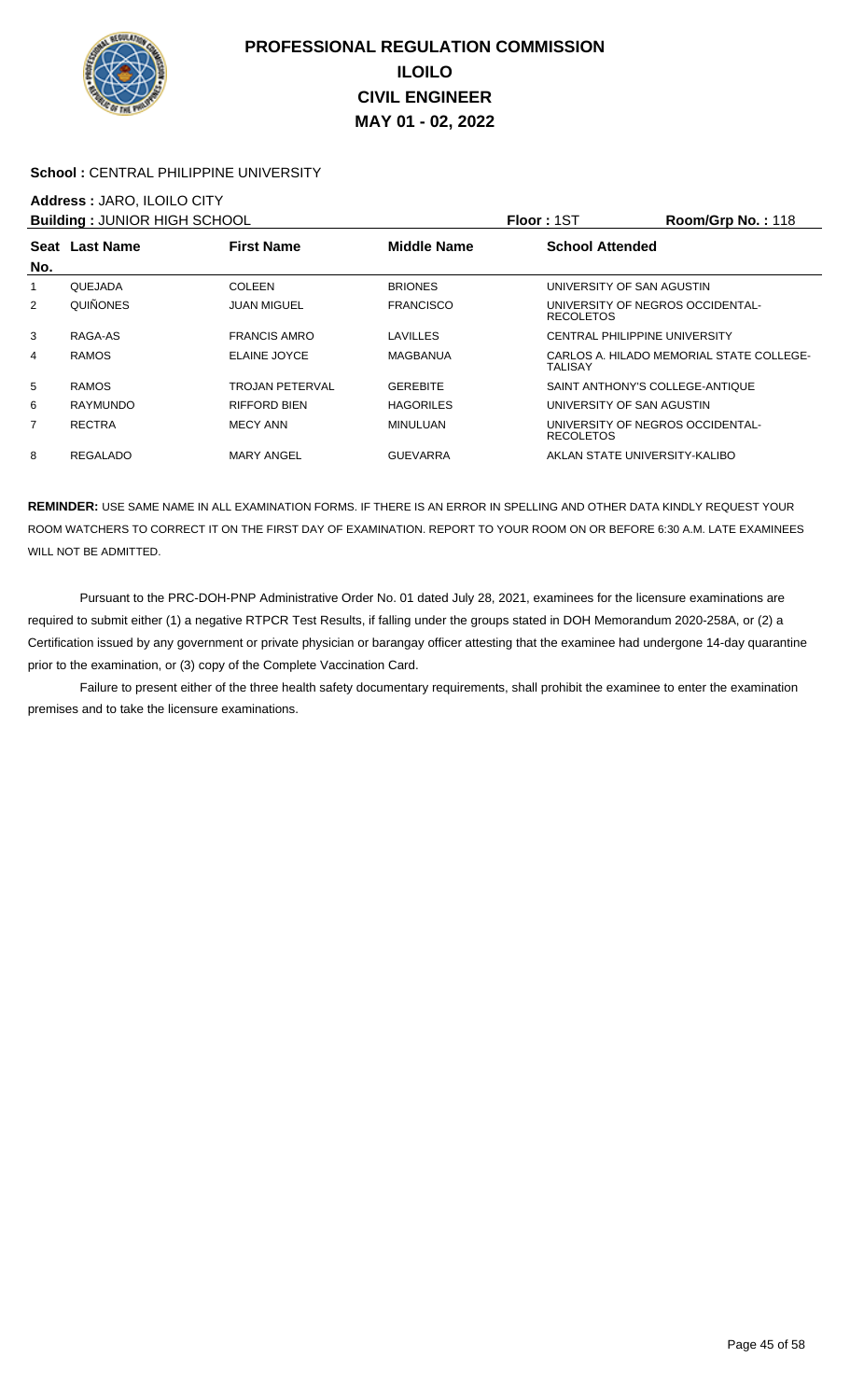

### School : CENTRAL PHILIPPINE UNIVERSITY

# **Address :** JARO, ILOILO CITY

| <b>Building: JUNIOR HIGH SCHOOL</b> |                 |                    |                    | <b>Floor: 1ST</b>                                    | <b>Room/Grp No.: 120</b> |
|-------------------------------------|-----------------|--------------------|--------------------|------------------------------------------------------|--------------------------|
| No.                                 | Seat Last Name  | <b>First Name</b>  | <b>Middle Name</b> | <b>School Attended</b>                               |                          |
|                                     | <b>RELATO</b>   | <b>JOHN IDRIS</b>  | <b>PAROHINOG</b>   | AKLAN STATE UNIVERSITY-KALIBO                        |                          |
| $\overline{2}$                      | <b>RELATOR</b>  | ANJENETH MAE       | <b>PEREZ</b>       | <b>GARCIA COLLEGE OF TECHNOLOGY</b>                  |                          |
| 3                                   | <b>RELLOTO</b>  | <b>KENT ALLAN</b>  | <b>RUANCE</b>      | <b>GARCIA COLLEGE OF TECHNOLOGY</b>                  |                          |
| 4                                   | <b>REONTOY</b>  | CLYDE ZIED         | <b>MAXILOM</b>     | AKLAN STATE UNIVERSITY-KALIBO                        |                          |
| 5                                   | <b>REPIZO</b>   | <b>RENZ EARVIN</b> | <b>CASTUCIANO</b>  | UNIVERSITY OF THE EAST-MANILA                        |                          |
| 6                                   | <b>RIOMALOS</b> | <b>JUANITO JR</b>  | <b>BALIGUAT</b>    | WESTERN INSTITUTE OF TECHNOLOGY                      |                          |
| 7                                   | <b>RIZARDO</b>  | LOIDEL JOY         | <b>GUANZON</b>     | UNIVERSITY OF NEGROS OCCIDENTAL-<br><b>RECOLETOS</b> |                          |
| 8                                   | <b>RIZON</b>    | <b>DARLYN</b>      | <b>BEBITA</b>      | COLEGIO DE LA PURISIMA CONCEPCION                    |                          |

**REMINDER:** USE SAME NAME IN ALL EXAMINATION FORMS. IF THERE IS AN ERROR IN SPELLING AND OTHER DATA KINDLY REQUEST YOUR ROOM WATCHERS TO CORRECT IT ON THE FIRST DAY OF EXAMINATION. REPORT TO YOUR ROOM ON OR BEFORE 6:30 A.M. LATE EXAMINEES WILL NOT BE ADMITTED.

 Pursuant to the PRC-DOH-PNP Administrative Order No. 01 dated July 28, 2021, examinees for the licensure examinations are required to submit either (1) a negative RTPCR Test Results, if falling under the groups stated in DOH Memorandum 2020-258A, or (2) a Certification issued by any government or private physician or barangay officer attesting that the examinee had undergone 14-day quarantine prior to the examination, or (3) copy of the Complete Vaccination Card.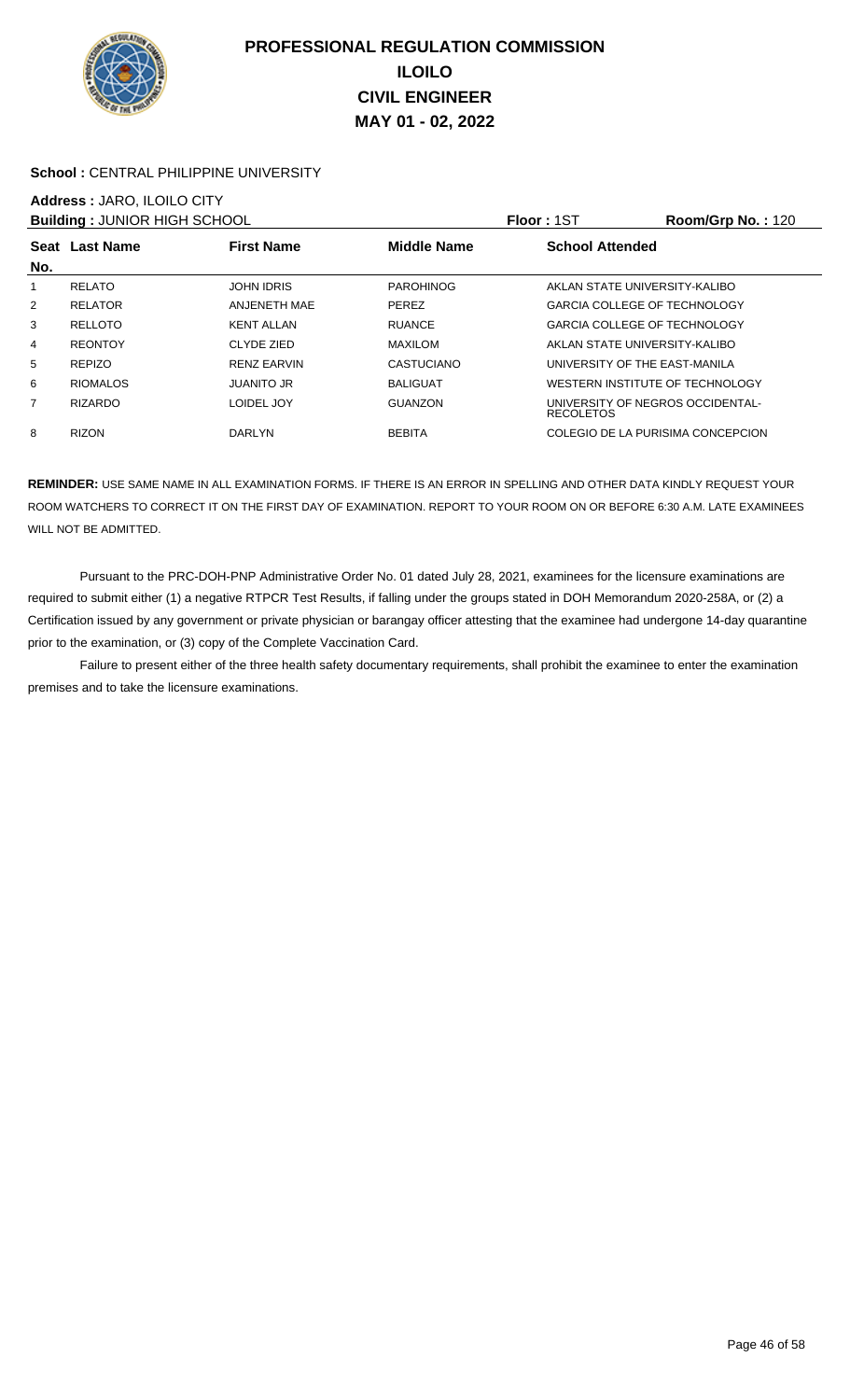

### School : CENTRAL PHILIPPINE UNIVERSITY

# **Address :** JARO, ILOILO CITY

| <b>Building: JUNIOR HIGH SCHOOL</b> |                  |                   |                    | <b>Floor: 1ST</b>                    | Room/Grp No.: 121                        |
|-------------------------------------|------------------|-------------------|--------------------|--------------------------------------|------------------------------------------|
| No.                                 | Seat Last Name   | <b>First Name</b> | <b>Middle Name</b> | <b>School Attended</b>               |                                          |
| 1                                   | <b>ROBLES</b>    | <b>GUELLEN</b>    | <b>PANISTANTE</b>  | WESTERN INSTITUTE OF TECHNOLOGY      |                                          |
| 2                                   | <b>RODRIGUEZ</b> | JUDY-ANN          | <b>SINOY</b>       | WESTERN INSTITUTE OF TECHNOLOGY      |                                          |
| 3                                   | <b>ROLLAN</b>    | <b>JAY ANN</b>    | <b>RIANO</b>       | <b>CAMPUS</b>                        | CAPIZ STATE UNIVERSITY (CIT) (PSPC)-MAIN |
| 4                                   | <b>ROMAN</b>     | <b>NESTOR JR</b>  | <b>JERETA</b>      | WESTERN INSTITUTE OF TECHNOLOGY      |                                          |
| 5                                   | <b>ROSCALES</b>  | DEVY JOHN         | <b>GAYAS</b>       | WESTERN INSTITUTE OF TECHNOLOGY      |                                          |
| 6                                   | <b>RUIZ</b>      | CHRISTIAN         | <b>OSCARES</b>     | <b>CENTRAL PHILIPPINE UNIVERSITY</b> |                                          |
| 7                                   | <b>RUIZ</b>      | <b>COLEEN</b>     | <b>GUNAY</b>       | WESTERN INSTITUTE OF TECHNOLOGY      |                                          |
| 8                                   | <b>RUIZ</b>      | MC NIÑO           | <b>ILIN</b>        | <b>GARCIA COLLEGE OF TECHNOLOGY</b>  |                                          |

**REMINDER:** USE SAME NAME IN ALL EXAMINATION FORMS. IF THERE IS AN ERROR IN SPELLING AND OTHER DATA KINDLY REQUEST YOUR ROOM WATCHERS TO CORRECT IT ON THE FIRST DAY OF EXAMINATION. REPORT TO YOUR ROOM ON OR BEFORE 6:30 A.M. LATE EXAMINEES WILL NOT BE ADMITTED.

 Pursuant to the PRC-DOH-PNP Administrative Order No. 01 dated July 28, 2021, examinees for the licensure examinations are required to submit either (1) a negative RTPCR Test Results, if falling under the groups stated in DOH Memorandum 2020-258A, or (2) a Certification issued by any government or private physician or barangay officer attesting that the examinee had undergone 14-day quarantine prior to the examination, or (3) copy of the Complete Vaccination Card.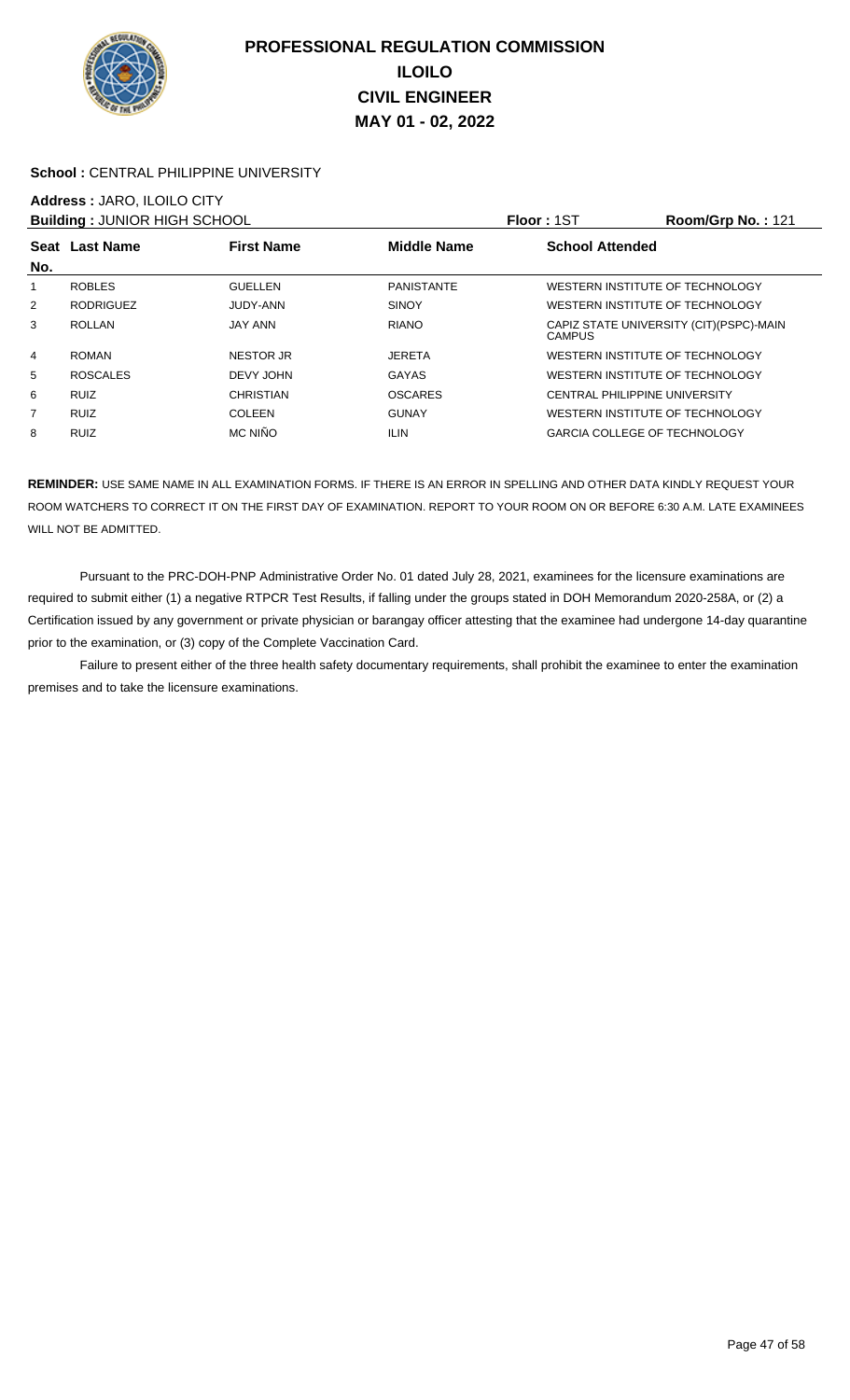

### School : CENTRAL PHILIPPINE UNIVERSITY

### **Address :** JARO, ILOILO CITY

| <b>Building: JUNIOR HIGH SCHOOL</b> |                  |                      |                    | <b>Floor: 1ST</b>                                    | Room/Grp No.: 122 |
|-------------------------------------|------------------|----------------------|--------------------|------------------------------------------------------|-------------------|
| No.                                 | Seat Last Name   | <b>First Name</b>    | <b>Middle Name</b> | <b>School Attended</b>                               |                   |
| 1                                   | SA-ATO           | <b>JOHN HECTOR</b>   | <b>TAMORITE</b>    | UNIVERSITY OF SAN AGUSTIN                            |                   |
| $\overline{2}$                      | <b>SAJISE</b>    | <b>JAYPEE</b>        | <b>DELOS REYES</b> | <b>GARCIA COLLEGE OF TECHNOLOGY</b>                  |                   |
| 3                                   | <b>SAJONIA</b>   | DARREN CRIS          | <b>CABRILLOS</b>   | WESTERN INSTITUTE OF TECHNOLOGY                      |                   |
| 4                                   | SALUGSUGAN       | ADRIANNE CHRISTOPHER | PANHILASON         | UNIVERSITY OF NEGROS OCCIDENTAL-<br><b>RECOLETOS</b> |                   |
| 5                                   | SAMILLANO        | <b>CHRISTINE JOI</b> | <b>BLANCAFLOR</b>  | UNIVERSITY OF ANTIQUE-SIBALOM                        |                   |
| 6                                   | <b>SAMILLANO</b> | MAJRA JOY            | <b>VACIO</b>       | UNIVERSITY OF ANTIQUE-SIBALOM                        |                   |
| $\overline{7}$                      | <b>SAMONES</b>   | <b>JESTER</b>        | MAÑERO             | UNIVERSITY OF SAN AGUSTIN                            |                   |
| 8                                   | <b>SAMPANI</b>   | RAUL ADRIAN          | <b>BAYONA</b>      | UNIVERSITY OF SAN AGUSTIN                            |                   |

**REMINDER:** USE SAME NAME IN ALL EXAMINATION FORMS. IF THERE IS AN ERROR IN SPELLING AND OTHER DATA KINDLY REQUEST YOUR ROOM WATCHERS TO CORRECT IT ON THE FIRST DAY OF EXAMINATION. REPORT TO YOUR ROOM ON OR BEFORE 6:30 A.M. LATE EXAMINEES WILL NOT BE ADMITTED.

 Pursuant to the PRC-DOH-PNP Administrative Order No. 01 dated July 28, 2021, examinees for the licensure examinations are required to submit either (1) a negative RTPCR Test Results, if falling under the groups stated in DOH Memorandum 2020-258A, or (2) a Certification issued by any government or private physician or barangay officer attesting that the examinee had undergone 14-day quarantine prior to the examination, or (3) copy of the Complete Vaccination Card.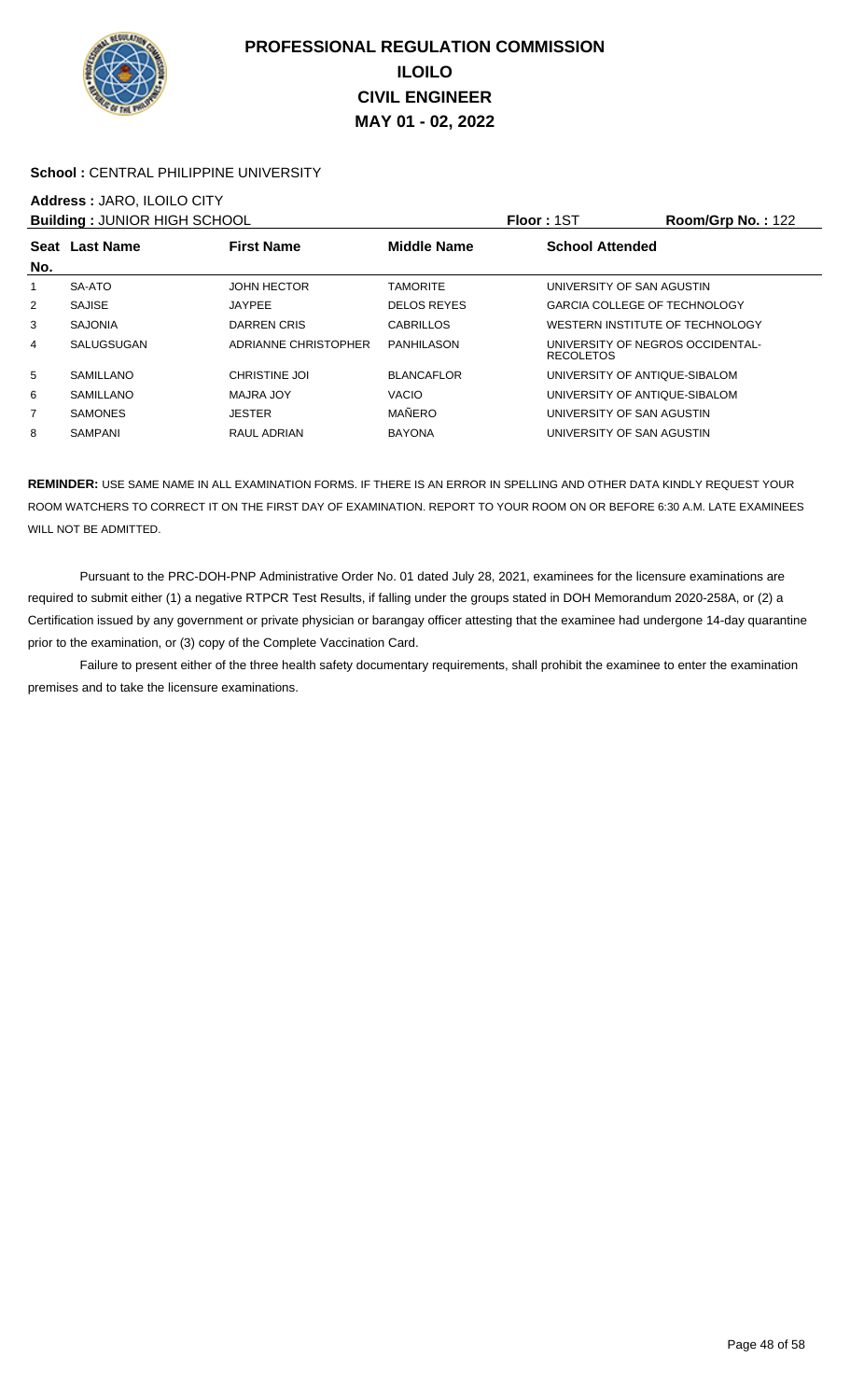

### School : CENTRAL PHILIPPINE UNIVERSITY

### **Address :** JARO, ILOILO CITY

|     | <b>Building: JUNIOR HIGH SCHOOL</b> |                      |                  | Floor: 1ST                                           | <b>Room/Grp No.: 123</b>                 |
|-----|-------------------------------------|----------------------|------------------|------------------------------------------------------|------------------------------------------|
| No. | Seat Last Name                      | <b>First Name</b>    | Middle Name      | <b>School Attended</b>                               |                                          |
| 1   | <b>SAMSON</b>                       | <b>REY NATHANIEL</b> | <b>RODRIGUEZ</b> | TALISAY                                              | CARLOS A. HILADO MEMORIAL STATE COLLEGE- |
| 2   | <b>SANCO</b>                        | IAN JOHN             | DAGO-OC          | <b>CENTRAL PHILIPPINE UNIVERSITY</b>                 |                                          |
| 3   | <b>SANDICO</b>                      | <b>FEDSER JONAS</b>  | GUILARAN         | UNIVERSITY OF NEGROS OCCIDENTAL-<br><b>RECOLETOS</b> |                                          |
| 4   | <b>SARIMONG</b>                     | <b>JUL DARWIN</b>    | <b>BAQUIANO</b>  | UNIVERSITY OF NEGROS OCCIDENTAL-<br><b>RECOLETOS</b> |                                          |
| 5   | <b>SASI</b>                         | <b>UZZIEL</b>        | <b>ALORRO</b>    | UNIVERSITY OF NEGROS OCCIDENTAL-<br><b>RECOLETOS</b> |                                          |
| 6   | <b>SATURNINO</b>                    | LOU GEE              | <b>GORIONA</b>   | UNIVERSITY OF SAN AGUSTIN                            |                                          |
| 7   | <b>SAYMO</b>                        | RICA JOY             | <b>SERVANCIA</b> | UNIVERSITY OF ANTIQUE-SIBALOM                        |                                          |
| 8   | <b>SEASAT</b>                       | <b>SEAN VAL</b>      | SARAD            | UNIVERSITY OF ILOILO                                 |                                          |

**REMINDER:** USE SAME NAME IN ALL EXAMINATION FORMS. IF THERE IS AN ERROR IN SPELLING AND OTHER DATA KINDLY REQUEST YOUR ROOM WATCHERS TO CORRECT IT ON THE FIRST DAY OF EXAMINATION. REPORT TO YOUR ROOM ON OR BEFORE 6:30 A.M. LATE EXAMINEES WILL NOT BE ADMITTED.

 Pursuant to the PRC-DOH-PNP Administrative Order No. 01 dated July 28, 2021, examinees for the licensure examinations are required to submit either (1) a negative RTPCR Test Results, if falling under the groups stated in DOH Memorandum 2020-258A, or (2) a Certification issued by any government or private physician or barangay officer attesting that the examinee had undergone 14-day quarantine prior to the examination, or (3) copy of the Complete Vaccination Card.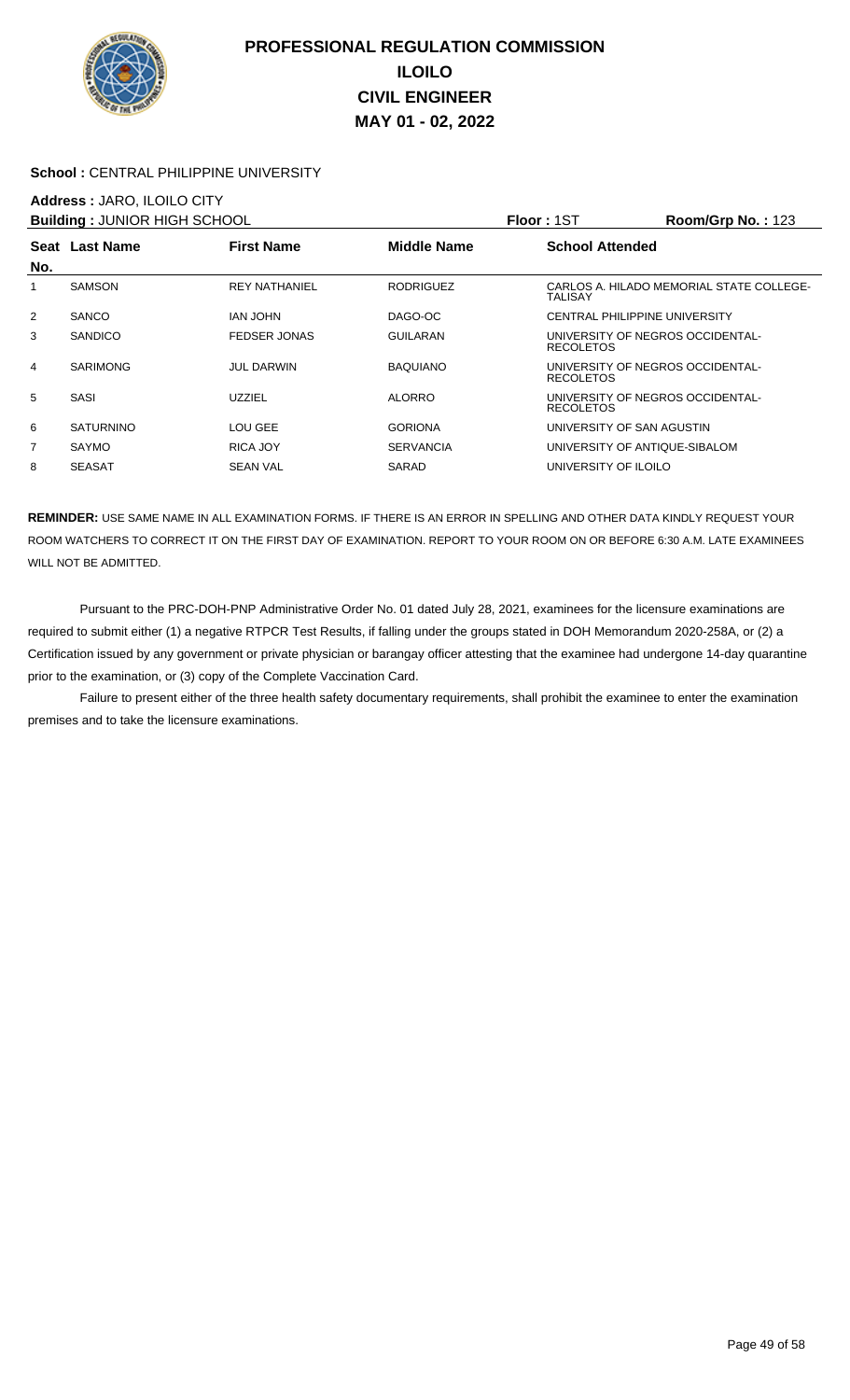

### School : CENTRAL PHILIPPINE UNIVERSITY

# **Address :** JARO, ILOILO CITY

| <b>Building: JUNIOR HIGH SCHOOL</b> |                  |                   |                   | <b>Floor: 1ST</b><br><b>Room/Grp No.: 124</b>         |  |
|-------------------------------------|------------------|-------------------|-------------------|-------------------------------------------------------|--|
| No.                                 | Seat Last Name   | <b>First Name</b> | Middle Name       | <b>School Attended</b>                                |  |
|                                     | <b>SECUGAL</b>   | ARJOHN            | <b>SATURNO</b>    | WESTERN INSTITUTE OF TECHNOLOGY                       |  |
| $\overline{2}$                      | <b>SEGADOR</b>   | ROSE AN           | <b>PAYO</b>       | WESTERN INSTITUTE OF TECHNOLOGY                       |  |
| 3                                   | <b>SEGODINE</b>  | MA. LERA          | <b>IGUSGUISA</b>  | UNIVERSITY OF ILOILO                                  |  |
| 4                                   | <b>SEVERINO</b>  | ANGEL MAE         | <b>BALADJAY</b>   | UNIVERSITY OF ANTIQUE-SIBALOM                         |  |
| 5                                   | <b>SIBAG</b>     | RHEA              | <b>LONDRES</b>    | WESTERN INSTITUTE OF TECHNOLOGY                       |  |
| 6                                   | <b>SICAD</b>     | <b>ARDYN MAE</b>  | <b>DEBUYAN</b>    | NORTHERN ILOILO POLYTECHNIC STATE<br>COLLEGE-ESTANCIA |  |
| $\overline{7}$                      | <b>SILVANO</b>   | BERNARDINO TOMAS  | <b>NICOLASORA</b> | UNIVERSITY OF SAN AGUSTIN                             |  |
| 8                                   | <b>SOBREVEGA</b> | <b>JASON</b>      | CARAECLE          | CENTRAL PHILIPPINE UNIVERSITY                         |  |

**REMINDER:** USE SAME NAME IN ALL EXAMINATION FORMS. IF THERE IS AN ERROR IN SPELLING AND OTHER DATA KINDLY REQUEST YOUR ROOM WATCHERS TO CORRECT IT ON THE FIRST DAY OF EXAMINATION. REPORT TO YOUR ROOM ON OR BEFORE 6:30 A.M. LATE EXAMINEES WILL NOT BE ADMITTED.

 Pursuant to the PRC-DOH-PNP Administrative Order No. 01 dated July 28, 2021, examinees for the licensure examinations are required to submit either (1) a negative RTPCR Test Results, if falling under the groups stated in DOH Memorandum 2020-258A, or (2) a Certification issued by any government or private physician or barangay officer attesting that the examinee had undergone 14-day quarantine prior to the examination, or (3) copy of the Complete Vaccination Card.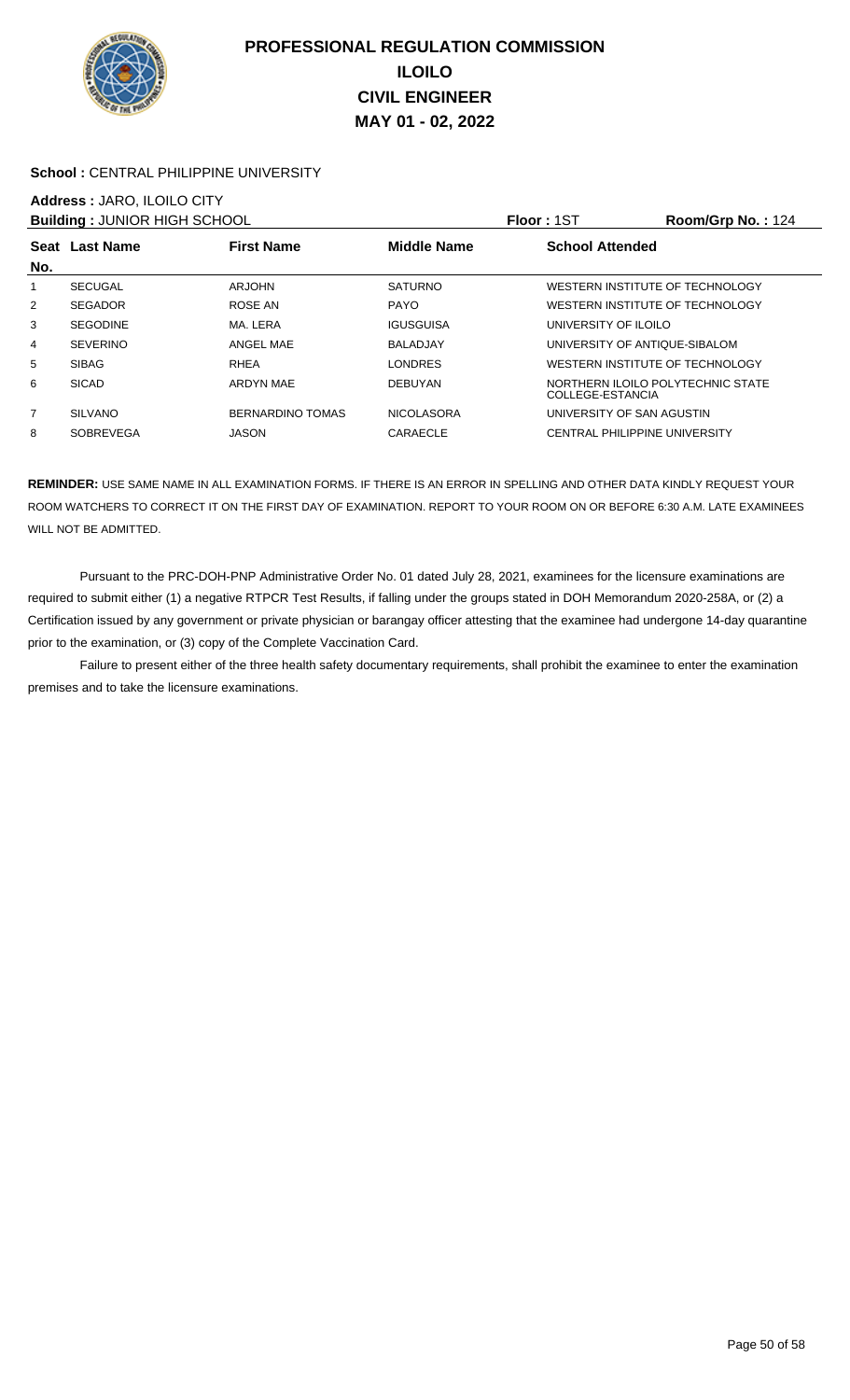

### School : CENTRAL PHILIPPINE UNIVERSITY

### **Address :** JARO, ILOILO CITY

|                | <b>Building: JUNIOR HIGH SCHOOL</b>                       |                     |                 | Floor: 2ND                                           | Room/Grp No.: 203                        |  |
|----------------|-----------------------------------------------------------|---------------------|-----------------|------------------------------------------------------|------------------------------------------|--|
|                | <b>First Name</b><br><b>Middle Name</b><br>Seat Last Name |                     |                 | <b>School Attended</b>                               |                                          |  |
| No.            |                                                           |                     |                 |                                                      |                                          |  |
| 1              | <b>SOBUSA</b>                                             | JEONALYN            | <b>HEREDERA</b> | WESTERN INSTITUTE OF TECHNOLOGY                      |                                          |  |
| 2              | <b>SOCIAS</b>                                             | <b>JENNY ROSE</b>   | LAUTERIO        | CAMPUS                                               | CAPIZ STATE UNIVERSITY (CIT) (PSPC)-MAIN |  |
| 3              | SOGO-AN                                                   | <b>ARIANE SHANE</b> | PAGUNTALAN      | UNIVERSITY OF ILOILO                                 |                                          |  |
| 4              | SOLOMON                                                   | <b>MIRIAM</b>       | <b>CHAVEZ</b>   | WESTERN INSTITUTE OF TECHNOLOGY                      |                                          |  |
| 5              | <b>SONGALING</b>                                          | KIMBERLY            | <b>YUCOR</b>    | UNIVERSITY OF NEGROS OCCIDENTAL-<br><b>RECOLETOS</b> |                                          |  |
| 6              | <b>SONON</b>                                              | ANNE CLAUDINE       | ASCAÑO          | <b>GARCIA COLLEGE OF TECHNOLOGY</b>                  |                                          |  |
| $\overline{7}$ | <b>SORIA</b>                                              | <b>HERNA LOU</b>    | <b>CEPE</b>     | UNIVERSITY OF ANTIQUE-SIBALOM                        |                                          |  |
| 8              | SORONGON                                                  | <b>NOVIE</b>        | <b>REOLOPE</b>  | UNIVERSITY OF ILOILO                                 |                                          |  |

**REMINDER:** USE SAME NAME IN ALL EXAMINATION FORMS. IF THERE IS AN ERROR IN SPELLING AND OTHER DATA KINDLY REQUEST YOUR ROOM WATCHERS TO CORRECT IT ON THE FIRST DAY OF EXAMINATION. REPORT TO YOUR ROOM ON OR BEFORE 6:30 A.M. LATE EXAMINEES WILL NOT BE ADMITTED.

 Pursuant to the PRC-DOH-PNP Administrative Order No. 01 dated July 28, 2021, examinees for the licensure examinations are required to submit either (1) a negative RTPCR Test Results, if falling under the groups stated in DOH Memorandum 2020-258A, or (2) a Certification issued by any government or private physician or barangay officer attesting that the examinee had undergone 14-day quarantine prior to the examination, or (3) copy of the Complete Vaccination Card.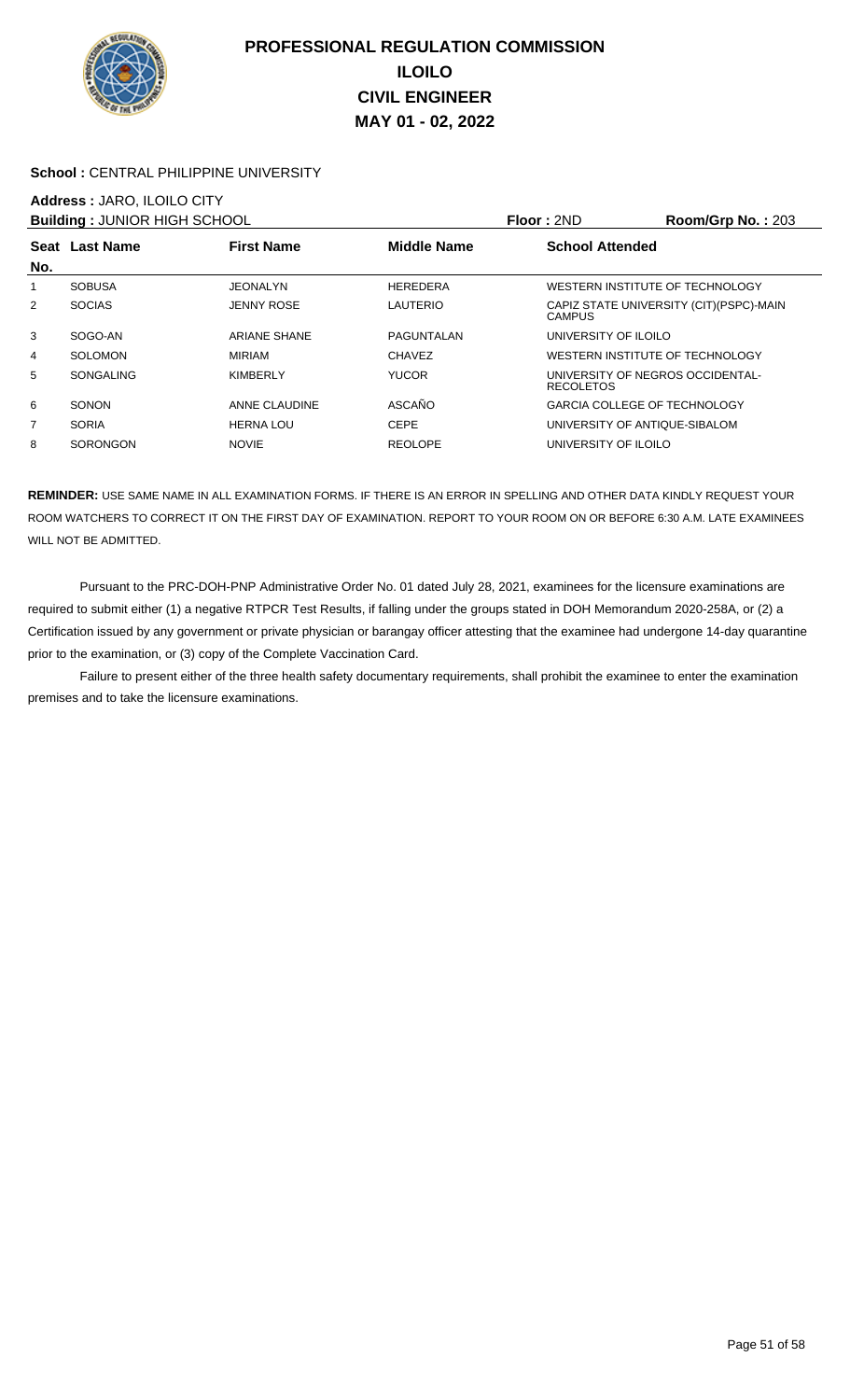

### School : CENTRAL PHILIPPINE UNIVERSITY

# **Address :** JARO, ILOILO CITY

|                | <b>Building: JUNIOR HIGH SCHOOL</b>                |                    |                     | Floor: 2ND             | Room/Grp No.: 204                    |
|----------------|----------------------------------------------------|--------------------|---------------------|------------------------|--------------------------------------|
|                | <b>First Name</b><br>Middle Name<br>Seat Last Name |                    |                     | <b>School Attended</b> |                                      |
| No.            |                                                    |                    |                     |                        |                                      |
|                | <b>SOTOMIL</b>                                     | <b>RINA</b>        | <b>HEMBRA</b>       |                        | WESTERN INSTITUTE OF TECHNOLOGY      |
| $\overline{2}$ | <b>SUBANG</b>                                      | <b>MYRNA</b>       | <b>BAUTISTA</b>     |                        | <b>GARCIA COLLEGE OF TECHNOLOGY</b>  |
| 3              | <b>SUBE</b>                                        | <b>KARL BRYAN</b>  | <b>DEL CASTILLO</b> |                        | UNIVERSITY OF SAN AGUSTIN            |
| 4              | <b>SUCGANG</b>                                     | JAY-ANN            | <b>INOCENCIO</b>    |                        | AKLAN STATE UNIVERSITY-KALIBO        |
| 5              | <b>SUIZA</b>                                       | CONSTANCIO JR      | <b>SUIZA</b>        |                        | WESTERN INSTITUTE OF TECHNOLOGY      |
| 6              | <b>SUMBILLO</b>                                    | WINSLI LOURD       | <b>RUIZ</b>         | <b>RECOLETOS</b>       | UNIVERSITY OF NEGROS OCCIDENTAL-     |
| $\overline{7}$ | TAGAL                                              | <b>MARK JOSEPH</b> | <b>ESPAÑOLA</b>     |                        | <b>CENTRAL PHILIPPINE UNIVERSITY</b> |
| 8              | <b>TAGUAS</b>                                      | <b>MAEGAN ROSE</b> | <b>SALVADOR</b>     | <b>RECOLETOS</b>       | UNIVERSITY OF NEGROS OCCIDENTAL-     |

**REMINDER:** USE SAME NAME IN ALL EXAMINATION FORMS. IF THERE IS AN ERROR IN SPELLING AND OTHER DATA KINDLY REQUEST YOUR ROOM WATCHERS TO CORRECT IT ON THE FIRST DAY OF EXAMINATION. REPORT TO YOUR ROOM ON OR BEFORE 6:30 A.M. LATE EXAMINEES WILL NOT BE ADMITTED.

 Pursuant to the PRC-DOH-PNP Administrative Order No. 01 dated July 28, 2021, examinees for the licensure examinations are required to submit either (1) a negative RTPCR Test Results, if falling under the groups stated in DOH Memorandum 2020-258A, or (2) a Certification issued by any government or private physician or barangay officer attesting that the examinee had undergone 14-day quarantine prior to the examination, or (3) copy of the Complete Vaccination Card.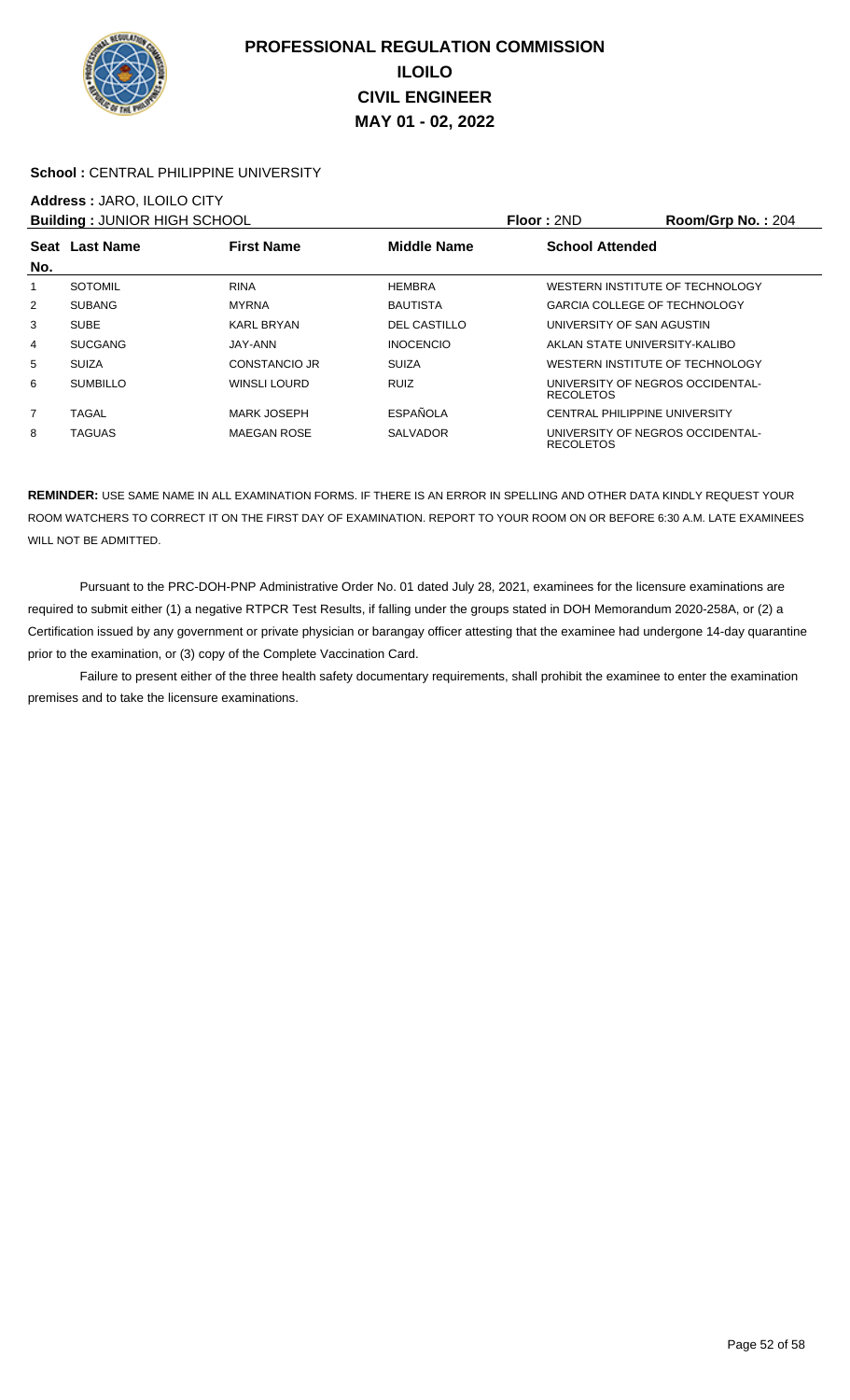

### School : CENTRAL PHILIPPINE UNIVERSITY

### **Address :** JARO, ILOILO CITY

|     | <b>Building: JUNIOR HIGH SCHOOL</b> |                        |                  | Floor: 2ND                | Room/Grp No.: $205$                      |
|-----|-------------------------------------|------------------------|------------------|---------------------------|------------------------------------------|
| No. | Seat Last Name                      | <b>First Name</b>      | Middle Name      | <b>School Attended</b>    |                                          |
| 1   | <b>TALAMAN</b>                      | <b>NECO</b>            | <b>CRISTOBAL</b> | TALISAY                   | CARLOS A. HILADO MEMORIAL STATE COLLEGE- |
| 2   | TALIDONG                            | <b>PATRICK JOHN</b>    | <b>PATOY</b>     | <b>RECOLETOS</b>          | UNIVERSITY OF NEGROS OCCIDENTAL-         |
| 3   | TAN                                 | <b>ADRIAN BENEDICT</b> | <b>ALCANCE</b>   | <b>RECOLETOS</b>          | UNIVERSITY OF NEGROS OCCIDENTAL-         |
| 4   | TAN                                 | DOMINIQUE GRACE        | <b>SATO</b>      | <b>RECOLETOS</b>          | UNIVERSITY OF NEGROS OCCIDENTAL-         |
| 5   | <b>TAYONG</b>                       | <b>PAUL VINCENT</b>    | <b>ELVAS</b>     | UNIVERSITY OF SAN AGUSTIN |                                          |
| 6   | TEE.                                | CHRIS JASON            | <b>DEXIMO</b>    | <b>RECOLETOS</b>          | UNIVERSITY OF NEGROS OCCIDENTAL-         |
| 7   | <b>TEJAMO</b>                       | <b>JOYCE LEANNIE</b>   | <b>ARQUIO</b>    | <b>RECOLETOS</b>          | UNIVERSITY OF NEGROS OCCIDENTAL-         |
| 8   | TEMBREVILLA                         | <b>KARL ADRIAN</b>     | <b>VILLARUZ</b>  | <b>RECOLETOS</b>          | UNIVERSITY OF NEGROS OCCIDENTAL-         |

**REMINDER:** USE SAME NAME IN ALL EXAMINATION FORMS. IF THERE IS AN ERROR IN SPELLING AND OTHER DATA KINDLY REQUEST YOUR ROOM WATCHERS TO CORRECT IT ON THE FIRST DAY OF EXAMINATION. REPORT TO YOUR ROOM ON OR BEFORE 6:30 A.M. LATE EXAMINEES WILL NOT BE ADMITTED.

 Pursuant to the PRC-DOH-PNP Administrative Order No. 01 dated July 28, 2021, examinees for the licensure examinations are required to submit either (1) a negative RTPCR Test Results, if falling under the groups stated in DOH Memorandum 2020-258A, or (2) a Certification issued by any government or private physician or barangay officer attesting that the examinee had undergone 14-day quarantine prior to the examination, or (3) copy of the Complete Vaccination Card.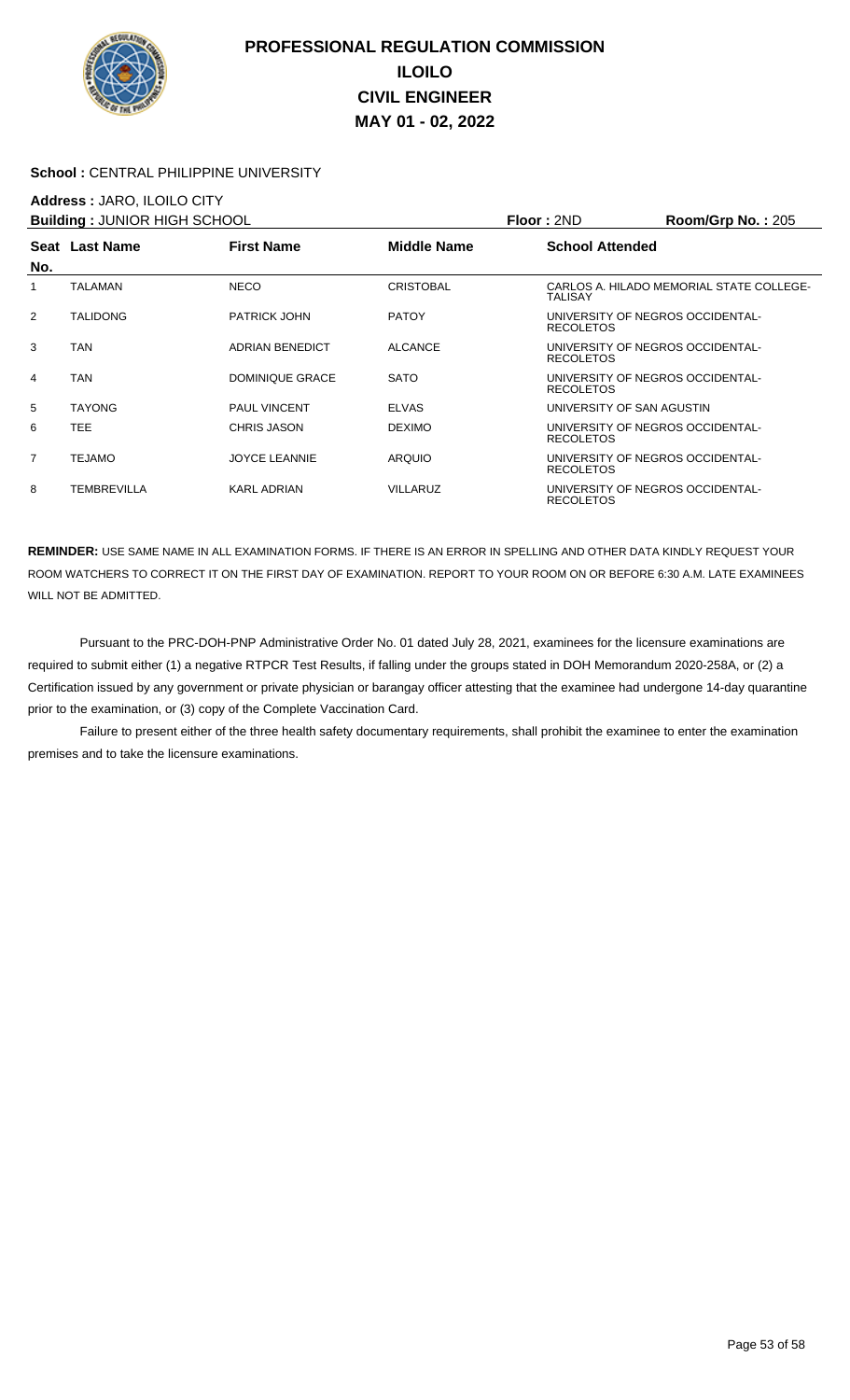

### School : CENTRAL PHILIPPINE UNIVERSITY

# **Address :** JARO, ILOILO CITY

|                | <b>Building: JUNIOR HIGH SCHOOL</b>                |                     |                | Floor: 2ND                                           | <b>Room/Grp No.: 206</b>          |
|----------------|----------------------------------------------------|---------------------|----------------|------------------------------------------------------|-----------------------------------|
|                | Middle Name<br>Seat Last Name<br><b>First Name</b> |                     |                | <b>School Attended</b>                               |                                   |
| No.            |                                                    |                     |                |                                                      |                                   |
| 1              | <b>TIBIO</b>                                       | REYNALDO JR         | <b>OTAYDE</b>  | UNIVERSITY OF ANTIQUE-SIBALOM                        |                                   |
| $\overline{2}$ | <b>TILLOR</b>                                      | <b>JANICE</b>       | GADNANAN       | WESTERN INSTITUTE OF TECHNOLOGY                      |                                   |
| 3              | <b>TIMBAS</b>                                      | <b>JOMER</b>        | <b>EFONDO</b>  | WESTERN INSTITUTE OF TECHNOLOGY                      |                                   |
| 4              | <b>TINONG</b>                                      | EUJIN               | <b>CABES</b>   | AKLAN STATE UNIVERSITY-KALIBO                        |                                   |
| 5              | <b>TOBILLA</b>                                     | <b>CHRISTINE</b>    | <b>DAMIL</b>   | AKLAN STATE UNIVERSITY-KALIBO                        |                                   |
| 6              | <b>TOLENTINO</b>                                   | <b>JOHN MARK</b>    | PAEZ           | WESTERN INSTITUTE OF TECHNOLOGY                      |                                   |
| $\overline{7}$ | <b>TOLENTINO</b>                                   | <b>JUDE VINCENT</b> | <b>JUMAYAG</b> |                                                      | COLEGIO DE LA PURISIMA CONCEPCION |
| 8              | TORRECAMPO                                         | <b>ELLEN GRACE</b>  | BAJAN          | UNIVERSITY OF NEGROS OCCIDENTAL-<br><b>RECOLETOS</b> |                                   |

**REMINDER:** USE SAME NAME IN ALL EXAMINATION FORMS. IF THERE IS AN ERROR IN SPELLING AND OTHER DATA KINDLY REQUEST YOUR ROOM WATCHERS TO CORRECT IT ON THE FIRST DAY OF EXAMINATION. REPORT TO YOUR ROOM ON OR BEFORE 6:30 A.M. LATE EXAMINEES WILL NOT BE ADMITTED.

 Pursuant to the PRC-DOH-PNP Administrative Order No. 01 dated July 28, 2021, examinees for the licensure examinations are required to submit either (1) a negative RTPCR Test Results, if falling under the groups stated in DOH Memorandum 2020-258A, or (2) a Certification issued by any government or private physician or barangay officer attesting that the examinee had undergone 14-day quarantine prior to the examination, or (3) copy of the Complete Vaccination Card.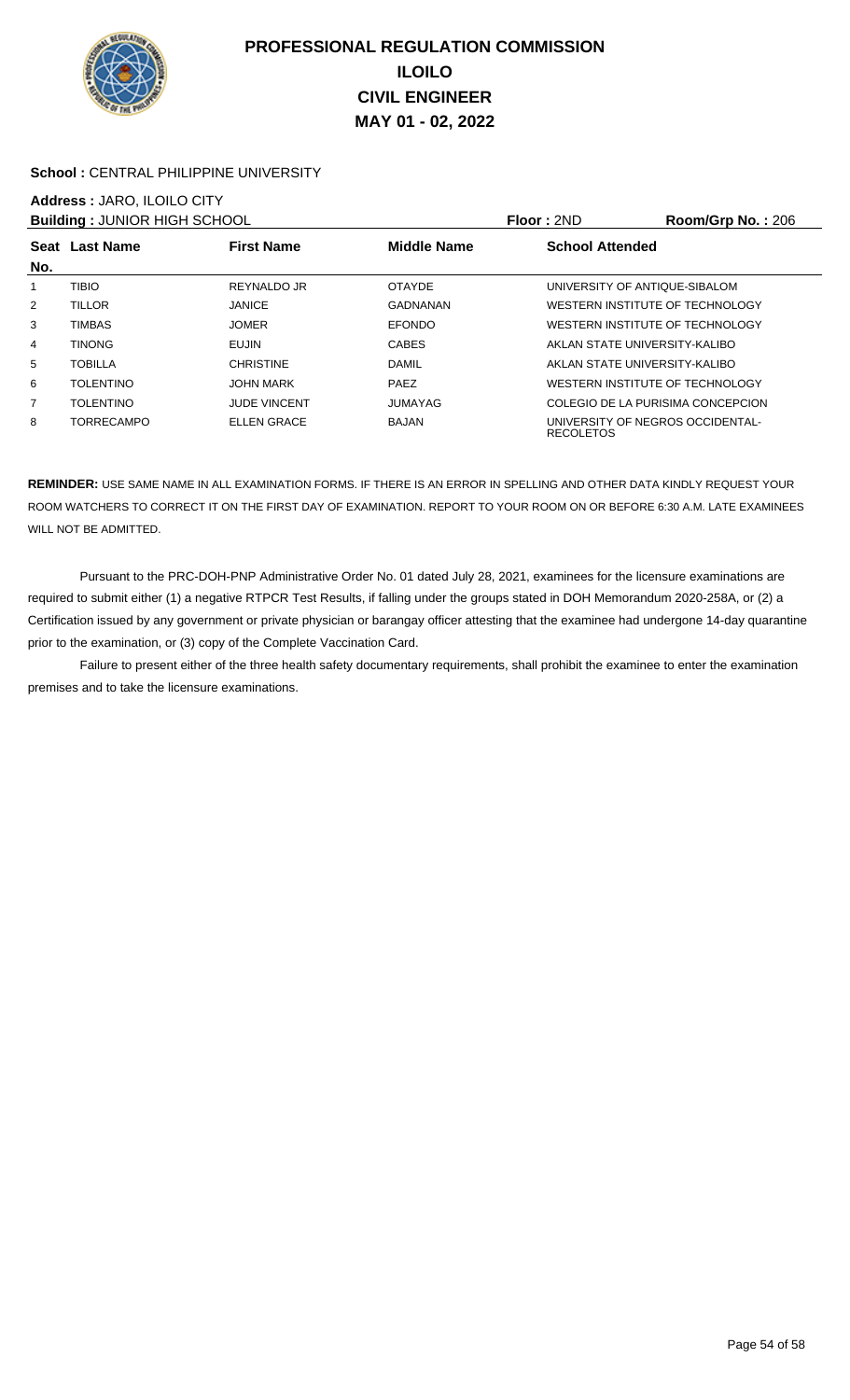

### School : CENTRAL PHILIPPINE UNIVERSITY

### **Address :** JARO, ILOILO CITY

|                | <b>Building: JUNIOR HIGH SCHOOL</b> |                         |                    | <b>Floor: 3RD</b>                                     | Room/Grp No.: 303 |
|----------------|-------------------------------------|-------------------------|--------------------|-------------------------------------------------------|-------------------|
| No.            | Seat Last Name                      | <b>First Name</b>       | <b>Middle Name</b> | <b>School Attended</b>                                |                   |
|                | <b>TORREFIEL</b>                    | <b>KEYCEE LYN</b>       | DE MATEO           | AKLAN STATE UNIVERSITY-KALIBO                         |                   |
| $\overline{2}$ | <b>TORRENTO</b>                     | <b>LEANNE CHARLOTTE</b> | <b>INTELIGANDO</b> | NORTHERN ILOILO POLYTECHNIC STATE<br>COLLEGE-ESTANCIA |                   |
| 3              | <b>TRAVILLA</b>                     | <b>RALPH</b>            | <b>BETAMOR</b>     | UNIVERSITY OF ILOILO                                  |                   |
| 4              | TRIBUNAL                            | <b>REGIL MARIE</b>      | <b>SUMIDO</b>      | WESTERN INSTITUTE OF TECHNOLOGY                       |                   |
| 5              | <b>TUAZON</b>                       | ROSE ANN                | <b>SEGUERA</b>     | SAINT ANTHONY'S COLLEGE-ANTIQUE                       |                   |
| 6              | <b>TUBID</b>                        | <b>CORNELIO III</b>     | <b>SUYOM</b>       | UNIVERSITY OF SAN AGUSTIN                             |                   |
| 7              | TUMALE                              | <b>PRINCE JESSAR</b>    | <b>UMALI</b>       | WESTERN INSTITUTE OF TECHNOLOGY                       |                   |
| 8              | <b>TUPAS</b>                        | MARY ROE                | LAMZON             | UNIVERSITY OF SAN AGUSTIN                             |                   |

**REMINDER:** USE SAME NAME IN ALL EXAMINATION FORMS. IF THERE IS AN ERROR IN SPELLING AND OTHER DATA KINDLY REQUEST YOUR ROOM WATCHERS TO CORRECT IT ON THE FIRST DAY OF EXAMINATION. REPORT TO YOUR ROOM ON OR BEFORE 6:30 A.M. LATE EXAMINEES WILL NOT BE ADMITTED.

 Pursuant to the PRC-DOH-PNP Administrative Order No. 01 dated July 28, 2021, examinees for the licensure examinations are required to submit either (1) a negative RTPCR Test Results, if falling under the groups stated in DOH Memorandum 2020-258A, or (2) a Certification issued by any government or private physician or barangay officer attesting that the examinee had undergone 14-day quarantine prior to the examination, or (3) copy of the Complete Vaccination Card.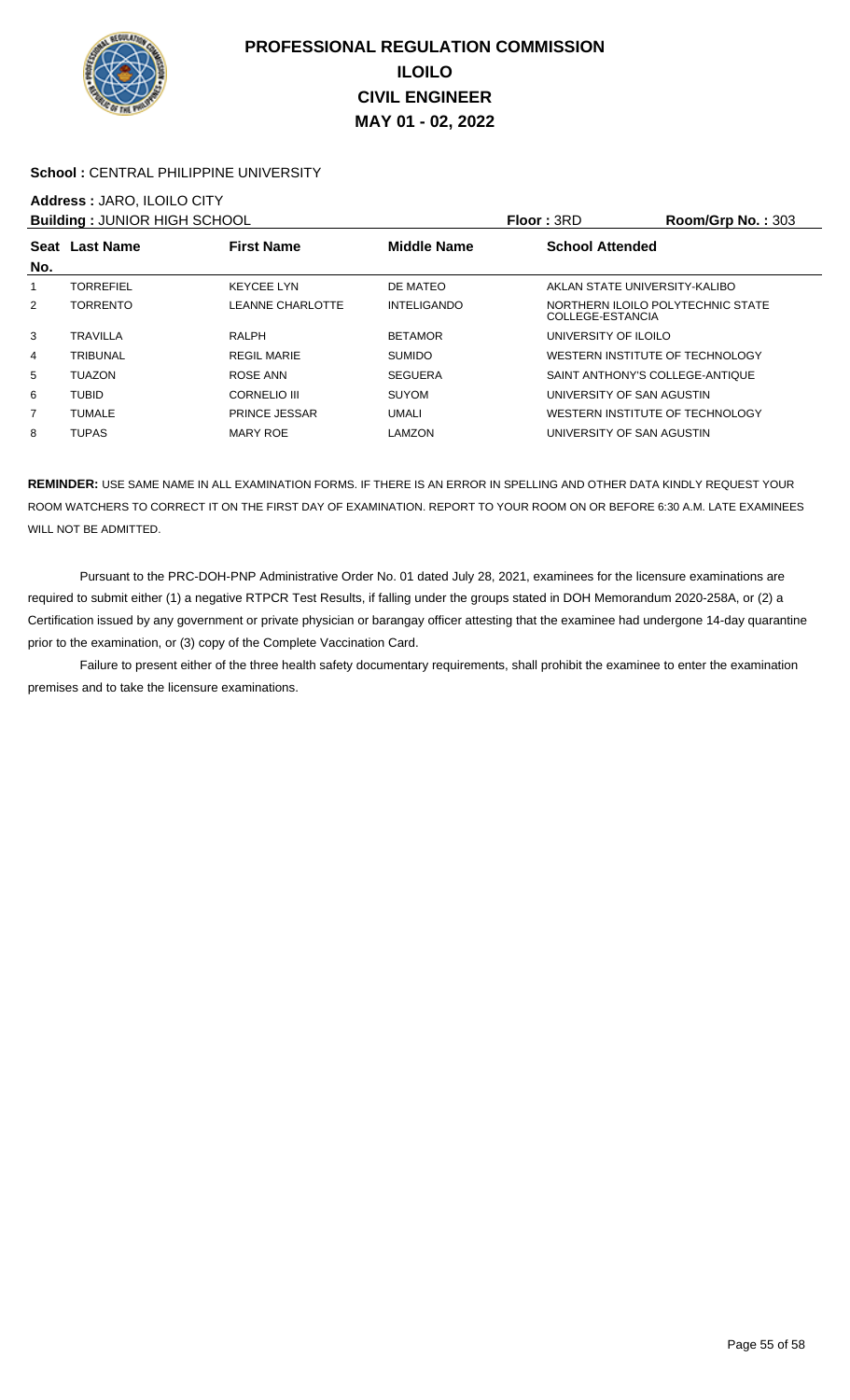

### School : CENTRAL PHILIPPINE UNIVERSITY

### **Address :** JARO, ILOILO CITY

|                | <b>Building: JUNIOR HIGH SCHOOL</b> |                     |                    | Floor: 3RD             | Room/Grp No.: 304                 |
|----------------|-------------------------------------|---------------------|--------------------|------------------------|-----------------------------------|
|                | <b>First Name</b><br>Seat Last Name |                     | <b>Middle Name</b> | <b>School Attended</b> |                                   |
| No.            |                                     |                     |                    |                        |                                   |
|                | UY                                  | REYNALD             | <b>JISON</b>       | <b>RECOLETOS</b>       | UNIVERSITY OF NEGROS OCCIDENTAL-  |
| 2              | VALDERRAMA                          | <b>PSYCHE MARIE</b> | <b>DEOCADEZ</b>    | COLLEGE-ESTANCIA       | NORTHERN ILOILO POLYTECHNIC STATE |
| 3              | VALDEZ                              | KIRK-PATRICK        | <b>BARROT</b>      |                        | CENTRAL PHILIPPINE UNIVERSITY     |
| 4              | <b>VALENCIA</b>                     | PETER PAUL          | <b>PEREZ</b>       |                        | UNIVERSITY OF SAN AGUSTIN         |
| 5              | <b>VARGAS</b>                       | <b>JOHN MARK</b>    | VILLAREAL          | UNIVERSITY OF ILOILO   |                                   |
| 6              | <b>VELASCO</b>                      | MAE ANN             | <b>GALIA</b>       |                        | WESTERN INSTITUTE OF TECHNOLOGY   |
| $\overline{7}$ | <b>VENCER</b>                       | MA. THERESA         | <b>ALMOCEDA</b>    |                        | UNIVERSITY OF SAN AGUSTIN         |
| 8              | <b>VICTORIANO</b>                   | <b>JUDY ANN</b>     | <b>OPANTO</b>      |                        | COLEGIO DE LA PURISIMA CONCEPCION |

**REMINDER:** USE SAME NAME IN ALL EXAMINATION FORMS. IF THERE IS AN ERROR IN SPELLING AND OTHER DATA KINDLY REQUEST YOUR ROOM WATCHERS TO CORRECT IT ON THE FIRST DAY OF EXAMINATION. REPORT TO YOUR ROOM ON OR BEFORE 6:30 A.M. LATE EXAMINEES WILL NOT BE ADMITTED.

 Pursuant to the PRC-DOH-PNP Administrative Order No. 01 dated July 28, 2021, examinees for the licensure examinations are required to submit either (1) a negative RTPCR Test Results, if falling under the groups stated in DOH Memorandum 2020-258A, or (2) a Certification issued by any government or private physician or barangay officer attesting that the examinee had undergone 14-day quarantine prior to the examination, or (3) copy of the Complete Vaccination Card.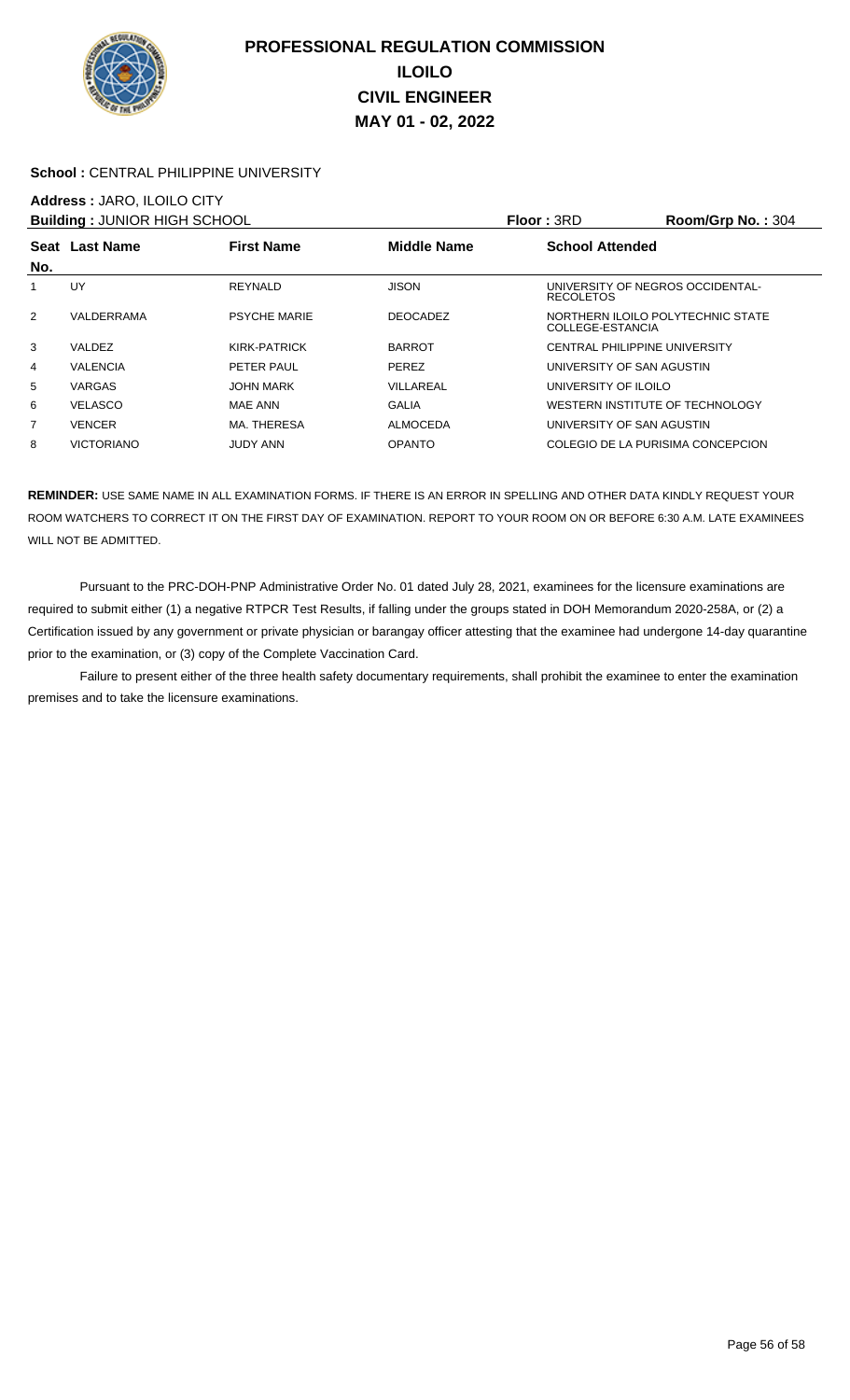

### School : CENTRAL PHILIPPINE UNIVERSITY

## **Address :** JARO, ILOILO CITY

| <b>Building: JUNIOR HIGH SCHOOL</b> |                                     |                     | <b>Floor: 3RD</b>  | Room/Grp No.: $305$                                  |                                      |
|-------------------------------------|-------------------------------------|---------------------|--------------------|------------------------------------------------------|--------------------------------------|
|                                     | <b>First Name</b><br>Seat Last Name |                     | <b>Middle Name</b> | <b>School Attended</b>                               |                                      |
| No.                                 |                                     |                     |                    |                                                      |                                      |
|                                     | <b>VILLA</b>                        | <b>DEBBIE</b>       | LAURETE            | <b>GARCIA COLLEGE OF TECHNOLOGY</b>                  |                                      |
| 2                                   | <b>VILLA</b>                        | <b>KARL MARXIN</b>  | <b>PAMA</b>        | UNIVERSITY OF NEGROS OCCIDENTAL-<br><b>RECOLETOS</b> |                                      |
| 3                                   | VILLA                               | <b>MARK ANGELO</b>  | <b>GANDULLAS</b>   |                                                      | CENTRAL PHILIPPINE ADVENTIST COLLEGE |
| 4                                   | VILLANUEVA                          | <b>GODOFREDO IV</b> | <b>KATALBAS</b>    | UNIVERSITY OF NEGROS OCCIDENTAL-<br><b>RECOLETOS</b> |                                      |
| 5                                   | VILLANUEVA                          | <b>JUNE REY</b>     | CABILLAGE          | <b>CENTRAL PHILIPPINE UNIVERSITY</b>                 |                                      |
| 6                                   | VILLARBA                            | <b>JESSEREY</b>     | <b>BERNALES</b>    | UNIVERSITY OF SAN AGUSTIN                            |                                      |
| $\overline{7}$                      | VILLAREÑA                           | CARMELO JR          | <b>BARLAS</b>      | COLEGIO DE LA PURISIMA CONCEPCION                    |                                      |
| 8                                   | <b>VILLARIAS</b>                    | <b>MELMAR</b>       | <b>GONZALES</b>    | <b>GARCIA COLLEGE OF TECHNOLOGY</b>                  |                                      |

**REMINDER:** USE SAME NAME IN ALL EXAMINATION FORMS. IF THERE IS AN ERROR IN SPELLING AND OTHER DATA KINDLY REQUEST YOUR ROOM WATCHERS TO CORRECT IT ON THE FIRST DAY OF EXAMINATION. REPORT TO YOUR ROOM ON OR BEFORE 6:30 A.M. LATE EXAMINEES WILL NOT BE ADMITTED.

 Pursuant to the PRC-DOH-PNP Administrative Order No. 01 dated July 28, 2021, examinees for the licensure examinations are required to submit either (1) a negative RTPCR Test Results, if falling under the groups stated in DOH Memorandum 2020-258A, or (2) a Certification issued by any government or private physician or barangay officer attesting that the examinee had undergone 14-day quarantine prior to the examination, or (3) copy of the Complete Vaccination Card.